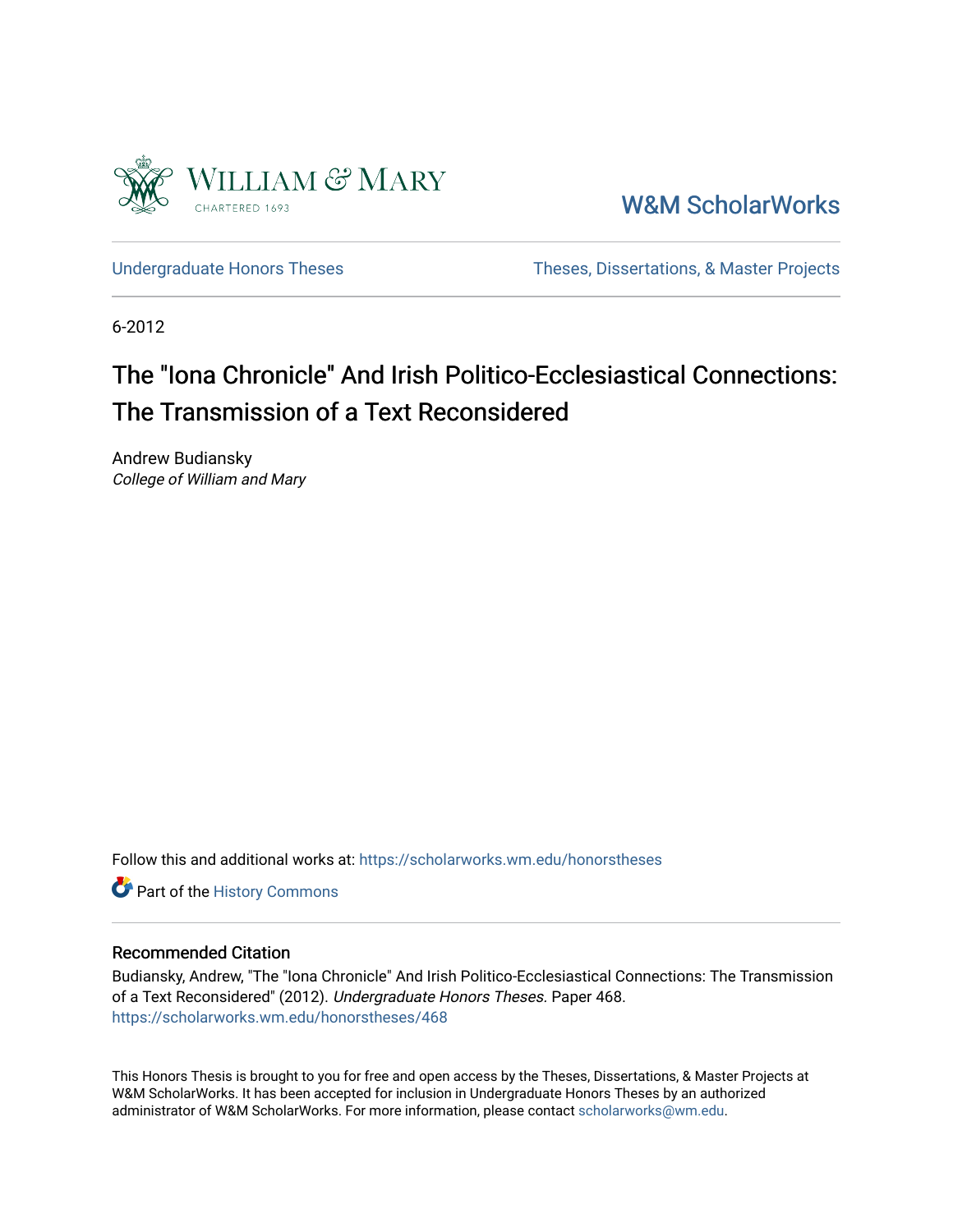## THE "IONA CHRONICLE" AND IRISH POLITICO-ECCLESIASTICAL CONNECTIONS: THE TRANSMISSION OF A TEXT RECONSIDERED

A thesis submitted in partial fulfillment of the requirements for the degree of Bachelor of Arts with Honors in History from the College of William and Mary in Virginia,

by

Andrew Budiansky

Accepted for \_\_\_\_\_\_\_\_\_\_\_\_\_\_\_\_\_\_\_

\_\_\_\_\_\_\_\_\_\_\_\_\_\_\_\_\_\_\_\_\_\_\_\_\_\_\_ Director

\_\_\_\_\_\_\_\_\_\_\_\_\_\_\_\_\_\_\_\_\_\_\_\_\_\_\_

\_\_\_\_\_\_\_\_\_\_\_\_\_\_\_\_\_\_\_\_\_\_\_\_\_\_\_

Williamsburg, Virginia

May 2012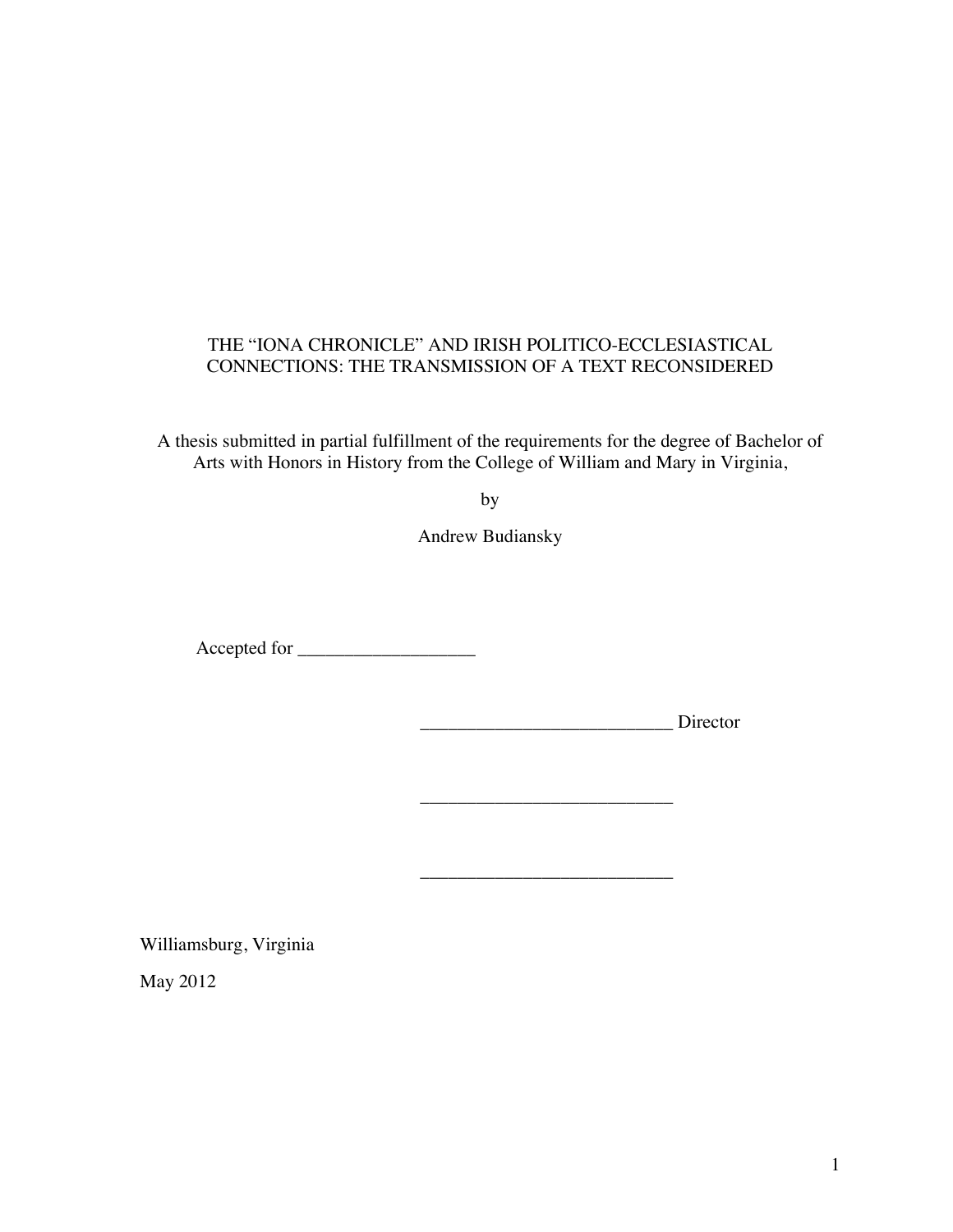*The Iona Chronicle is an important source of chronology for the history of early medieval northern Britain and Ireland, given the prominence of the ecclesiastical center in several spheres of influence. In the mid-eighth century, a copy of the chronicle appears to have been transferred to a monastic house within the Ionan* familia *in Ireland. This work will explore the reasons for the transfer using both the early chronicle evidence (preserved in the later surviving manuscripts collectively termed the Irish Annals) as well as the seventh- and eighth-century geopolitical and ecclesiastical context of northern Britain and Ireland. In doing so, it will contend that the transfer was part of an Ionan assertion and extension of influence in Ireland, in conjunction with secular kin ties, as opposed to the scholarly view that some outside militaristic pressure necessarily encouraged the transferal of an Iona Chronicle copy to Ireland. On a larger scale, it will illustrate the complexity and sophistication of ecclesiastical and political affairs in the early medieval period, in contrast to the common depictions of northern Britain and Ireland as remote, insignificant or "savage," based on their distance from the center of the Christian world.* 

#### **The Monastery on Iona and the Socio-Political Landscape of its** *Paruchia*

The early medieval monastery on Iona, founded in 563 by Crimthann son of Feidlimid, later remembered as St. Columba or Colum Cille, constituted a significant extension of Irish ecclesiastical influence into Britain. At the same time, though, the monks on Iona retained strong links to their Irish homeland; indeed, the isle's location within the Inner Hebrides enabled the monastery there to be influential with both Ireland and northern Britain through the eighth century. When undertaking the difficult and ambiguous process of reconstructing the history surrounding this monastery, one must rely partly on texts written on the isle itself. Fortunately, Iona has a respectable corpus of such texts, especially relative to other ecclesiastical foundations of the time. In addition, there is a body of panegyric literature emanating from the cult of Colum Cille, dating from soon after the saint's death to several centuries later; this body of literature can occasionally be collated with the earlier material and invoked to fill in the gaps in the early Ionan writings. Regardless, the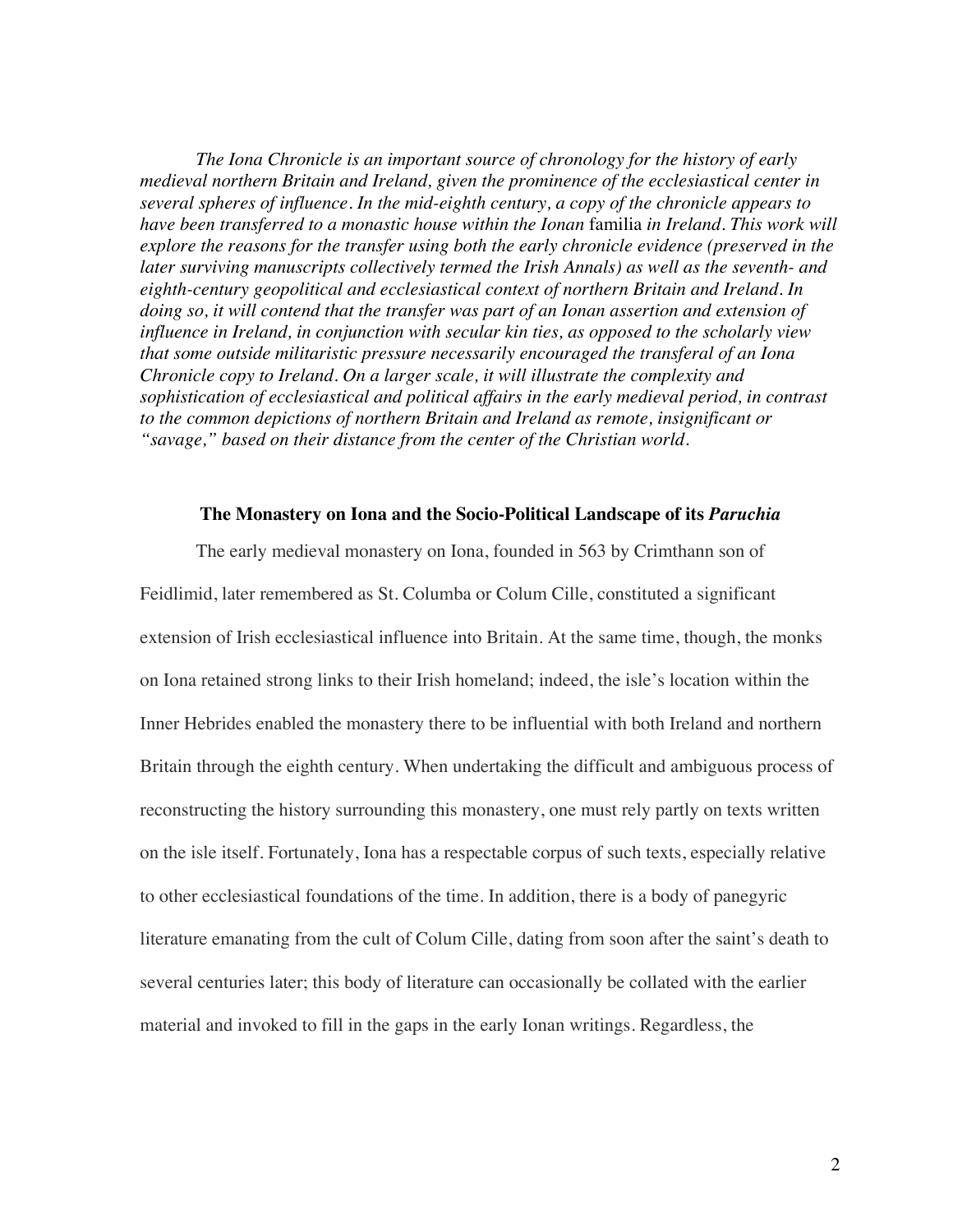contemporary material remains central to reconstructing history during Iona's ecclesiastical primacy.

Much of this earlier material was probably written in the later seventh and early eighth centuries, a particularly evidence-rich period for Iona. One of the more influential figures in Iona's history, Adomnán mac Rónáin, wrote several significant works as the monastery's ninth abbot (679-704). Among these, the hagiograph *Vita sancti Columbae* constitutes one of the key illustrations of Iona and its spheres of influence. It is most immediately important for the later seventh century, when Adomnán composed it, and to a lesser degree for the sixth and early seventh centuries, about which he primarily writes. Indeed, the work is a composite text and includes the material both of earlier source texts and later insertions. Thus, one cannot attribute all of the *Vita* to Adomnán's authorship; yet, much of the material that did take shape under his hand, both original and derived, represents his adaptation of it to his own time.<sup>1</sup> In short, events in this piece of hagiography serve to confirm Colum Cille's sanctity and Iona's place in Adomnán's world, and they represent stories relevant to the hagiographer.

Another set of texts written during the late seventh century is what scholars have termed the *Iona Chronicle*. This reconstructed body of annals, survives (at least partially) in the later group of manuscripts called the Irish Annals. The process of reconstructing this chronicle maintained on Iona involves a careful comparison of the later versions, most notably the *Annals of Ulster* and the *Annals of Tigernach*, to peel back later textual additions

 <sup>1</sup> On the composition of *Vita sancti Columbae*, see especially M. Herbert, *Iona, Kells, and Derry: The History and Hagiography of the Monastic Familia of Columba*. Oxford: Clarendon Press, 1988, 134-50; A. O. Anderson and M.O. Anderson, *Adomnán's Life of Columba* (Oxford: Clarendon, 1998), liv-lxxii.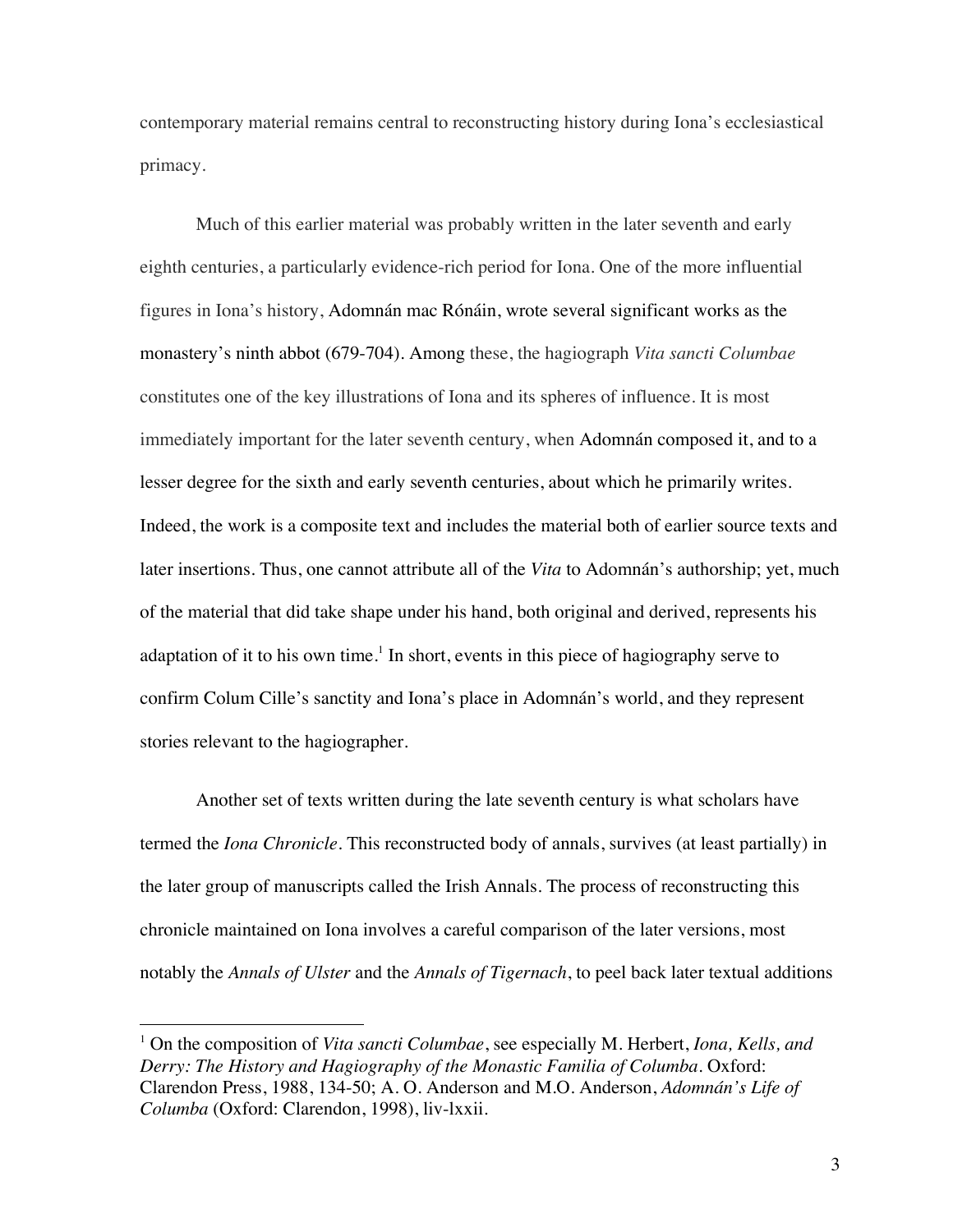and reveal the earliest original version.<sup>2</sup> The laudable effort of Thomas Charles-Edwards in his reconstruction of the "Chronicle of Ireland," a body of annals including the Iona Chronicle and maintained up to the year circa 911, has furthered the process of uncovering these earlier chronicles.<sup>3</sup> The theory behind the Iona Chronicle with which this paper engages is that it was continued on the island until sometime around 740, when a copy was transferred to a monastic house in the midlands of Ireland and continued as the "Chronicle of Ireland" until about 911. Subsequently, it circulated among various Irish monasteries, from whence came the present versions of the Irish Annals.<sup>4</sup> The seventh- and eighth-century annals dealt with in this paper display, in their material, an implicit attention to and familiarity with Iona, its immediate surroundings within Dalriada, and its interests in Pictland, Northumbria, and especially Ireland.<sup>5</sup> In particular, from the last third of the seventh century to the end of the Iona Chronicle c.740, the annals are very detailed, both overall and

 <sup>2</sup> See S. Mac Airt, and G. Mac Niocaill (eds.). *The Annals of Ulster (to A.D. 1131)*. (Dublin: Dublin Institute for Advanced Studies, 1983), [henceforth AU], and W. Stokes (ed.), *The Annals of Tigernach.* Felinfach: Llanerch, 1993 [henceforth AT].

<sup>3</sup> T.M. Charles-Edwards (trans), *The Chronicle of Ireland,* 2 vols., (Liverpool: Liverpool University Press, 2006).

<sup>&</sup>lt;sup>4</sup> For this theory on the "Iona Chronicle" and the complexities of the Irish Annals, see especially E. Mac Neill, "Authorship and Structure of the 'Annals of Tigernach,'" *Ériu* 7 (1914): 30-113; T.F. O'Rahilly. *Early Irish History and Mythology* (Dublin, 1946) [henceforth *EIHM*], 235-59; J. Bannerman "Notes on the Scottish Entries in the Early Irish Annals," *Scottish Gaelic Studies* 11.2 (1968): 149-70 [reprinted in *idem*, *Studies in the History of Dalriada* (Edinburgh: Edinburgh UP, 1974), 9-26]; A.P. Smyth, "The Earliest Irish Annals: Their First Contemporary Entries, And the Earliest Centres of Recording." *The Proceedings of the Royal Irish Academy*, *Section C* 72 (1972), 1-48; K. Hughes, *Early Christian Ireland: introduction to the sources* (Ithaca, NY: Cornell University Press, 1972), 99-159; K. Grabowski and D. Dumville, *Chronicles and Annals of Medieval Ireland and Wales: the Cloncmacnoise-group texts* (Woodbridge, 1984); T.M. Charles-Edwards (trans), *The Chronicle of Ireland*, vol.1 (Liverpool: Liverpool University Press, 2006), 1-59; D.P. Mc Carthy, *The Irish Annals: their genesis, evolution, and history* (Dublin: Four Courts Press, 2008).

<sup>5</sup> On the familiarity of the scribe with his subjects in the annals, see Charles-Edwards, *The Chronicle of Ireland*, 9; Hughes, 117-9; Smyth, "The Earliest Irish Annals," 30-1, 35-7.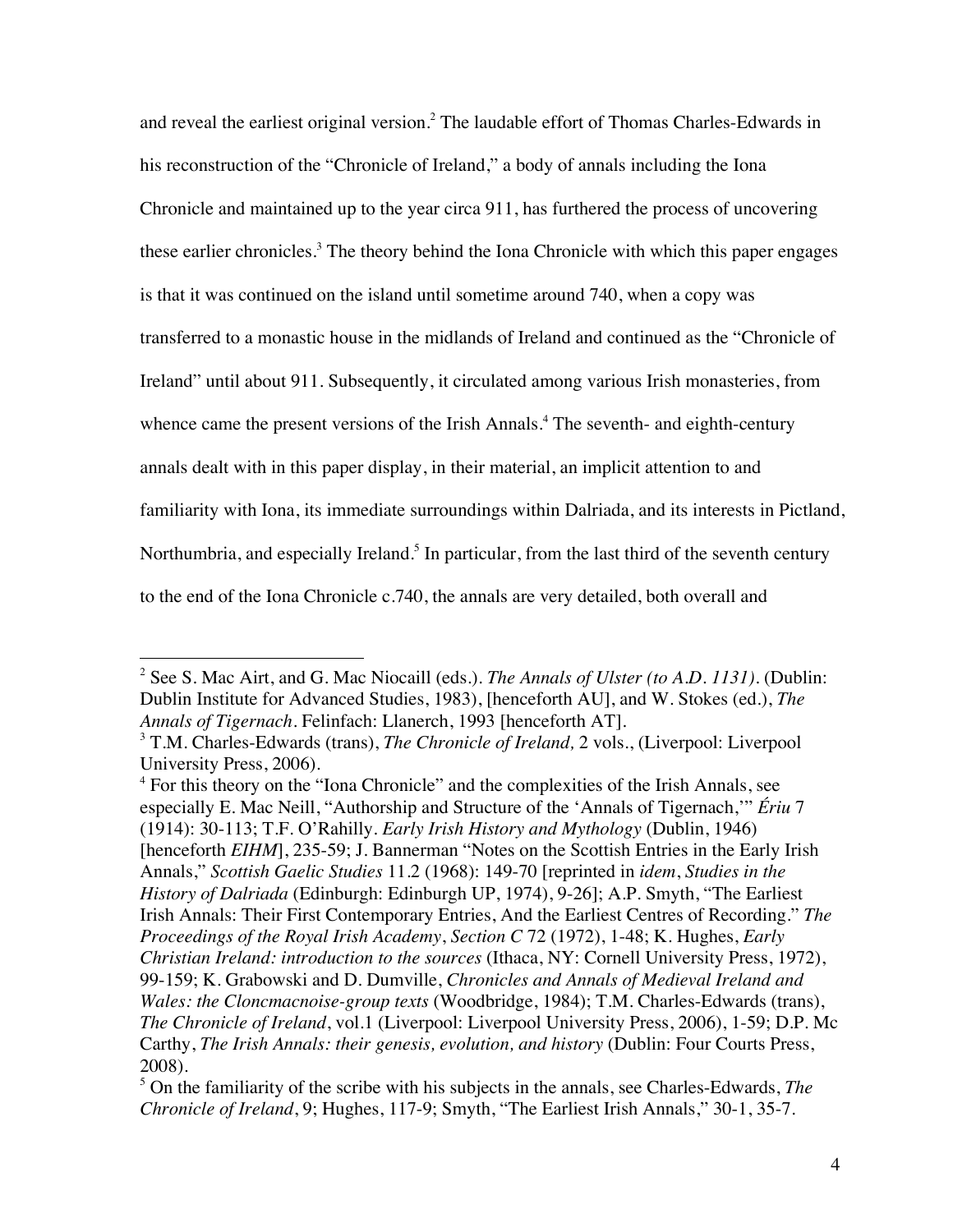specifically in their attention to Iona-related events in Britain. This, along with similarities with other late seventh-century texts, points to the conclusion that the chronicle was *composed*, presumably from existing records, in the last third of the seventh century.<sup>6</sup> Thus, this "layer" of the annals represents a contemporary record of events as written by an Iona chronicler and therefore can be trusted as an authentic Ionan source during this period.<sup>7</sup>

Iona had spheres of influence, usually in the form of dependent monastic houses (its *familia* or *paruchia*), primarily in the northern half of Ireland, Dalriada, Pictland, and for a brief time Northumbria; likewise, the Iona chroniclers continuously followed events of these regions while writing annals. The geopolitics of this period was very dynamic; fluid regional boundaries and irregular royal reigns pervaded throughout. Ruling dynasties were often upset through ever-present warfare, stemming from kindred politics between or even within such dynasties. Thus, the socio-political situation was highly subject to fragmentation, which further facilitated the interrelation of these regions. Exiled elites found sanctuary in "foreign" royal courts, and subordinate rival kindreds might seek alliances with "foreign" peoples to overthrow the current potentate; occasionally a returning exile saw the two working together.

 $6$  For this composition period, see J.E. Fraser, "The Iona Chronicle, the Descendants of Áidán mac Gabráin, and the 'Principal Kindreds of Dál Riata,'" *Northern Studies* 38 (2004): especially 81-2. This evidence for the composition date could even indicate that Adomnán himself encouraged the composition of the chronicle, following D. Woods (and Hughes), "Acorns, the Plague, and the Iona Chronicle," *Peritia: Journal of the Medieval Academy of Ireland* 18 (2004): 501. That the sources for the composition included contemporarily kept records from c.550 up to the time of the actual composition, see Smyth, "Earliest Irish Annals," 10, and Liam O Buachalla, "Notes on the early Irish annals 467-550', *Journal of the Cork Historical and Archaeological Society* 64 (1959): 73-81. Such records may indeed have originated as marginal entries in Easter tables; see D. Ó Cróinín, "Early Irish Annals from Easter Tables," *Peritia* 2 (1983): 74-86, who points to these records while acknowledging that they do not necessarily represent a continuous contemporary *body* of annals during the sixth century.

<sup>7</sup> Here I use T. Charles-Edwards" definition of contemporary annals, *The Chronicle of Ireland*, 8, where he also accounts for problems arising from different kinds of annalistic habits.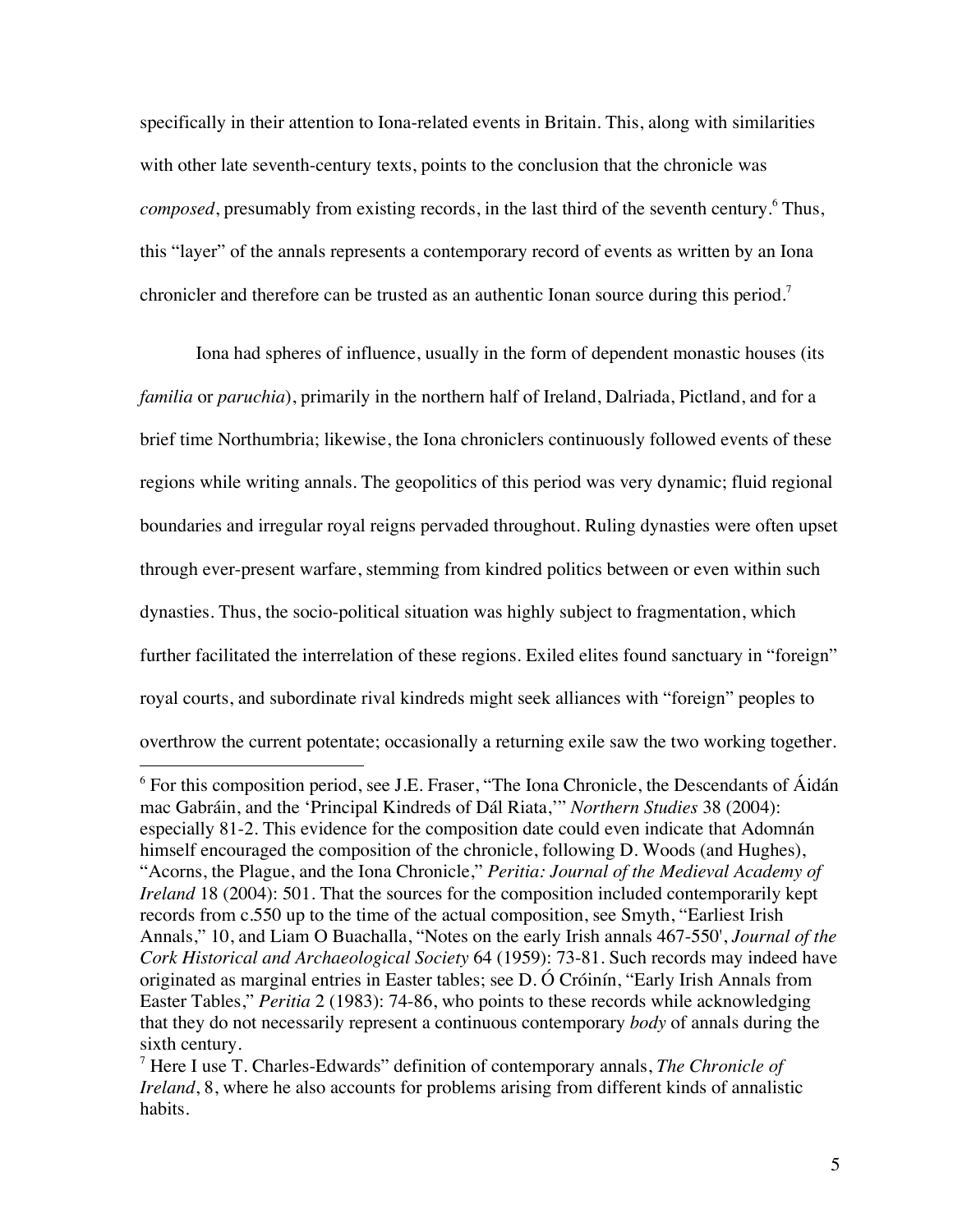Similarly, on a larger scale certain territories of Ireland or northern Britain, subjugated by a potentate exercising overlordship through a large area, might unite to cast off an overlord's rule and the associated payment of tribute to him. One example is the battle of Nechtansmere in 685, when the Dál Riata and Picts successfully rose up against the overlordship of Ecgfrith, an Anglo-Saxon king of Northumbria. This indirect rule was a way for magnates of the time to extend rule beyond their own area of influence or over foreign peoples; its stability rested in the overlord's ability to receive or force consent of the subjugated region, yet its volatility lay in the ability of the subjugated regions to unite with others or to play upon the dynastic fragmentation within the overlord's own realm.<sup>8</sup>

A brief definition of the term "foreign" is necessary to fully illustrate these points. The distinguishing factors between people in this period were mostly linguistic and genealogical. The latter is especially apparent in Ireland, where kindreds were defined by descent from a common individual. This genealogical awareness emerges in the names of kindreds and larger related populations, employing terms such as (though not limited to) *Uí* 'descendants' (the predecessor of modern *O'*, as in O'Neill), *Cenél* 'kindred,' *Síl* 'seed,' and *Corcu* 'race' followed by the name of the ancestor. The seventh and eighth centuries in the northern half of Ireland saw a web of fragmentary geopolitics between the kindreds of the Uí Néill, the Airgialla, and the Ulaid, among several other subordinate or minor lineages. The prominence and location of such peoples was far from constant in the two centuries discussed here, but a general representation of the socio-political landscape will be helpful. The Cenél Conaill and Cenél nEógain were the main kindreds of the northern Uí Néill in northwest

<sup>&</sup>lt;sup>8</sup> See especially the following survey studies of Ireland and northern Britain in the pre-Viking Age period; G. Mac Niocaill, *Ireland before the Vikings* (Dublin: Gill and Macmillan, 1972); T.M. Charles-Edwards, *Early Christian Ireland* (Cambridge, UK: Cambridge UP, 2000); J.E. Fraser, *From Caledonia to Pictland*, *Scotland to 795* (Edinburgh: Edinburgh UP, 2009).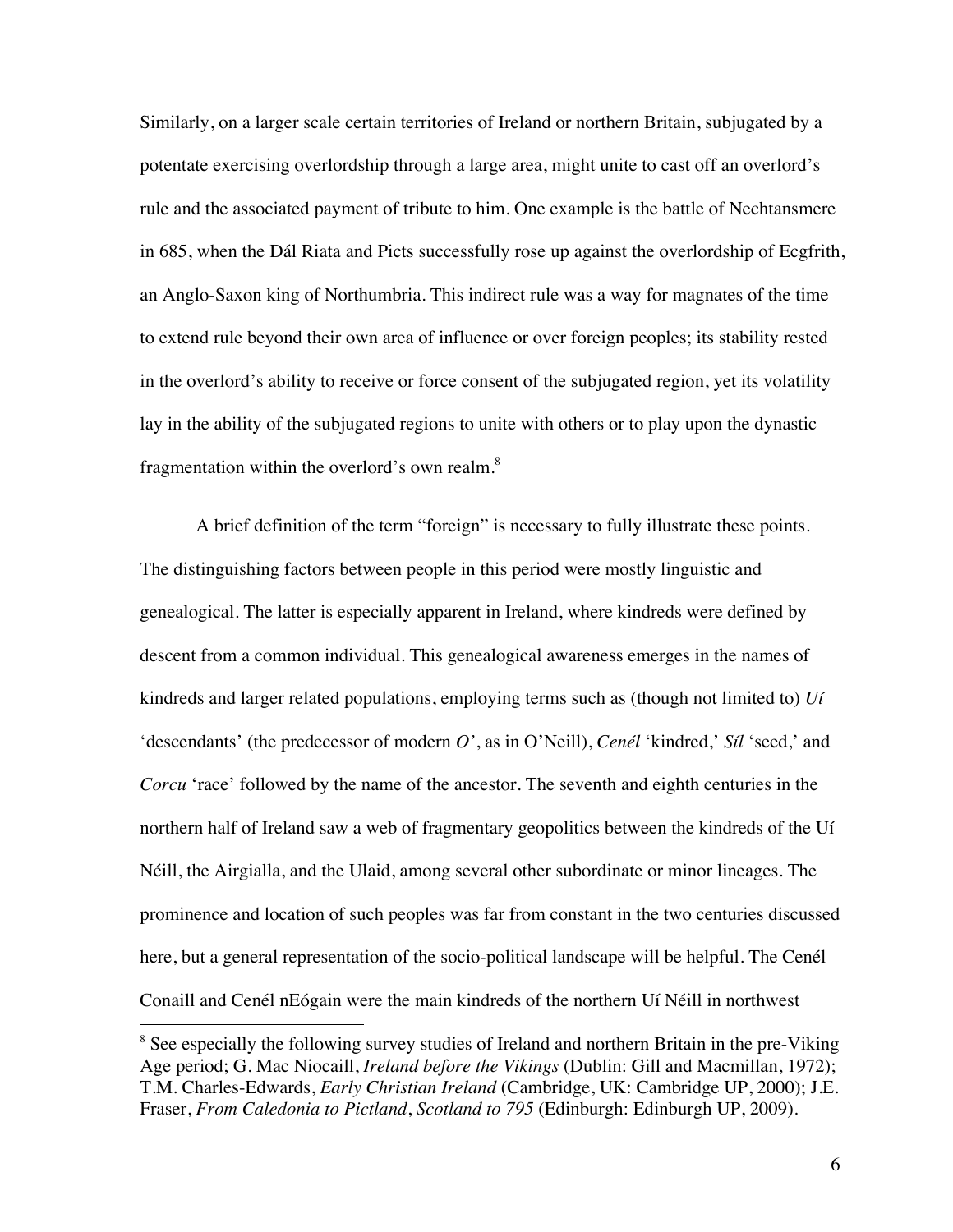Ireland, while Cland Cholmáin and Síl nÁedo Sláne were the later prominent southern Uí Néill kindreds in the midlands of Mide and Brega. To the north of the midlands and slightly east of the northern Uí Néill were the Airgialla, and in the northeast of Ireland were the Dál Fiatach, Dál nAraide, and Dál Riata (the principal kindreds of the Ulaid). What scholars now call Dalriada is a name for the diphyletic kingdom located in both northeast Ireland and many of the Hebridean isles on the west coast of Scotland, inhabited by the Dál Riata. Adomnán describes the Dál Riata in the isles as the "Irish of Britain" (*Scotorum Britanniae*). The chief kindreds of those in the isles were Cenél nGabráin, Cenél nÓengusa, and Cenél Loairn, along with several lesser and rival kindreds.

This intricate web of lineages is a glimpse of the socio-political situation in which fictitious genealogical connections were contrived by lesser kindreds to emphasize their importance within or alliance to rising hegemonies of more powerful ones. Yet there was an ecclesiastical component to this as well. Such imagined ties surface in hagiography such as *Vita sancti Columbae*, which depicts not only an ecclesiastical institution's patron saint, but also actual and fictitious ties to various ruling and subjugated kindreds. Indeed, ecclesiastics engineered these connections with mutual politico-ecclesiastical alliances in mind. Although the authors of such hagiography wrote about the (often distant) past, the works reveal more about the time in which they were written. So while it can be difficult at times to pin down historical events and connections, the claims made in genealogy or hagiography indicate various political goals, which help in reconstructing this "evasive" period of history. Iona asserted its role in Ireland through periodic visitations there by the abbot, which here will be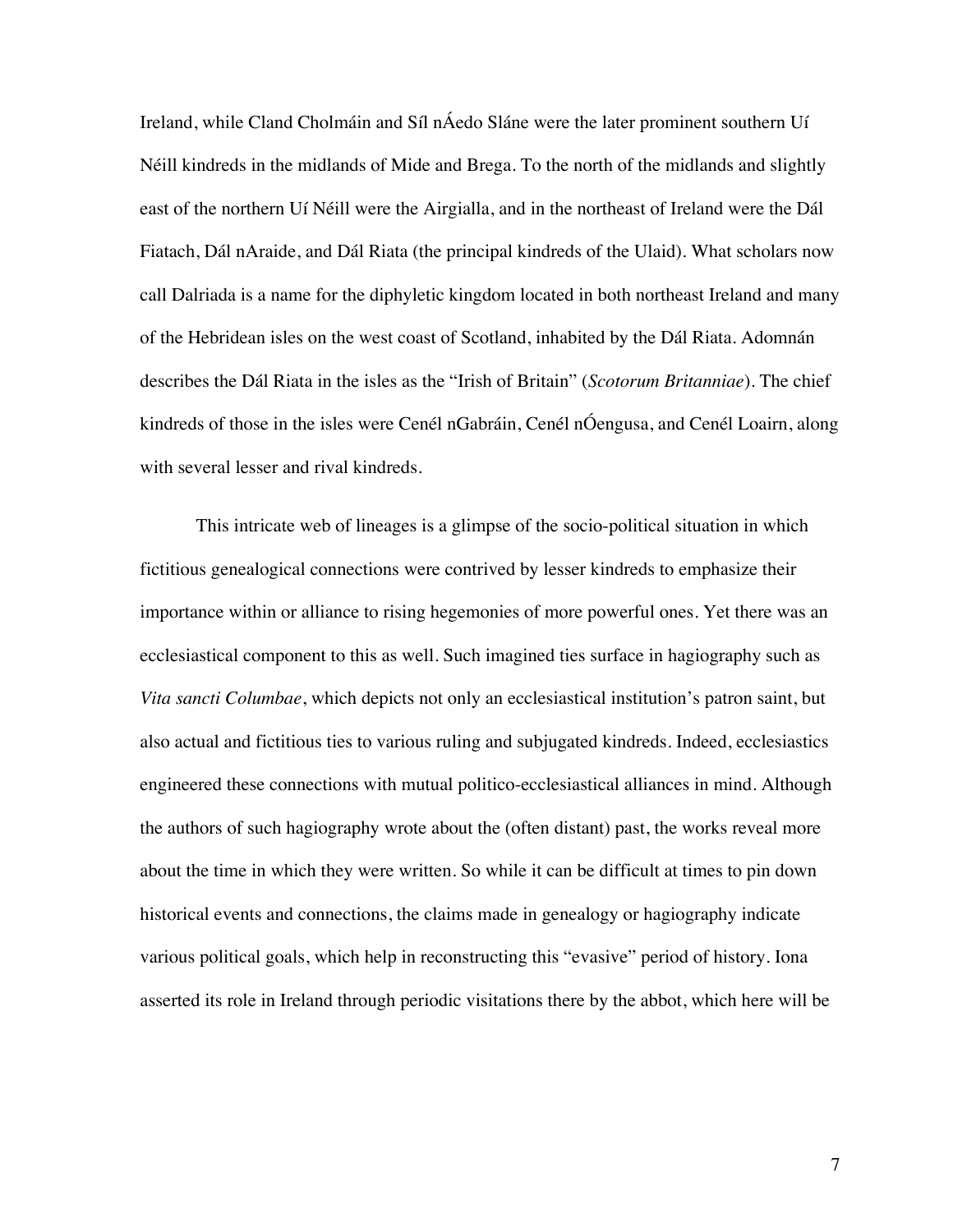termed *itinerant abbotship*. <sup>9</sup> In 673, the Iona annals record *nauigatio Faelbei abbatis Iae in Hiberniam* and three years later *Faelbei de Hibernia revertitur*. The Iona chronicler records a similar event for Abbot Faílbe's successor, Adomnán, in 692: *Adomnanus xiiii anno post pausam Failbei ad Hiberniam pergit*. <sup>10</sup> In recalling Faílbe within this later entry, the chronicler reveals his contemporaneity with the previous abbacy and indicates Adomnán's journey is of a similar kind as before. This itinerant abbotship was part of the way in which Ionan abbots asserted their role as the successor of Colum Cille among the Ionan *familia* in Ireland. At the same time, though, it enabled them to reassert ties to their kin. The overwhelming majority of Ionan abbots were from the Cenél Conaill, who were sometimes overkings of the northern Uí Néill and other times high-kings of Tara, overlords over all the Uí Néill (if not also kindreds in surrounding regions). The ecclesiastical "dynasty" of Cenél Conaill abbots on Iona sustained these ties with Ireland; the interest in their homeland appears in such texts as the Iona Chronicle and *Vita sancti Columbae*. These dynastic connections to Ireland and the issue of the Iona Chronicle's transfer have been considered independently of each other, yet the former has not been explored extensively as a cause for the latter, which is the purpose of this paper.

 <sup>9</sup> See especially Herbert, *Iona, Kells, and Derry*, 36-59, 62. I do not employ this term to imply that Ionan abbots had direct headship over the daughter-houses they visited; however, as the successors of Colum Cille, they did have some measure of indirect headship over the abbots of the daughter-houses within the Columban *familia*. 10 AU entries 673, 676, 692. Throughout, I use the corrected the *anno domini* years (adding a

year) in the Annals of Ulster.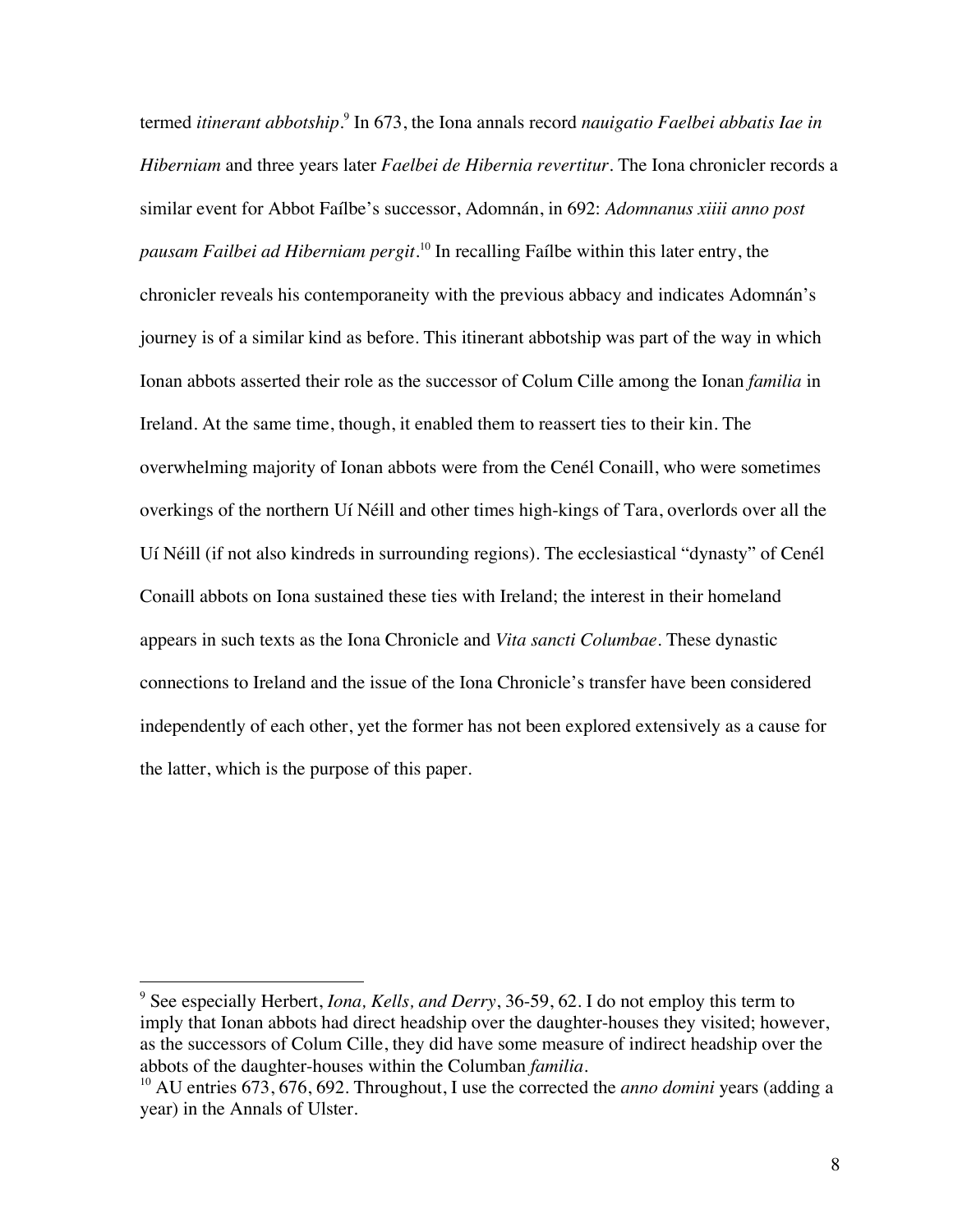In 1968, John Bannerman put forth the question, "how or why did a version [of the Iona Chronicle] come into the hands of an Ulster annalist about 740?" <sup>11</sup> He follows his question with a suggestion:

The fact is that at no time in the recorded history of Dál Riata, before or since, were its affairs at such a low ebb. The Picts, under the leadership of their king, Oengus, son of Fergus, had inflicted a series of defeats (734, 736) on the Dál Riata, culminating in the emphatic "Percutio Dal riatai la Oengus mac Forgguso" in 741 AU.<sup>12</sup>

On the contrary, the answer given here is that in the first half of the eighth century, the Dalriadic political situation constituted a separate sphere from Iona to such a degree that the increasing Pictish military aggression then would not have significantly affected affairs on the island monastery. Instead, the more probable answer is that the transfer of a copy of the Iona Chronicle entailed another step in the reassertion and extension of Iona's ecclesiastical authority in Ireland. Such a transfer of the chronicle was deeply entangled within the politics of seventh- and eighth-century Ireland, notably the Ionan kinship ties with secular rulers and the ecclesiastical competition with other monastic federations. The particularly intimate kinship connection of Adomnán with the Cenél Conaill ruling dynasty enabled the success of his promulgation of the *Lex Innocentium* in 697, and in doing so he established an *additional* Ionan tradition to cultivate ties with secular rulers and further the monastery's interests, as the successor of Colum Cille. Within this politico-ecclesiastical dynamic, this paper will argue both that a copy of the Iona Chronicle constituted part of this tradition that Abbot Cilléne Droichtech continued in the eighth-century and that the location of the daughterhouse in southern Brega (at which it was maintained as the Chronicle of Ireland) reflected that Ionan abbot's kinship ties to the southern Uí Néill in Ireland at the time of the transfer.

 <sup>11</sup> Bannerman, *Studies in the History of Dalriada*, 26.

<sup>12</sup> *idem.*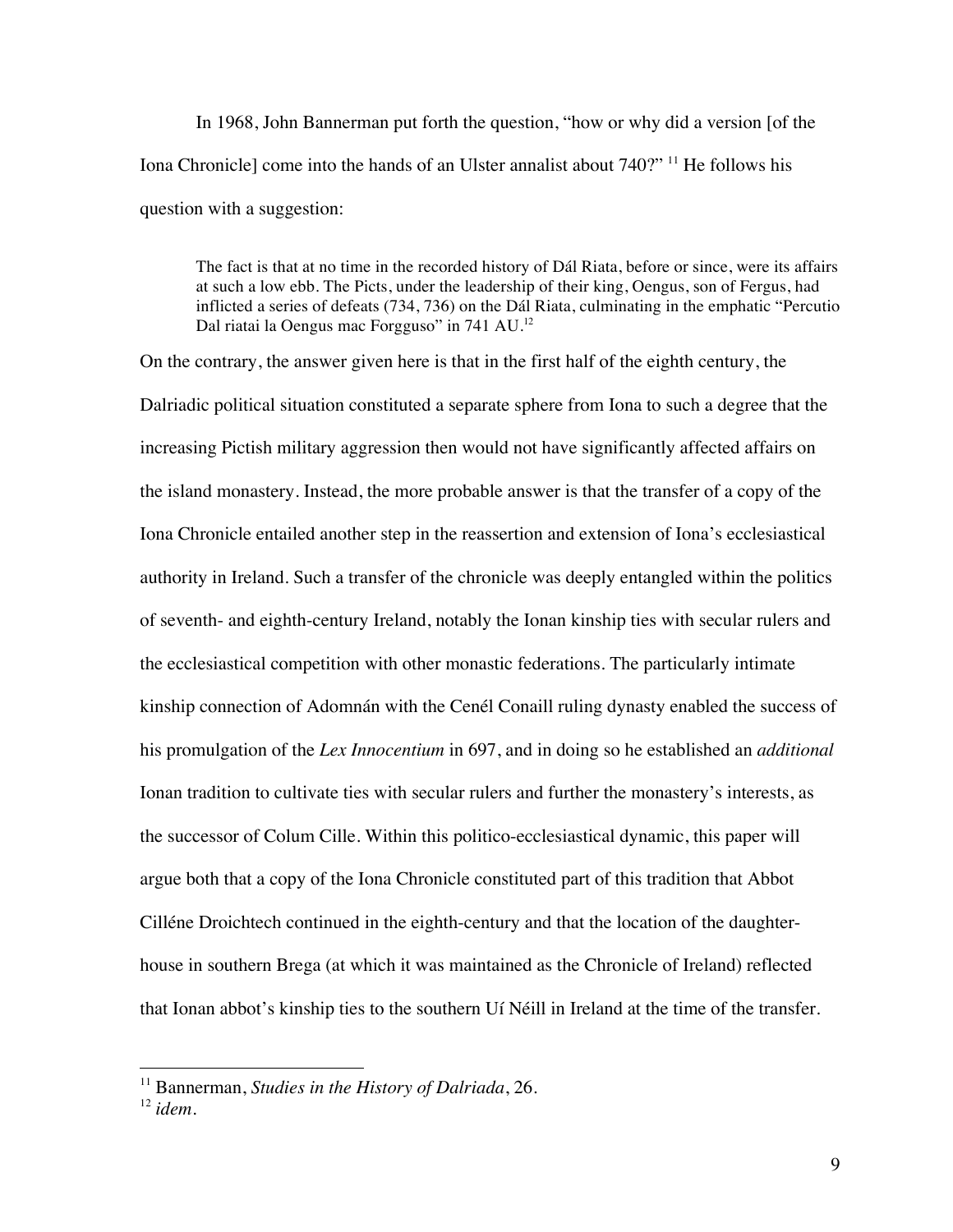## **The Seventh Century: Adomnán's Life in Ireland**

## *Spheres of Influence: Adomnán's Tripartite Regional Conception*

In answering the above question, it will be useful to start on the isle of Iona during Adomnán's abbacy in the last part of the seventh century, especially if it represents the most probable time of the Iona Chronicle's emergence as a comprehensive text. The glimpse the annals yield of seventh-century Iona and its surrounding spheres must be thoroughly fleshed out with various contexts to illustrate the historical situation. Among these is Adomnán's own writing, *Vita sancti Columbae*, a key illustration of Ionan perspectives, notably the ecclesiastical and political dynamics of the monastery *in Ioua insula*. <sup>13</sup> Iona, located across from the Ross of Mull, lies seemingly remote in the western isles of Scotland once part of the kingdom of Dalriada. However, the monastery's ecclesiastical connections linked it to a widespread network both within northern Britain and Ireland. Gilbert Markus has explained Adomnán's portrayal of these connections by isolating miracles involving animals in VC that differ according to region. While Adomnán writes of the animals Colum Cille meets in Pictland as hostile encounters, those in Dalriada involve rights of hospitality and respect in

 <sup>13</sup> G. Markus, "Iona: Monks, Pastors, and Missionaries." *Spes Scotorum, Hope of Scots: Saint Columba, Iona and Scotland*, Eds. D. Broun and T.O. Clancy (Edinburgh: T&T Clark, 1999), 121-2, discusses how any given passage in Adomnán's writing could indicate either how things actually were on Iona in Colum Cille's lifetime, how Adomnán *thinks* sixth-century Iona was, how things were in the seventh century during his lifetime, or how he prescriptively wishes things were on Iona during that time. To these possibilities can be added two more: how Cumméne represented Colum Cille's life in terms of the saint's time or his own abbacy (657-69) since Adomnán likely used the former abbot's book to write his *Vita*, or how Dorbéne's eighth-century insertions of Cumméne's *liber de virtutibus sancti Columbae* into VC reflect the former's invocation of the past in light of his own eighthcentury events. See Anderson, *Adomnán's Life of Columba,* lxi-lxv.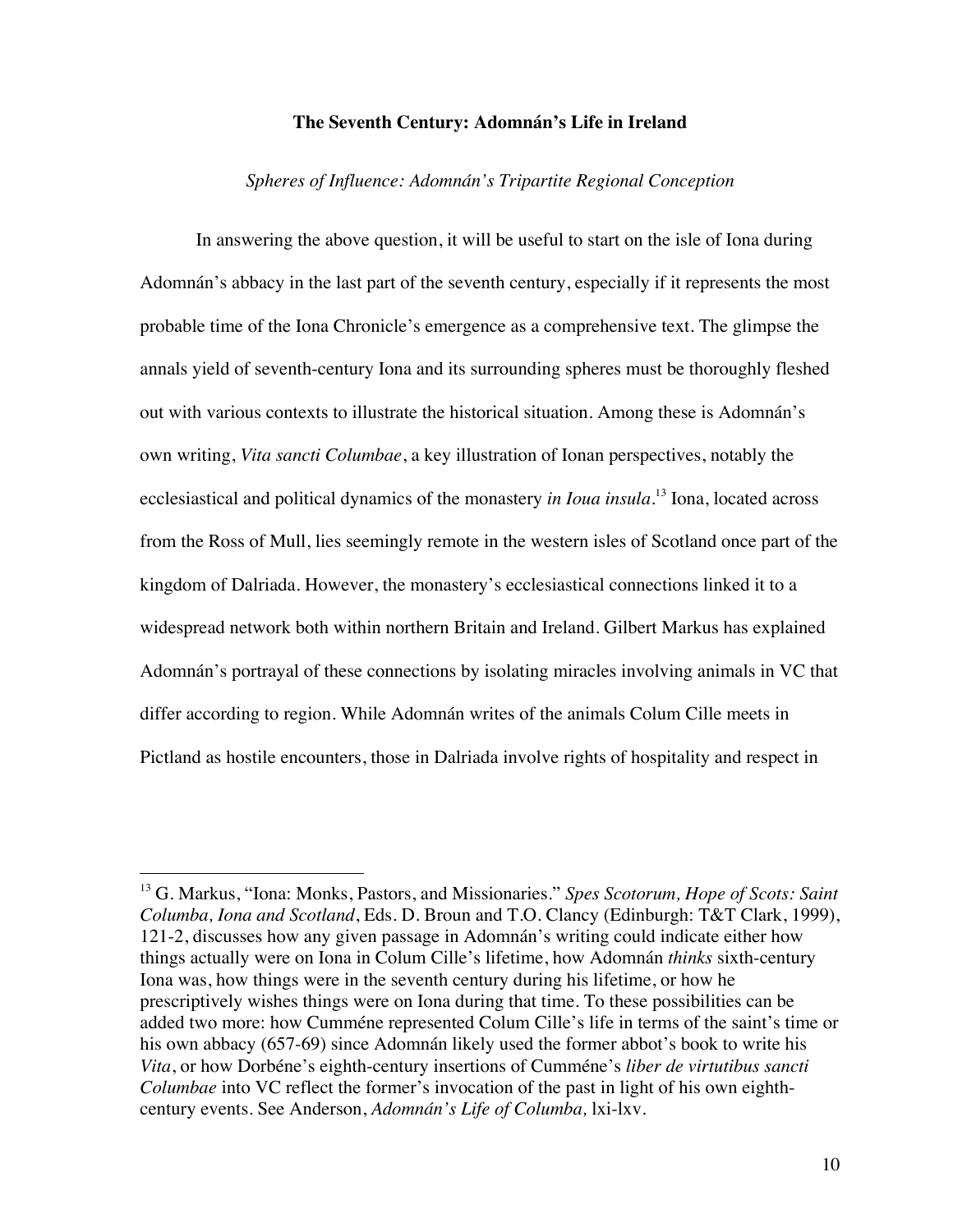return for blessings of abundance of fish and fertility of cattle.<sup>14</sup> However, on Iona the stories concerning animals represent something of a "biblical harmony," such as the horse weeping over Colum Cille, his blessing of Iona nullifying poison of snakes, and the blessing on the knife to prevent it from harming living creatures.<sup>15</sup> These "political animals" can be taken to represent roughly Adomnán's "mental map" of Iona's role in its various spheres, with increasing geographical distance and conceptual space from Christian holiness: monks on Iona, pastors in Dalriada, and "missionaries" in Pictland.<sup>16</sup> Certainly it is significant that the Iona Chronicle entry for 671 has "*Mael Rubai in Britanniam navigat,*" which seems to indicate that the chronicler viewed Britain, like Ireland discussed above, as a separate region from itself.17 Likewise, in the last chapter of *Vita sancti Columbae* lies an Ionan perspective of itself within the wider world *illo tempore*, when Adomnán argues for the renown owed to Columba:

his name has earned such illustrious merit that it has been spread not only throughout all our Ireland, and in Britain, the greatest of all islands of the entire world, though having lived on this remote and small island in the Britannic ocean, but also has reached all the way to triangular Spain, and into Gaul, and to Italy positioned beyond the Penine Alps, and also to the Roman city itself, which is the head of all cities. $18$ 

<sup>&</sup>lt;sup>14</sup> Markus, "Iona: Monks, Pastors, and Missionaries, 117-8; For the Pictish miracles, see A. O. Anderson and M.O. Anderson, *Adomnán's Life of Columba* (Oxford: Clarendon, 1998), [henceforth VC, except for introduction or notes] ii.26, 27, and those in Dalriada see VC ii.19, 20, 21.

<sup>&</sup>lt;sup>15</sup> Markus, "Iona: Monks, Pastors, and Missionaries, 118-9; VC iii.23, ii. 29.

<sup>&</sup>lt;sup>16</sup> See Markus, "Iona: Monks, Pastors, and Missionaries, 116-20 on these animal stories and others that support his interpretation of the VC perspective. The term "missionaries" might represent a strong term, and one that Bede uses to characterize Colum Cille's activity in Pictland (Bede, *Historia Ecclesiastica gentis Anglorum*, [henceforth HE] iii.4). See Markus, 132-5. For the idea and further discussion of Adomnán's mental maps, with regard to the larger Christian world, see T. O'Loughlin, "The View from Iona: Of Adomnán's Mental Maps." *Peritia: Journal of the Medieval Academy of Ireland* 16 (2002): 98-122. <sup>17</sup> AU 671.5, AT 671.4.

<sup>18</sup> "…*nomen ejus non tantum per totam nostram Scotiam, et omnium totius orbis insularum maximam Britanniam, clare divulgari promeruit, in hac parva et extrema oceani Britannici*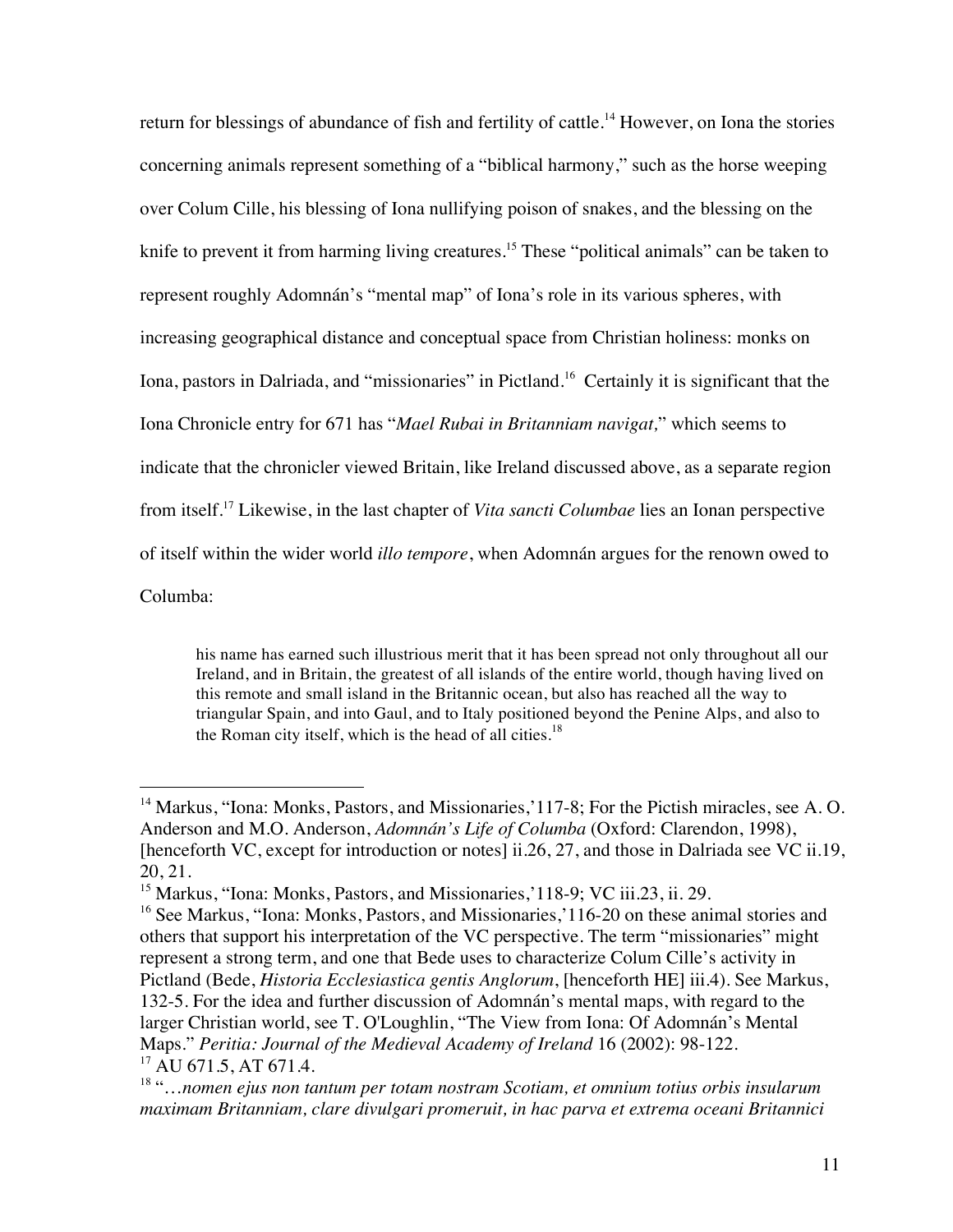So indeed, the author here emphasizes the geographic remoteness of *hac parva et extrema insula* while stressing its prominent presence within the Christian world.

In the same passage, Ireland bears the endearing *nostram.* Whether Adomnán uses the term *Scotia* for both Ireland and Gaelic-speaking Dalriada is subject to debate, though within Adomnán's regional conception Ireland would most closely fall, like Dalriada, within that where Ionan "pastors" journey. However, more intimate representations of Ireland can be drawn from *Vita sancti Columbae* than Dalriada ever receives. A passage in Book I of the *Vita* recounts Colum Cille's prophecy concerning a crane (*grus*) driven to Iona by contrary winds (*ventis agitate*). This *guest* (*hospita*) from the northern region of Ireland (*de aquilonali Hiberniae regione*) Colum Cille instructs a fellow monk to treat carefully (*diligenter*), for it came "from the land of our fathers" (*de nostrae paternitatis regione*).<sup>19</sup> This prophecy illustrates the importance of and attention to Ireland as the homeland of much of Iona's monastic community, and here specifically not just Colum Cille but also Adomnán, who like the former was descended of the Cenél Conaill in northwest Ireland. So in this period, although Colum Cille and Adomnán share a common language with the people in Dalriada, they additionally share a common culture with their kin in Ireland, where much of the Ionan community seems to have spent their youth. As will be seen, they maintained contact not only among the monasteries of the Ionan *familia* in Ireland, but also with secular rulers in their respective extended families. Thus, Ireland represents the sphere of influence most familiar to Iona and the relationship with it surfaces as more than just a "pastor" one; in essence, it denotes a sphere where Iona has special ecclesiastical interests.

*commoratus insula; sed etiam ad trigonam usque Hispaniam, et Gallias, et ultra Alpes Peninas Italiam sitam pervenire, ipsam quoque Romanam civitatem, quae caput est omnium civitatum.*" VC iii.23.  $19$  VC i.48.

 $\overline{a}$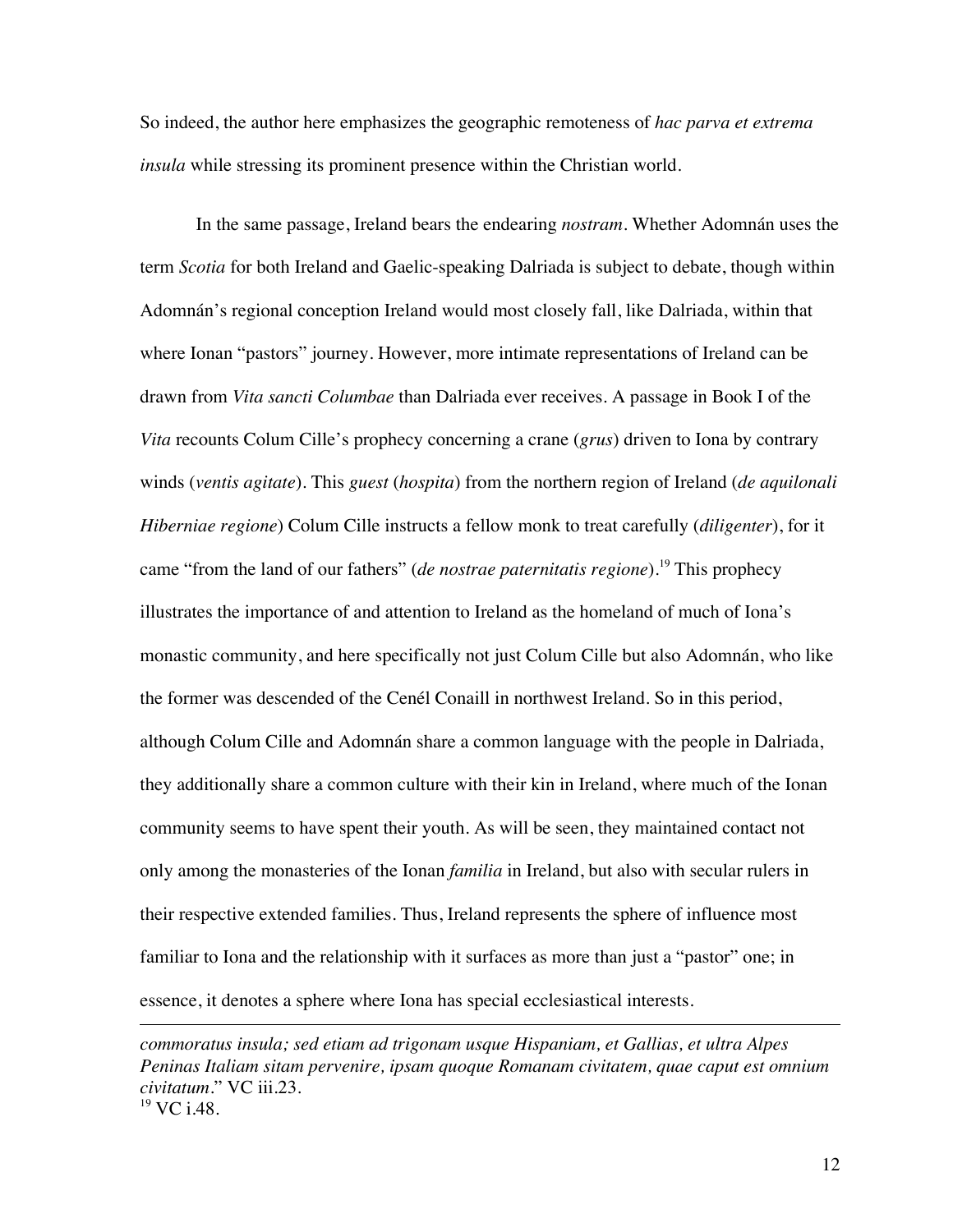#### *The Cenél Conaill: Adomnán's Life in Ireland*

The Iona Chronicle retrospectively records Adomnán's birth in 624, though recent study has placed it closer to 627.<sup>20</sup> Despite pseudo-historical kinship claims to the Síl Lugdach, Adomnán was most likely descended from Ronnat of the Cenél nÉndai and Rónán of the Cenél Conaill.<sup>21</sup> The evidence of a passage in the *Vita* suggests that he grew up in the region of Tír Áeda in southeast Donegal; in this passage, Adomnán relates a story of an old monk, Ernene, who at Adomnán's time of writing was buried at Druim Tuama (*in Dorso Tomme*, currently Drumhome). In the story, this monk told Adomnán, "a youth in that time" (*illo juveni in tempore*) of a vision he experienced while fishing "in the valley of the fishfilled river Finn" (*in valle piscosi fluminis Fendae*).<sup>22</sup> The fact that he preserves the specific *piscosi fluminis*, a place at least familiar to the monk to whom the young Adomnán was speaking, and that he knew where the monk was later buried attests to the general area where Adomnán spent his youth.<sup>23</sup> Living in southeast Donegal, he was well within Cenél Conaill territory. A closer examination of his genealogy shows that he was a distant cousin of Domnall mac Áeda, a Cenél Conaill King of Tara, through a common ancestor Sétna, himself an uncle of Columba. $^{24}$ 

 <sup>20</sup> AU 624.2, AT 625.3; B. Lacey, "Adomnán and Donegal," *Adomnán of Iona: Theologian, Lawmaker, Peacemaker*, ed. J. Wooding (Dublin: Four Courts Press, 2010): 28.  $21$  Lacey, "Adomnán and Donegal," 22.

 $22$  VC iii.23; Lacey, "Adomnán and Donegal," 20.

<sup>&</sup>lt;sup>23</sup> The church at which the monk was buried could be the Columban monastery of Sirdruimm. See *idem.* 

<sup>24</sup> Herbert, *Iona, Kells, and Derry*, 310; See P Ó Riain, *Corpus Genealogiarum Sanctorum Hiberniae*. (Dublin: Dublin Inst. for Advanced Studies, 1985) [henceforth CGSH], l. 340.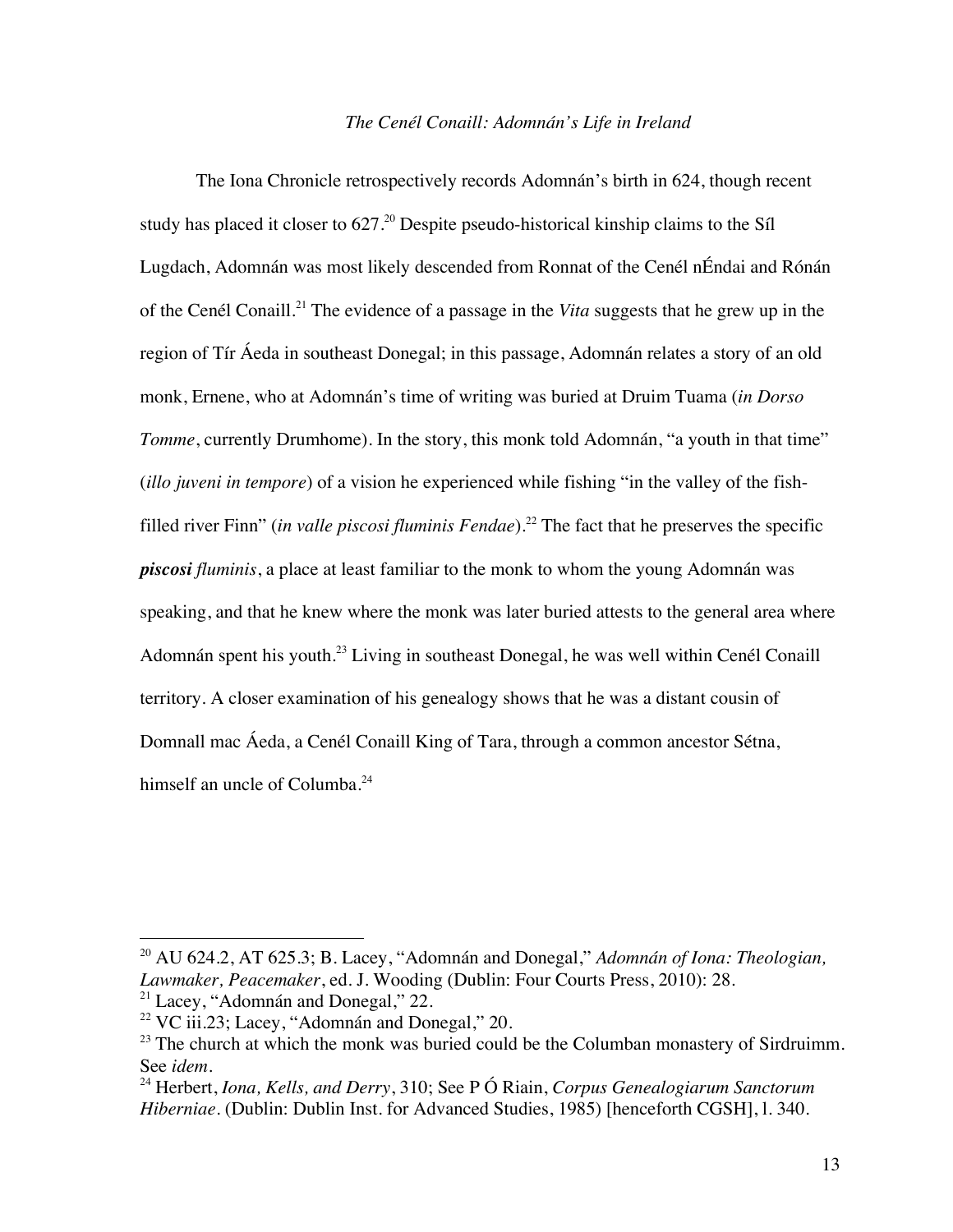The Iona Chronicle begins following Domnall mac Áeda in 628, and henceforth does so intimately.<sup>25</sup> Following the battle of Both against the King of Tara, at that time Suibne Menn of the Cenél nEógain (the traditional rival lineage to Cenél Conaill), and his *vastatio* of Leinster, Domnall *regnare incipit*.<sup>26</sup> It is not certain from the annals whether his kingship then was just over the Cenél Conaill, or if the 'killing' (*occisio*) of Suibne Menn earlier in the same year by Congal Cáech of the Ulaid enabled Domnall to seize the high kingship of Tara, giving him the overlordship of the Uí Néill.<sup>27</sup> Regardless, the chronicle records that Domnall *regnauit Temoriam in illó tempore* in the 637 entry for the battle of Mag Roth, so he certainly had attained the high kingship by then if not as early as 628. This battle, along with that of Dún Cethirn in 629, displays the tensions between the Cenél Conaill and Ulaid in this time.<sup>28</sup> In a larger sense, they represent events during Adomnán's youth that he later recalled when writing "fulfillment" sections of Colum Cille's prophecies (or selecting them from Cumméne's *liber de virtutibus sancti Columbae*).<sup>29</sup> For example, notably placing Colum Cille in the background of the convention at Druim Cett between Domnall's father Áed and the Dalriadic king Áidán mac Gabráin, Adomnán writes of the saint prophesizing to Comgall of a battle near Dún Cethirn (*in hac vicina munitione Cethirni*) in which will fight Colum

 $25$  The number of entries concerning him, the entry in 639 recording the death of his wife Duinsech, and precisely dated entries all support this assertion. See AU, 628, 629, 637, 639, 641, and 642; Herbert, *Iona, Kells, and Derry*, 42-3.

<sup>26</sup> AU 628. Mac Niocaill, *Ireland before the Vikings*, 95, identifies Both with Raphoe in Donegal.

<sup>27</sup> AU 628. Niocaill, *Ireland before the Vikings*, 95, indicates that the killing of Suibne along with Domnall's devastation of Leinster probably led to his accession to the kingship of Tara. Similarly, the Andersons suggest that the verb *sublimatus est* applied to Domnall in VC i.49 indicates that he did indeed ascend to the high-kingship. See Anderson, *Adomnán's Life of Columba,* 89 n119.

<sup>&</sup>lt;sup>28</sup> AU 629.2, AT 631.3, AT 639.1.

<sup>&</sup>lt;sup>29</sup> Even though he was very young for the battle of Dún Cethirn, he would have heard about it, especially given the renewed tensions in 637.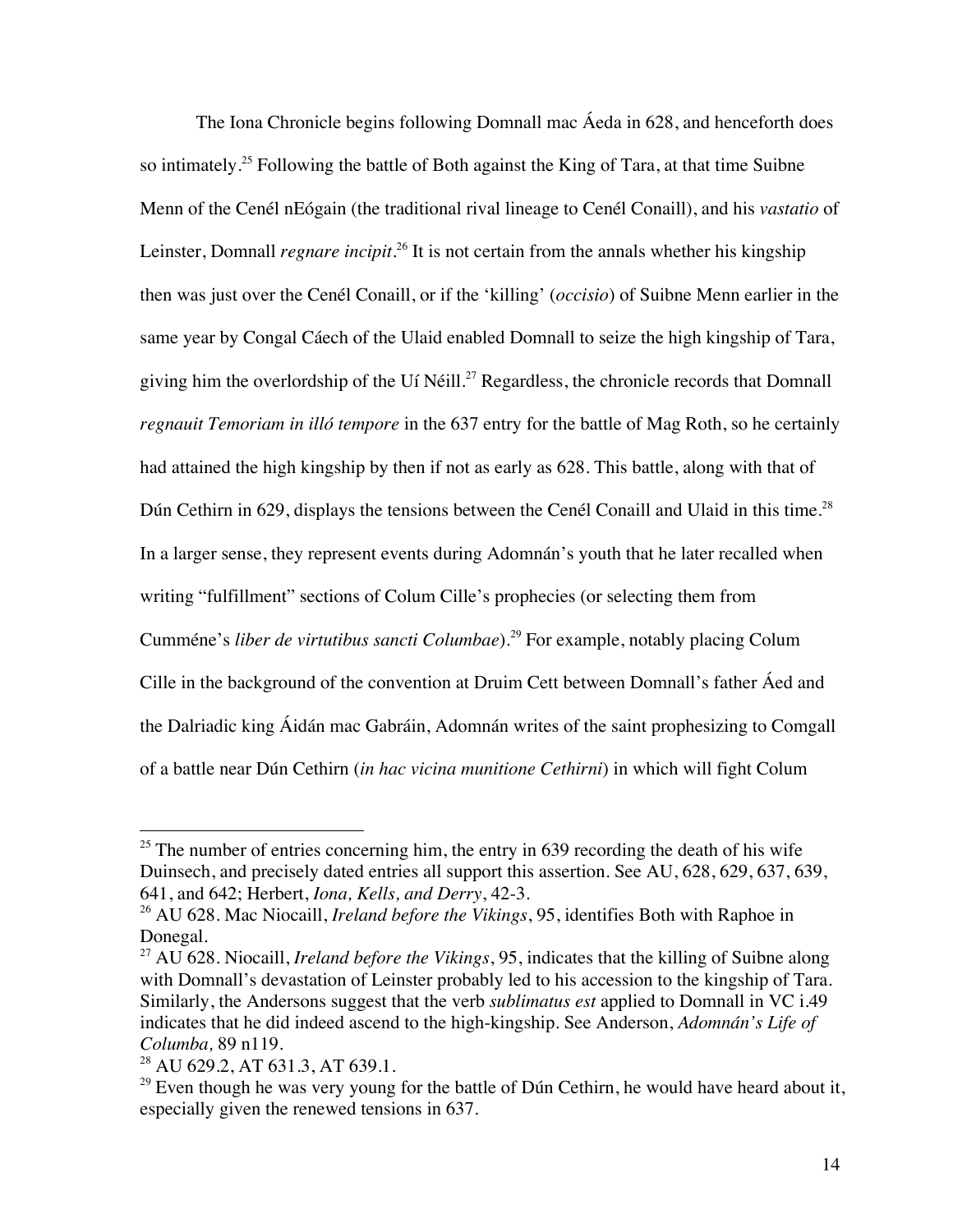Cille's kin (*mei cognitionales amici*, the *Nellis nepotes*) and Comgall's kin (*tui secundum carnem cognati*).<sup>30</sup> Using the Andersons' translation of *Vita sancti Columbae*, Lacey has brought to light that Colum Cille's portrayal of the Uí Néill (*Nellis nepotes*) as "friends by kinship" (*cognitionales amici*) might easily represent a "fictitious consanguinity" of Cenél Conaill (Colum Cille's actual *cognitionales*) towards the Uí Néill, in the spirit of an Irish kinship treaty known as *cairde*. <sup>31</sup> Does this instance represent a separate though linked relationship between the Cenél Conaill and Uí Néill as well as Adomnán's consciousness of this relationship? Certainly such a contrived kinship link would help support the overlordship of a Cenél Conaill high king of Tara over lineages of the Uí Néill. Adomnán would have known of such connections during his time in Donegal. As they were meaningful to him, he included a representation of them in the *Vita*, exhibiting his "contemporary influence on hagiography." 32

Domnall's obit at the end of January (*in fine Januari*) in 642 gives him a title of *regis*  Hiberniae.<sup>33</sup> This title recalls an apparently longstanding tradition of divinely sanctioned kingship (through the church), perhaps even designating an epithet of legendary provenance. In the present context, the title is either an aspirational one awarded to high kings of Tara, or the term "Hibernia" is specific just to the northern part of Ireland, symbolic of the high kings' extensive rule. The two are not mutually exclusive, the former representing the theoretical

 $30$  VC i.49. The Comgall here is abbot of Bangor and founder of Cambas. On the significance of placing the prophecy at the convention at Druim Cett, see VC iii.5; J.E. Fraser, "Strangers on the Clyde: Cenél Comgaill, Clyde Rock and the bishops of Kingarth," *The Innes Review* 56, no. 2 (Autumn 2005): 102-20; *idem*, "St Columba and the Convention at Druimm Cete: peace and politics at seventh-century Iona," *Early Medieval Europe* 15.3 (2007): 315-34. <sup>31</sup> Lacey, "Adomnán and Donegal," 23-4; T.M. Charles-Edwards. *Early Christian Ireland*, 584-5; Anderson*, Adomnán's Life of Columba,* 89.

<sup>32</sup> Herbert, *Iona, Kells, and Derry*, 25.

<sup>33</sup> AU 642.1; AT has *ríg Erenn*, 643.2.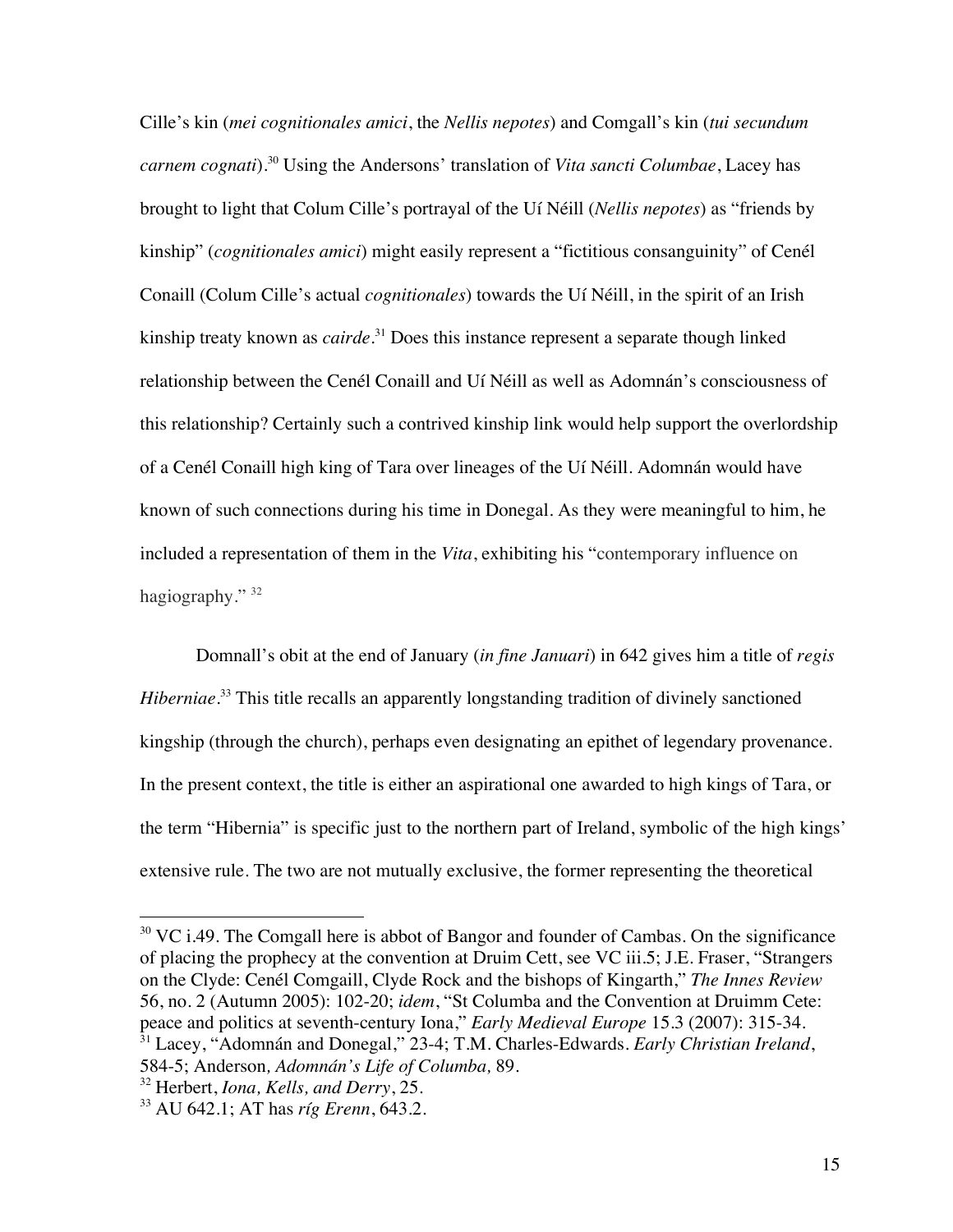and the latter the actual; however the evidence of the *Vita* supports the former. Grandiose titles appear in two separate chapters involving two sixth-century Uí Néill ancestral rulers, a father and son. Diarmait mac Cerbaill is the first, styled as "ruler of all Ireland, ordained with God's authority" (*totius Scotiae regnatorem Deo auctore ordinatum*). In a stronger sense, Adomnán's portrays his son Áed Sláne (the ancestor of the Síl nÁedo Sláne, a southern Uí Néill lineage) as possessing the "prerogative of monarchy over all Ireland predestined by God" (*a Deo totius Hiberniae regni praerogativam monarchiae praedestinatam*).<sup>34</sup> Such verbal patronizing does seem to represent, as Herbert suggests, Adomnán's vision of an Ionan presence within Ireland as "a Christian kingship held by Uí Néill rulers with the successors of Colum Cille, their kinsmen and allies, exercising a beneficent influence over them.'35 Looking again at the events of Adomnán's life in Ireland, he writes of Colum Cille's prophecy on the career of a young Domnall, asserting that the boy "shall survive all his brethren, and be a very famous king (*rex valde famosus*), nor shall he be ever delivered into the hands of his enemies (*nec unquam in manus inimicorum tradetur*); but in his old age, in his own house, and with a crowd of his familiar friends around him, he shall die peacefully in his bed."<sup>36</sup> Such ecclesiastical benevolence to a secular ruler displays how Adomnán charitably looked back at Cenél Conaill rulers he knew or knew of in his time in Ireland. Beside his kin connections, it reveals his view of the role of the church in Irish politics, especially when coupled with his assertion of this ancestral tradition of divinely ordained kings and awareness of earlier ties between Iona and Ireland.

 <sup>34</sup> VC i.36, i.14.

<sup>&</sup>lt;sup>35</sup> See Herbert, *Iona, Kells, and Derry*, 52, who acknowledges that while Adomnán could have acquired the tales from Cumméne's book, his selection of them bespeaks his "concurrence" with their attitude toward kings.

<sup>36</sup> VC i.10.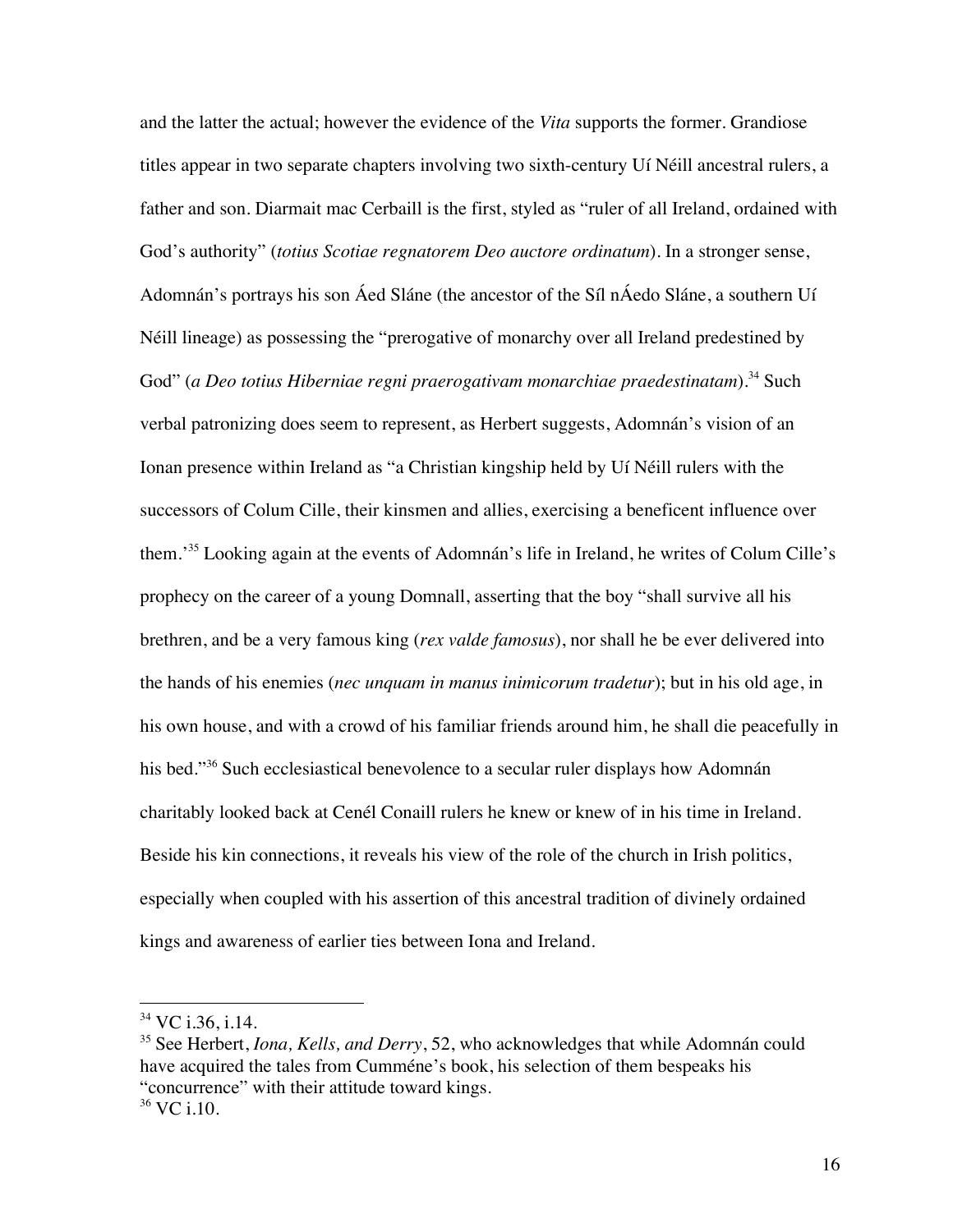Where Adomnán went after his youth in Donegal or the time at which left Ireland is not certain, though there are some clues. Smyth argues that Adomnán studied at Durrow, the most important monastic house of the time within the Columban *familia* in Ireland, before going to Iona. As well as citing Adomnán's detailed topographic knowledge of Durrow in the *Vita*, compared to another Columban house in Ireland, Derry, Smyth argues that the ecclesiastic mostly likely received his education in biblical criticism (evinced in his famous *De Locis Sanctis*) at the paramount Durrow (surfacing as *Roboreti Campi*). <sup>37</sup> Adomnán's additional ties to the monastery make Smyth's contention more likely: that Durrow's founding was made possible by the link between Domnall's father Áed (recorded in the *Annals of Roscrea* as *rí Herend*) and Colum Cille, and his kindred ties to Laisrén (a distant cousin), who was later in charge of the community of Durrow.<sup>38</sup>

Adomnán does not seem to have arrived on Iona at least until the abbacy of Cumméne, but more likely during that of Faílbe, since he shows intimate knowledge of no Ionan abbot except the latter, his immediate predecessor. For example, he often relates hearing stories from Abbot Ségéne (*qui haec omnia suprascripta verba Segineo abbati de se prophetata enarraverat*) through Faílbe (*meo decessore Failbeo intentius audiente, qui et ipse cum Segineo praesens inerat*), and it seems he learned much from his predecessor (*cujus revelatione et ego ipse cognovi haec eadem quae enarravi*).<sup>39</sup> As Herbert has advanced, it could be that Faílbe "recruited" Adomnán during his itinerant abbotship to Ireland (673-6) in

 <sup>37</sup> A.P. Smyth, *Warlords and holy men: Scotland AD 80-1000*, Edinburgh: Edinburgh University Press, 1989, 126.

<sup>38</sup> Herbert, *Iona, Kells, and Derry*, 32-3, 35; On Áed's title, see D. Gleeson and S. Mac Airt, "The Annals of Roscrea," *Proceedings of the Royal Irish Academy, Section C*, vol. 59 (1957- 9): 149 (compare with Domnall's *ríg Erenn* in AT 643.2); For Laisrén see VC i.29.  $39 \text{ VC } i.3$ ; see also i.1.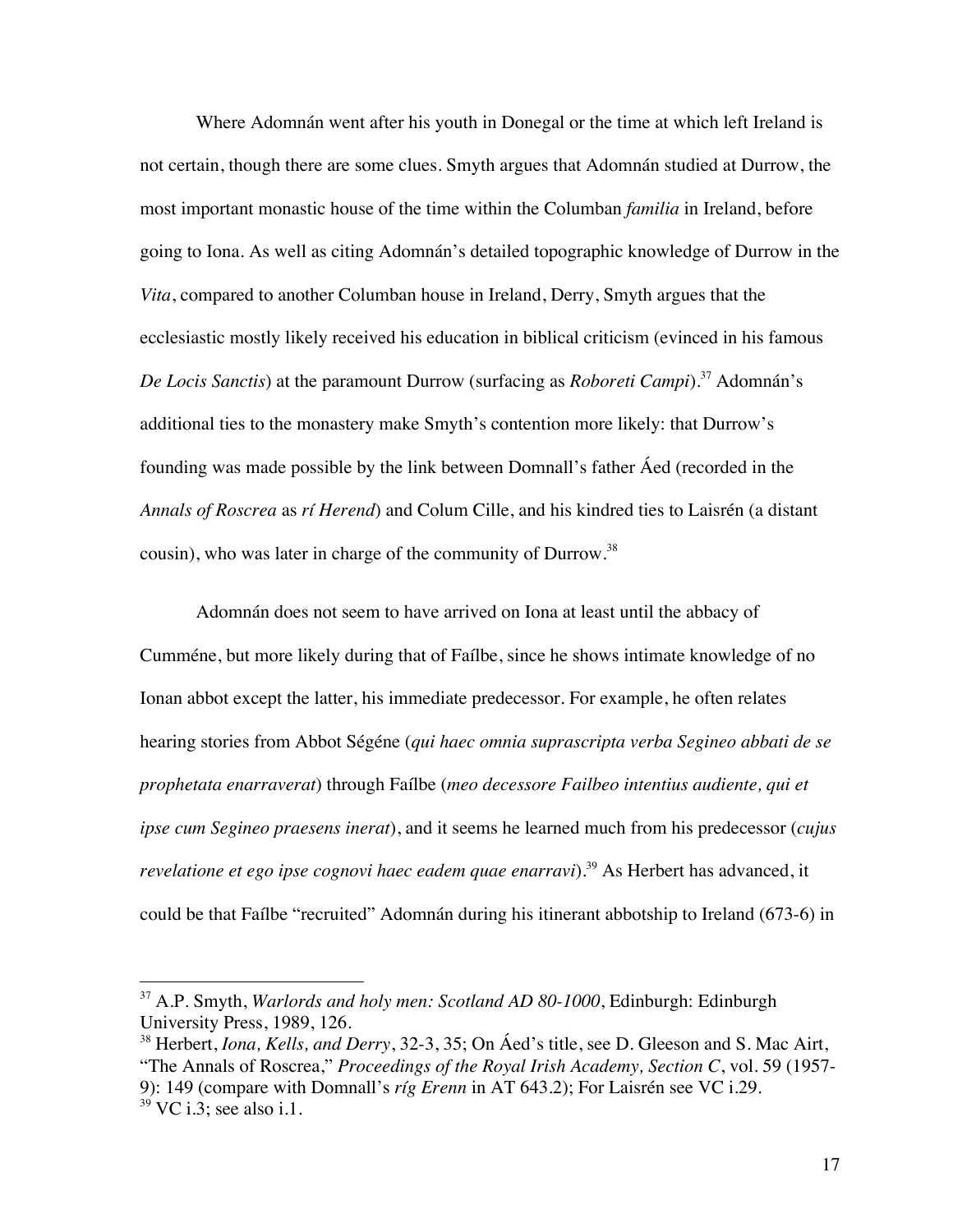order to preserve the "ecclesiastical dynasty" of the Cenél Conaill abbots of Iona.<sup>40</sup> Indeed, a consideration of linguistic evidence lends weight to this probability. The Irish system of royal succession involved a king selecting a *tánaise ríg* "second to a king" from a pool of *damnae ríg* or *adbar ríg*, those of the "material of a king," who often were from the current king's kindred, though not necessarily his immediate family. On these royal terms are modeled *damnae n-abbad* and *adbar abbad*, the pool of those who were "material of an abbot," from whom a *secundus abbas* or *secnap* was chosen.<sup>41</sup> While this reveals an interesting connection between lay and ecclesiastical rule discussed more fully below, it also illustrates the structure of the Cenél Conaill dynasty on Iona. So during his journey to Ireland, Faílbe quite possibly identified Adomnán as *damnae n-abbad* and named him as *secnap* after the latter's arrival on Iona.

## **The Abbacy of Ségéne (623-652)**

## *Dynastic Connections Between Secular and Ecclesiastical Rulers*

This dynastic relationship between abbots of Iona and the Cenél Conaill kings can further be explored by reviewing such events during Domnall's reign. The abbot of Iona during that time was Ségéne, son of Fiachnae. He was a nephew of Laisrén, third abbot of Iona, and was descended from Ninnid of the Cenél Conaill, a brother of Sétna.<sup>42</sup> Thus, he was slightly more removed from Domnall than was Adomnán; however, it does not appear to have impeded his influence with the king. AT records *Séigine abb Íe eclesiam Rechrann*

 <sup>40</sup> Herbert, *Iona, Kells, and Derry*, 47; AU 673, 676.

<sup>41</sup> See D.A. Binchy (ed.), *Críth Gablach*. (Dublin: Institute for Advanced Studies, 1979), especially §29, 107-8; Charles-Edwards, *Early Christian Ireland*, 90-3; *idem*, *The Chronicle of Ireland*, vol. 2, 1, 9-12; AT 760.4; AU 796.4. The early modern English term "tanist" comes from *tánaise*. 42 Herbert, *Iona, Kells, and Derry*, 310; Ó Riain, CGSH 337.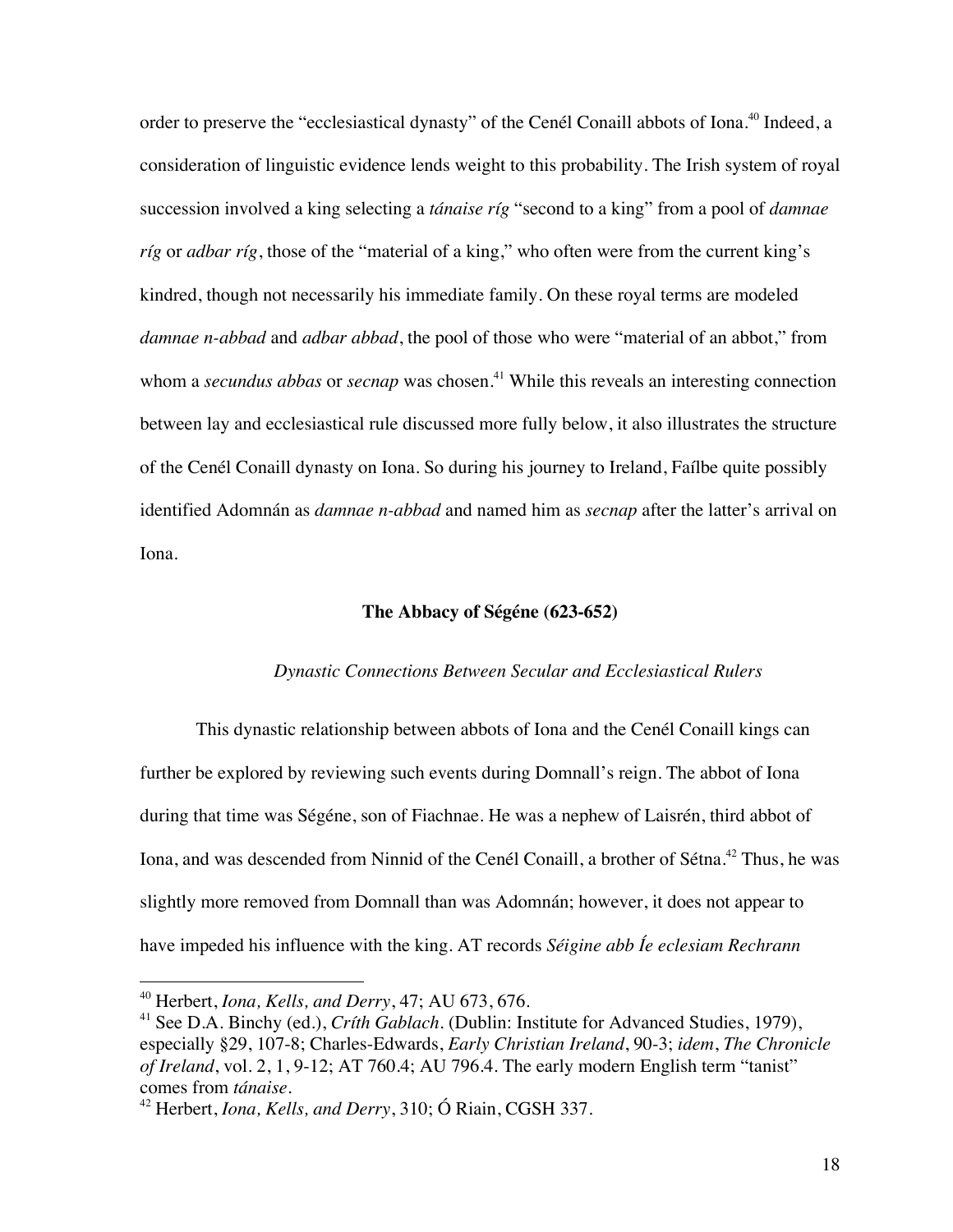*fundauit* in 635. Herbert points to the isle of Lambay over Rathlin as the more likely location, in particular citing the Middle Irish *Betha Coluim Cille*'s description of Rechra in *Oirthir Breg* (Eastern Brega).<sup>43</sup> Since the evidence indicates that Domnall reigned as King of Tara at this time, this expansion of Columban influence represents collaboration between him and the Cenél Conaill abbot Ségéne. The founding of this monastery continued the support of Ionan interests by a Cenél Conaill overking through grants in southern Uí Néill lands, initiated with the role of Áed (Domnall's father) in Durrow's founding. Indeed, Domnall's grant of land to Ségéne could have had practical benefits for the king as well. Irish kingship in this period was highly fragmentary; competition for the kingship ensued not only between dynasties but also between rival branches of a single dynasty. Thomas Charles-Edwards and Melanie Maddox have illustrated how over-kings in Ireland often redistributed lands of client-kings, and how granting them to a church could limit the power of the client-king's kindred.<sup>44</sup> Indeed, this likely was the case of Iona itself: Conall mac Comgaill (based in Kintyre), over-king of Dalriada, in an attempt to sustain control over Cenél Loairn lands (in which Iona is situated), is said to have *obtulit insulam Iae Columbe Cille*. <sup>45</sup> Colum Cille, although not related to Conall, may have capitalized on a political affiliation (perhaps even a *cairde* relationship) between the Cenél Conaill and Conall's kin in Dalriada. However, if ecclesiastical elites of the overking's kindred "ruled" the church, it would even further help stabilize the over-king's rule. This seems the course of action Áed pursued in granting land

 <sup>43</sup> Herbert, *Iona, Kells, and Derry*, 42; AT 637.2.

<sup>44</sup> M. Maddox, "Early Irish Monasteries and their Dynastic Connections," *Studia Celtica Fennica* IV (2007): 64.

<sup>45</sup> *idem*; For the sources on Iona's founding and commentary, see A. Ritchie, *Historic Scotland: Iona* (London: Batsford, 1997), who argues for Conall's overlordship role in the process.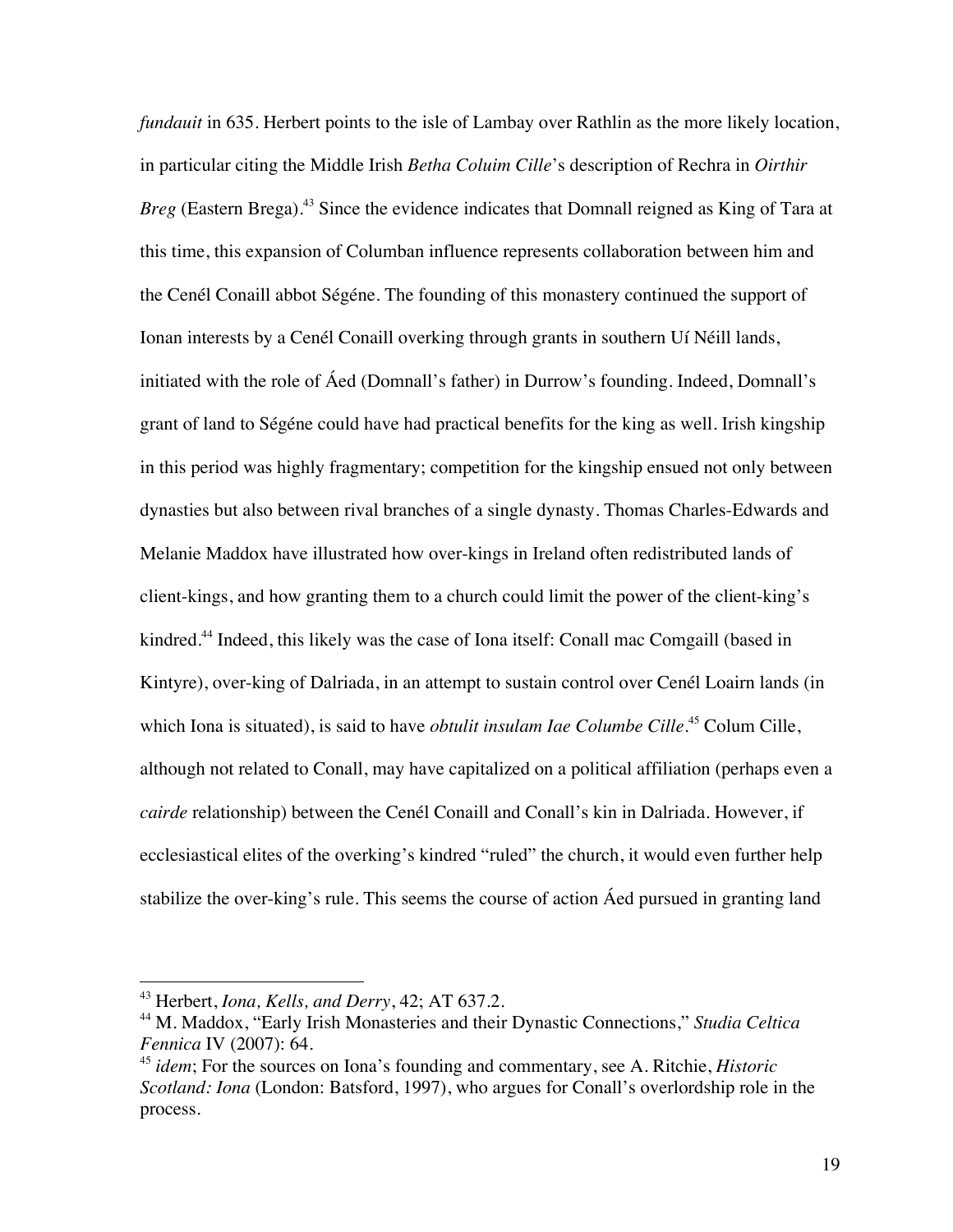for Durrow, thereby limiting the influence of the Cenél Fíachach. <sup>46</sup> So Domnall, in giving land for Rechra's foundation, may have stabilized his overlordship over the Síl nÁedo Sláne in eastern Brega such that he was able to garner their support in the battle of Mag Roth against Dál nAraidi (allied with Dalriada).<sup>47</sup>

#### *The Easter Controversy and Ecclesiastical Competition in Ireland*

Ségéne's long abbacy took place during rising tensions in Ireland over the calculation of Easter. One Cummian, perhaps abbot of Clonfert, wrote a letter to Ségéne concerning these issues (*De controversia Paschali*), in which he describes a synod of southern Irish ecclesiastics who gathered c.630 at Mag Lene (Old Leighlin, Co. Carlow) and agreed "that they would celebrate Easter with the Universal Church in the following year (*ut pascha cum uniuersali aecclesia in futuro anno celebrarent*).48 Cummian's letter, heavily imbued with scripture, emphasizes the gravity of the Easter issue in several ways. First, he separates those of the universal church, *Haebrei et Greci et Latini et Aegiptii*, "who are united in their observance of the principal solemnities" (*simul in obseruatione precipuarum solennitatum uriiti*), from *Britonum Scottorumque particula*, "who are almost at the end of the earth" (*qui sunt pene extreme*) and who, in a humbling remark, are "if I may say so, but pimples on the face of the earth" (*ut ita dicam, mentagrae orbis terrarium*). <sup>49</sup> Similarly, he warns Ségéne, "for you are the heads and the eyes of the people, and if they are led into error because of

<sup>&</sup>lt;sup>46</sup> Maddox. "Early Irish Monasteries and their Dynastic Connections," 64.

 $^{47}$  AU 637.1, AT 639.1. On the participation of Dalriada, see VC iii.5; Fraser, "Iona Chronicle;" *idem*, "Strangers on the Clyde.'

<sup>48</sup> A.A.M. Duncan, "Bede, Iona, and the Picts," *The Writing of History in the Middle Ages; essays presented to Richard William Southern* (Oxford: Clarendon, 1981), 23-4; Cummianus Hibernus. *Cummian's letter De controversia Paschali*, ed. M. Walsh, D. Ó Cróinín, (Toronto: Pontifical Institute of Mediaeval Studies, 1988) [hereafter *De controversia Paschali*], 92. <sup>49</sup> *De controversia Paschali*, 72.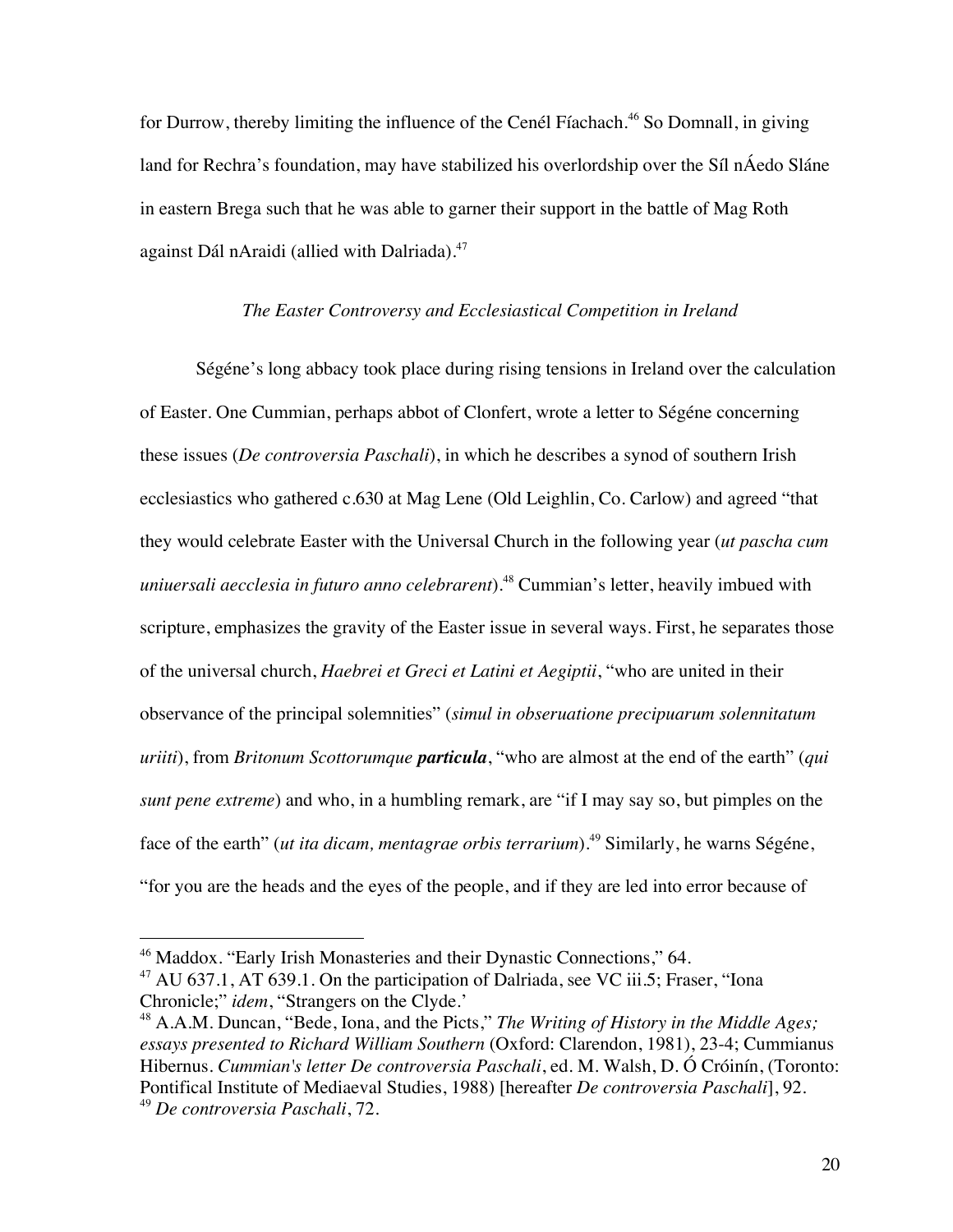your obstinacy you shall answer…to the strict Judge.' <sup>50</sup> Cummian derives one problem with celebrating Easter on the incorrect day from scripture, concluding, "heretics and all conventicles of perverse doctrines who do not eat the Lamb in the one Church do not eat the flesh of the Lamb, but that of the dragon" (*heretici et omnia conuenticula dogmatum peruersorum qui agnum in una aecclesia non comedunt, non eos agni cames comedere sed draconis*). <sup>51</sup> So Cummian essentially expresses his fear that the Ionan *paruchia* could be termed heretical, if (in Cummian's words) Ségéne insists that "Rome errs, Jerusalem errs, Alexandria errs, Antioch errs, the whole world errs; the Irish and British alone know what is right.<sup>52</sup> The rhetorical weight of this letter is immense; surely it spelled out to the Ionan abbot the greater consequences of Cummian's fear: the tarnishing of Colum Cille's sanctity and a loss of Ionan influence.

If Ségéne received the letter before 634, the evidence indicates that he focused on the immediate concern, to defend the sanctity of Colum Cille, which at this time also entailed upholding the saint's paschal calculation. He pursued this concern by furthering Columban influence both through using links to the Bernician king Oswald to send monks for the establishing of Lindisfarne (discussed below) and through founding Rechra. These vindictive attitudes on Iona could have spurred Ségéne's nephew and a later abbot of the monastery, Cumméne Ailbe, to write his *liber de virtutibus sancti Columbae* during this time, a written confirmation of Colum Cille's sanctity.<sup>53</sup>

 <sup>50</sup> *ibid*. 74.

<sup>51</sup> *ibid.* 72.

<sup>52</sup> *ibid.* 80.

<sup>53</sup> Here I find more compelling Herbert, *Iona, Kells, and Derry*, 24-5, 43, who argues that it was probably at this time, working with his uncle Ségéne, that Cumméne wrote the work, over Duncan, "Bede, Iona, and the Picts," 5, who suggests he wrote the *liber* in his own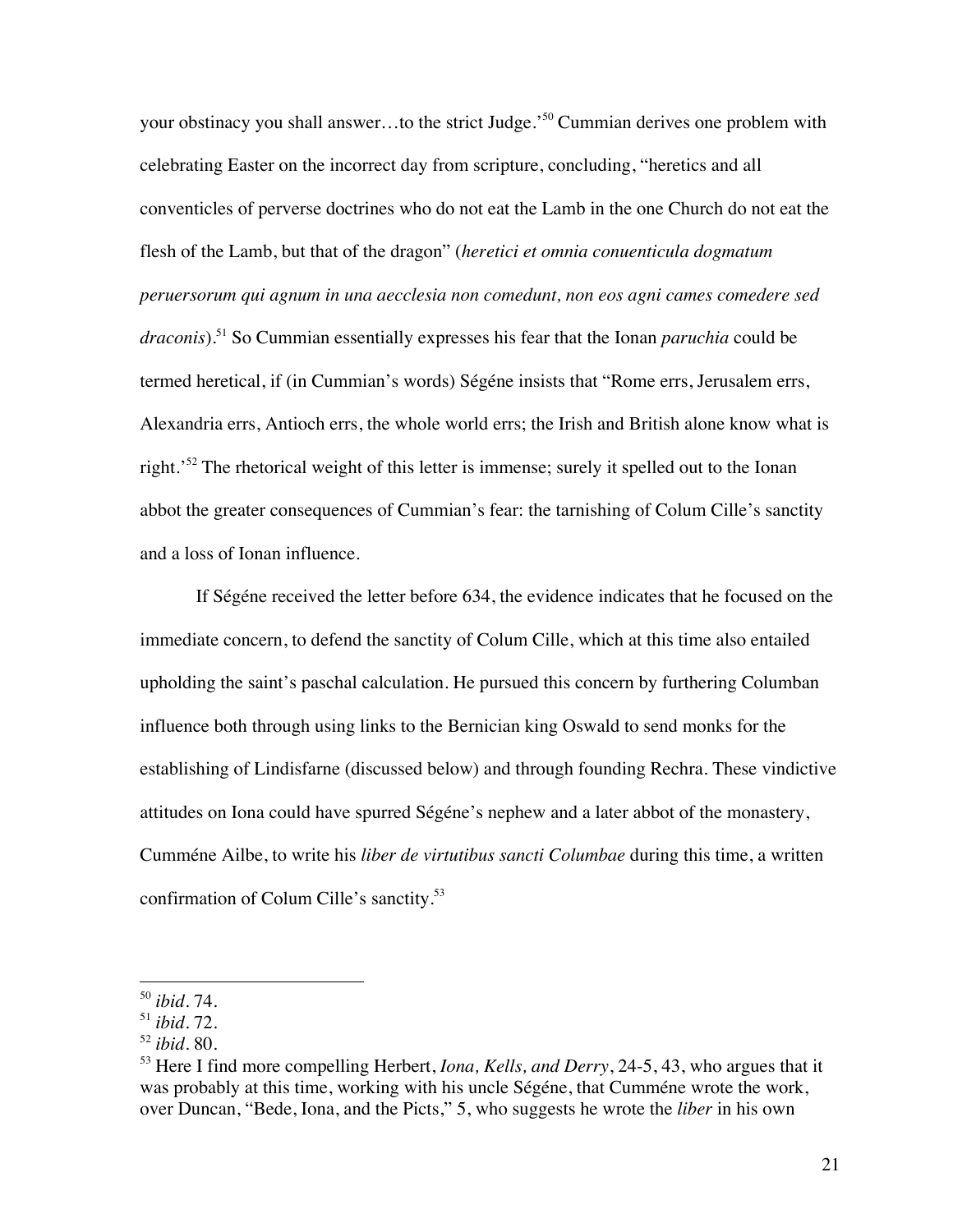Following his description of the southern Irish synod, Cummian relates that a "certain whited wall" (*quidam paries dealbatus*) caused friction amongst the churches that had agreed to follow the orthodox Easter.<sup>54</sup> Archibald Duncan has linked this allusion to *Acts* 23:3 with the bishop-abbot of Armagh, suggesting it was a subtle remark against the ecclesiastical hegemony Armagh (the monastery associated with St. Patrick) claimed in this time.<sup>55</sup> The *Liber Angeli* tract preserved in the *Book of Armagh*, along with the writings of Patrician hagiographers Tírechán and Muirchú, largely illuminate Armagh's contrived hegemony and ecclesiastical tensions of the seventh century. D.A. Binchy argues that these hagiographers' "main object was to buttress the claims made by the contemporary monastic community of Armagh to supremacy over the remaining Irish foundations.' <sup>56</sup> In his *Collectanea*, Tírechán states, *quia Deus dedit illi totam insulam cum hominibus per anguelum Domini.* As Binchy has shown, this passage is summarized from a section of *Liber Angeli*, which includes the sentence *donauit tibi Dominus Deus universas Scotorum gentes in modum paruchiae.* 57 Essentially, Armagh's claim in *Liber Angeli* was, since Patrick (the *illi and tibi*) had converted the whole island to Christianity, and since God had thus given the all of Ireland into the jurisdiction of Patrick, that jurisdiction belonged to Armagh and the Heirs of Patrick there. <sup>58</sup> In particular, this jurisdiction entailed two parts: the *terminus uastissimus* and the surrounding *paruchia*. The former refers to the immediate area around Armagh subject to its

 $\overline{a}$ 

abbacy; however, the prudent (and general) view is that it was written during the middle third of the seventh century.

<sup>54</sup> *De controversia Paschali*, 92.

<sup>55</sup> Duncan, "Bede, Iona, and the Picts," 24.

<sup>56</sup> D.A. Binchy, "Patrick and His Biographers: Ancient and Modern," *Studia Hibernica* 2, (1962): 59.

<sup>&</sup>lt;sup>57</sup> Binchy, "Patrick and His Biographers: Ancient and Modern," 60.

<sup>58</sup> C. Stancliffe. "'Charity with Peace': Adomnán and the Easter Question," *Adomnán of Iona: Theologian, Lawmaker, Peacemaker*, Ed. J.M. Wooding (Dublin: Four Courts, 2010), 55.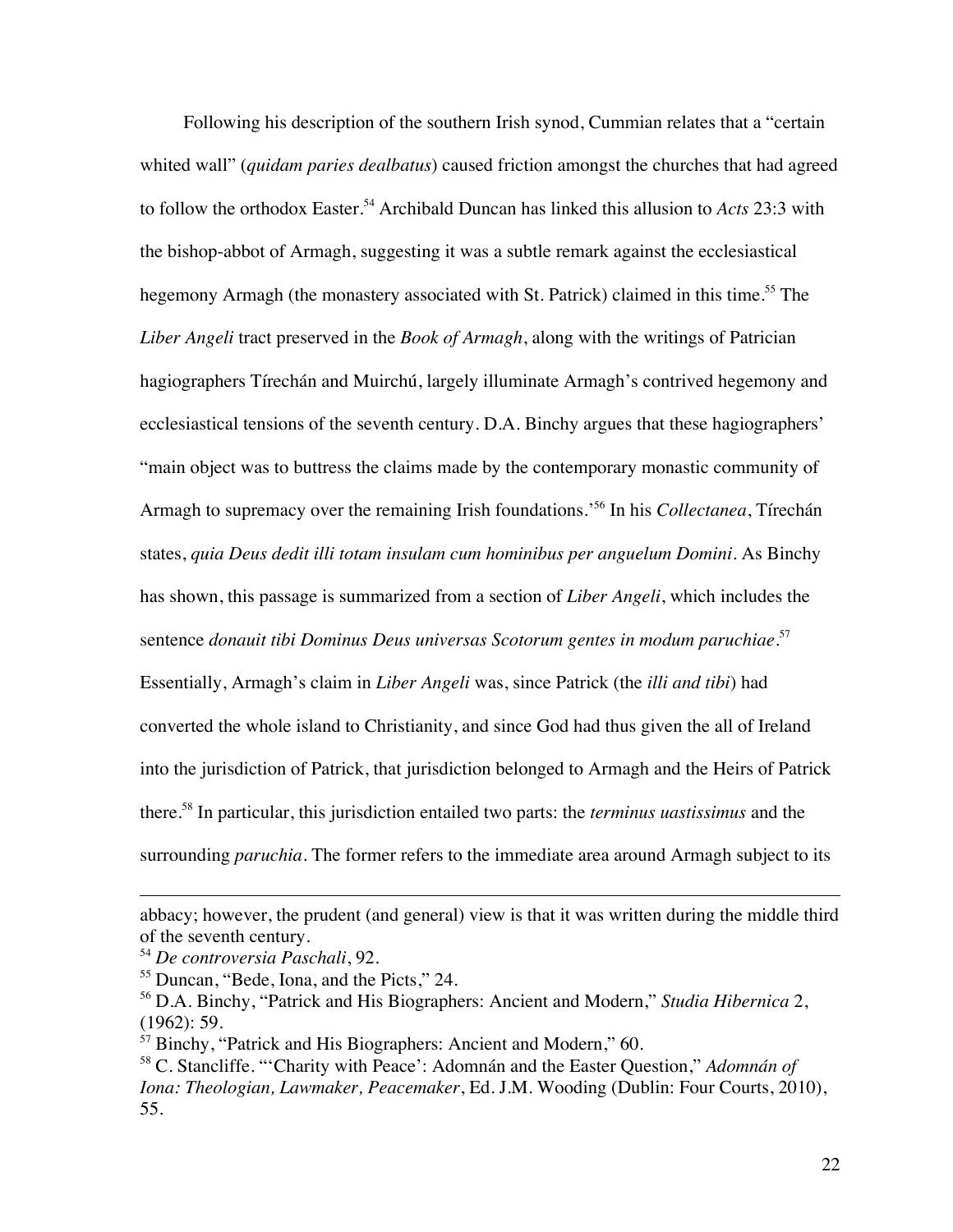abbot, while the latter term entails the daughter-monasteries or other foundations over which Armagh established headship. The area of the *terminus* described in the *Liber Angeli* roughly correlates to the region of Ireland dominated by the Airgialla, suggesting dynastic connections between them and Armagh. <sup>59</sup> The *Liber* claims that the *paruchia* is the rest of Ireland. Since Tírechán writes of Patrick's deeds mostly in the *paruchia* (rather than in the *terminus*) with the intent of justifying Armagh's new claim to ecclesiastical overlordship over all Ireland, Binchy concludes that the *terminus* probably represents the actual *paruchia* of Armagh at the time (where Tírechán would not have to justify a claim).<sup>60</sup>

This model of ecclesiastical headship is very similar to that of lay rule, correlating to the direct rule of a local king (*rí tuaithe*) and indirect rule of an overlord (*ruiri*).<sup>61</sup> Indeed, Muirchú's writing focuses on two key points: the dealings of Patrick with the kings of Tara and the founding of Armagh. This collation of these two issues lends additional weight to Armagh's conscious use of the secular model.<sup>62</sup> Armagh seems to have appropriated this pseudo-historical claim of the kings of Tara, *totius Scotiae regnatorem, Deo auctore ordinatum*–discussed above in Iona's annals and the *Vita*–for its own mode of rule, *donauit tibi Dominus Deus universas Scotorum gentes in modum paruchiae*.

Likewise, Tírechán advances another pseudo-historical position that the *familia* of Clonmacnoise, Ardstraw, and Colum Cille had *subtraxerunt ab eo quod ipsius [Patricii] erat*, essentially "unjustly detaining ecclesiastical property which should by right belong to Armagh."<sup>63</sup> This part of the *Collectanea* illustrates the tensions and competition between Iona

<sup>&</sup>lt;sup>59</sup> Binchy, "Patrick and His Biographers: Ancient and Modern," 61.

<sup>60</sup> *ibid.* 60-1.

<sup>61</sup> *idem.* 62 *ibid*. 59-61.

<sup>63</sup> *ibid*. 61.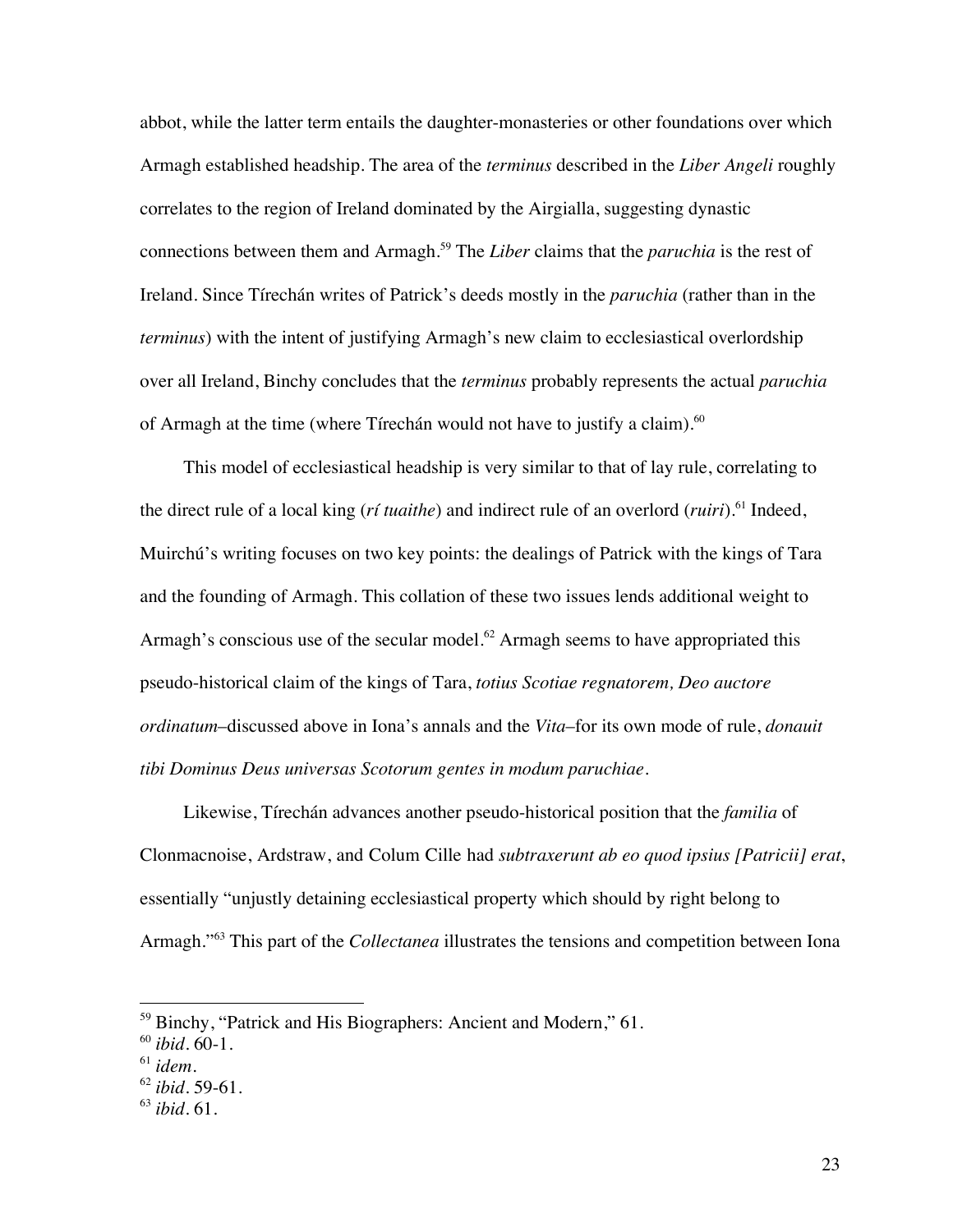and Armagh in the seventh century. Interestingly, in the only hint Adomnán gives of the Easter issue in the *Vita*, he significantly places a "prophecy" of Colum Cille concerning the future controversy within *Clonoensi coenobio*:

Sed et multa alia iisdem diebus quibus in Clonoensi coenobio Sanctus hospitabatur, revelante prophetavit Sancto Spiritu; hoc est, de illa, quae post dies multos ob diversitatem **Paschalis festi** orta est inter Scotiae ecclesias, discordia. 64

Besides portraying a harmonious relationship with Clonmacnoise, this juxtaposition appears very deliberate, since these are precisely the monastic federations that the Patrician propagandists depict as usurpers. It likely discloses Adomnán's awareness of the competition with Armagh and of the hagiographical claims to ecclesiastical overlordship. Regardless of when exactly in the seventh century these tracts of Armagh were written, they reveal the dynamic of ecclesiastical politics at this time, which Ségéne, Cumméne, and Adomnán experienced in their respective associations with Ireland.

Armagh still preserved the "traditional" Irish Easter in 640, on the evidence of a papal letter from John IV. Yet at some point after this and before 688, Armagh conformed to the *Romani* party of the paschal observance.<sup>65</sup> Indeed, Armagh seems to have recognized that it could further extend its own influence in Ireland by conforming, in opposition to the Columban *paruchia*. Those of Armagh may have even done so with a law in mind from the *Collectio canonum Hibernensis* that stated, "all heretics, once their heresy is laid bare, should be expelled from their seats by synodal agreement, although they may be the heads of major monasteries.'<sup>66</sup> Thus, it could represent an attempt to protect itself at least with the knowledge and perhaps even with a claim that abbots of the Columban *familia* should be

<sup>&</sup>lt;sup>64</sup> VC i.3.

<sup>&</sup>lt;sup>65</sup> Stancliffe, "Charity with Peace," 55; Duncan "Bede, Iona, and the Picts," 24.

<sup>66</sup> *Collectio canonum Hibernensis* XXXVII.35, ed. H. Wasserschleben (Leipzig 1885), 140; Stancliffe, "Charity with Peace," 55.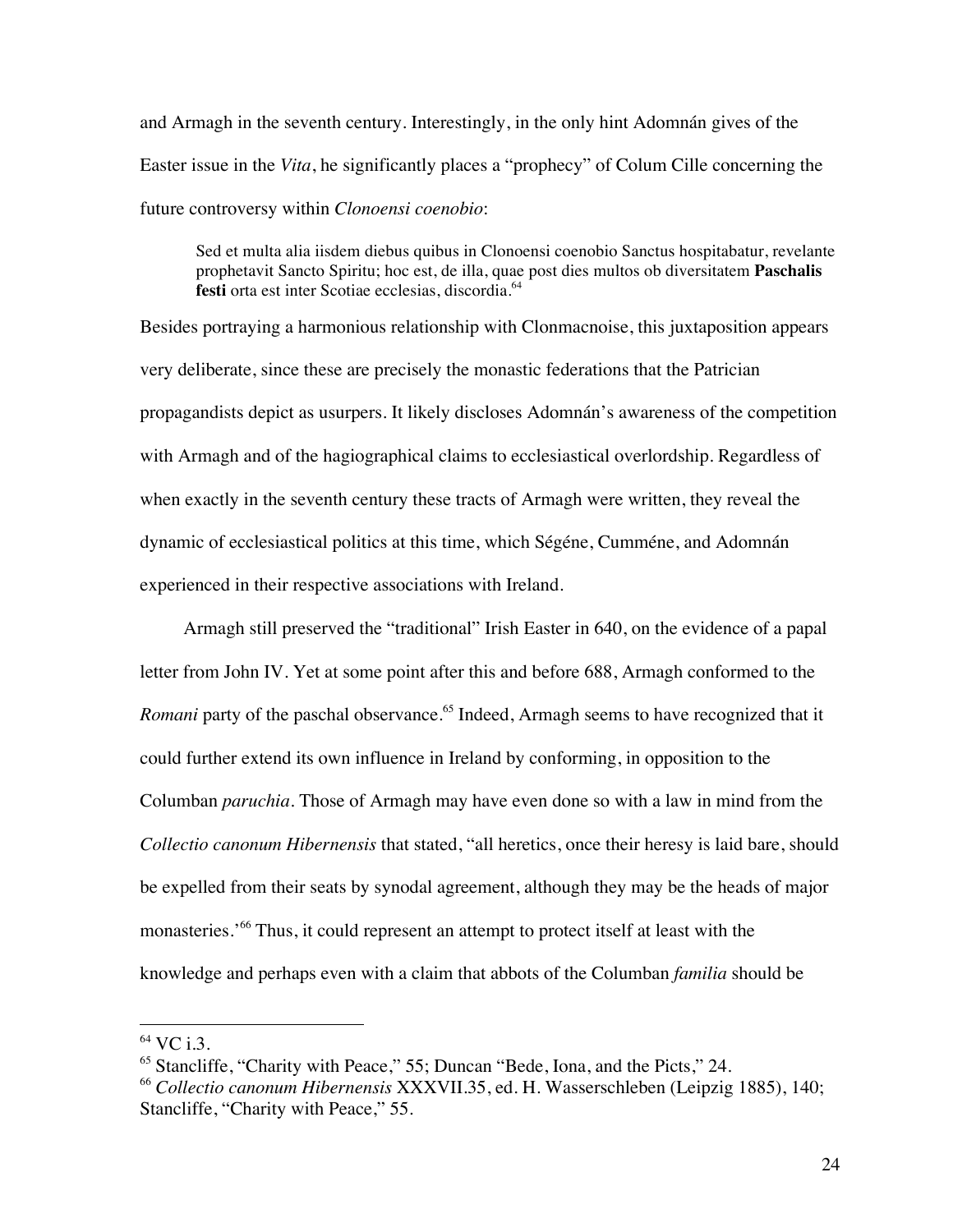dislodged.

## **The Easter Controversy and Ecclesiastical Competition in Northern Britain**

At the end of Book II of the *Vita* (which primarily concerns miracles of the saint), Adomnán describes how the plague has swept across Europe, excepting only two peoples*, Pictorum plebe et Scotorum Britanniae*, on account of Colum Cille's sanctity. However, in Adomnán's time:

Sed hoc quod nunc dicturi sumus, ut arbitramur non sine gemitu audiendum est, quia sunt plerique in utrisque populis valde stolidi, qui se Sanctorum orationibus a morbis defensos nescientes, ingrato Dei patientia male abutuntur. $67$ 

Adomnán adopts here a tone of exasperation towards the reception of Colum Cille's sanctity and of Ionan influence in Dalriada and Pictland, for the "[Columban] monasteries lie within the territories of both these peoples, and have been regarded by both with the greatest respect up to the present time" (*monasteria intra utrorumque populorum terminos fundata ab utrisque ad praesens tempus valde sunt honorificata*).<sup>68</sup> It is not entirely clear what exactly Adomnán means by *praesens tempus*, yet an examination of the Ionan presence in northern Britain before Adomnán's abbacy will help illustrate the course of events that probably led him to express such frustration.<sup>69</sup>

 $67$  "Yet this which we now have said, as we think must be heard not without groans, because a great part of very stupid folk of both peoples, who do not acknowledge that they have been protected from disease by the prayers of their own saints, and the thankless ones abuse God's patience," VC ii.46; Markus, "Iona: Monks, Pastors, and Missionaries," 136.

<sup>68</sup> *idem*. This statement mirrors Bede's portrayal of the monastery as *in cunctis pene septentrionalium Scottorum, et omnium Pictorum monasteriis non parvo tempore arcem tenebat*. See Bede, HE III.3.

 $69$  On Adomnán's conception of time, see O'Loughlin, "The View from Iona: Of Adomnán's Mental Maps," 116-7.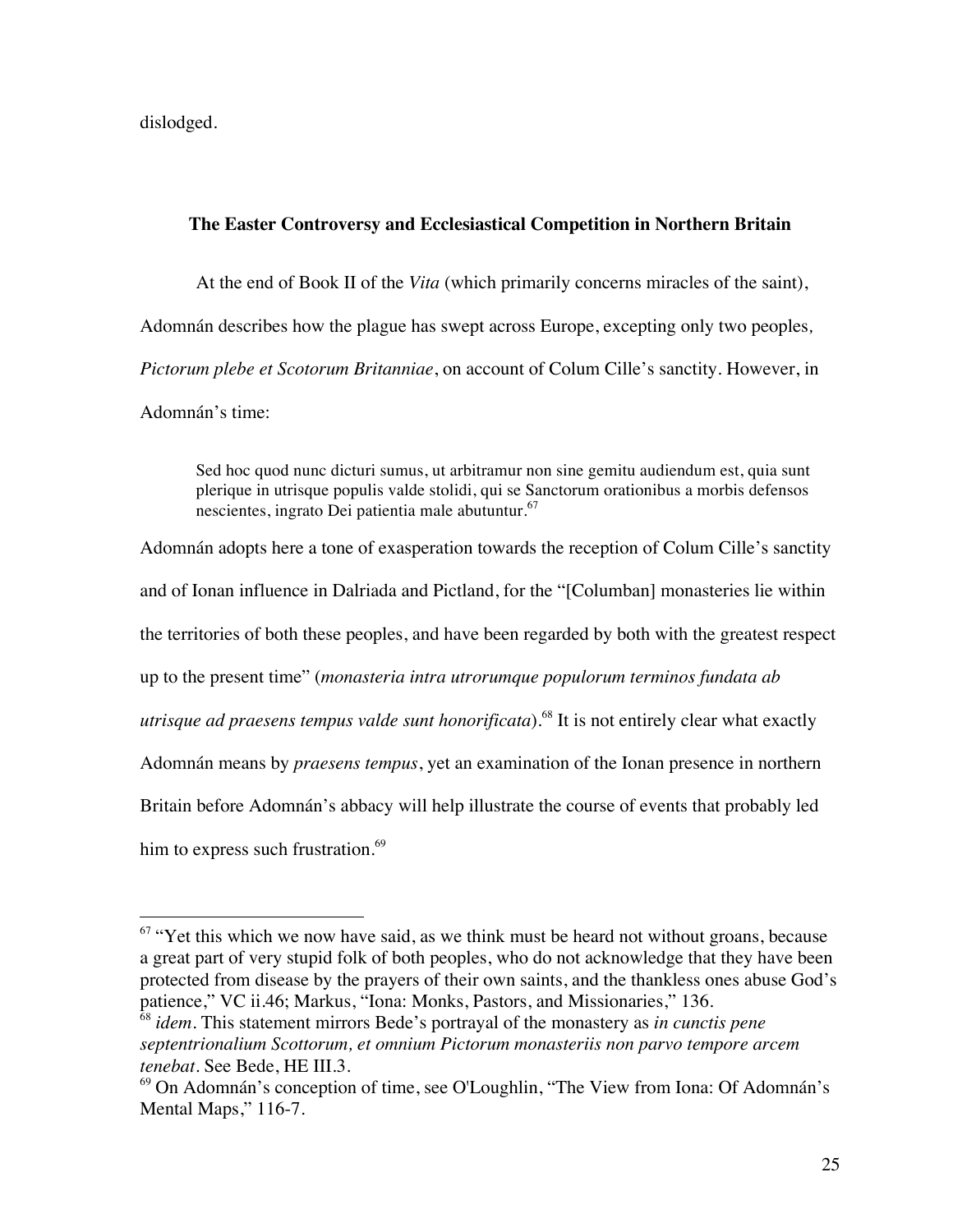Another one of the instances where Adomnán records knowledge related to him by Faílbe notes a connection between Iona and Northumbria:

Hanc mihi Adamnano narrationem meus decessor, noster abbas Failbeus, indubitanter enarravit. Qui se ab ore ipsius Ossualdi regis, Segineo abbati eamdem enuntiantis visionem, audisse protestatus est.<sup>70</sup>

This *visio* that the Bernician king Oswald afterwards related to Ségéne was of Colum Cille,

who instructed him thus:

Hac sequenti nocte de castris ad bellum procede; hac enim vice mihi Dominus donavit ut hostes in fugam vertantur tui, et tuus Catlon inimicus in manus tradatur tuas. Et post bellum victor revertaris, et feliciter regnes. $<sup>71</sup>$ </sup>

Following the battle against the British overking Catlon (Bede's *Cadualla*), he received his

divinely sanctioned kingship, as Colum Cille prophesized (*totius Britanniae imperator a Deo* 

*ordinatus est*).<sup>72</sup> So just as Iona endorsed kings of Tara as *ri Herend*, this idea surfaces again

in the concept of a *Bretwalda* (high-king of Britain), to use the Old English term. Ségéne's

connections to Oswald to hark back to the former's exile in Dalriada, where from *maiores* 

*Scottorum* he and those with him had received the sacrament of baptism (*baptismatis* 

*sacramenta*).73 Shortly after Oswald began his reign in 634, his Ionan ties came into play

when he petitioned the monastery to send a bishop (*antistes*), by whose "teachings and

ministry" (*doctrina ac ministerio*) those he ruled in Northumbria could gain the blessings of

<sup>&</sup>lt;sup>70</sup> "This was confidently narrated to me, Adamnan, by my predecessor, our Abbot Faílbe. He asserted that he had heard the vision from the mouth of King Oswald himself, relating it to abbot Ségéne." VC i.1.

 $71$  "this coming night, go forth from the camp to battle; for the Lord has granted to me that at this time your enemies shall be turned to flight, and your adversary Catlon shall be delivered into your hands. And after the battle you will return victorious and reign happily." *idem*.<br><sup>72</sup> *idem*. For the identity of Catlon, see A. Woolf, "Caedualla *Rex Brettonum* and the Passing

of the Old North." *Northern History* XLI (2004): 5-24.

<sup>73</sup> HE III.3; Herbert, *Iona, Kells, and Derry*, 41-2.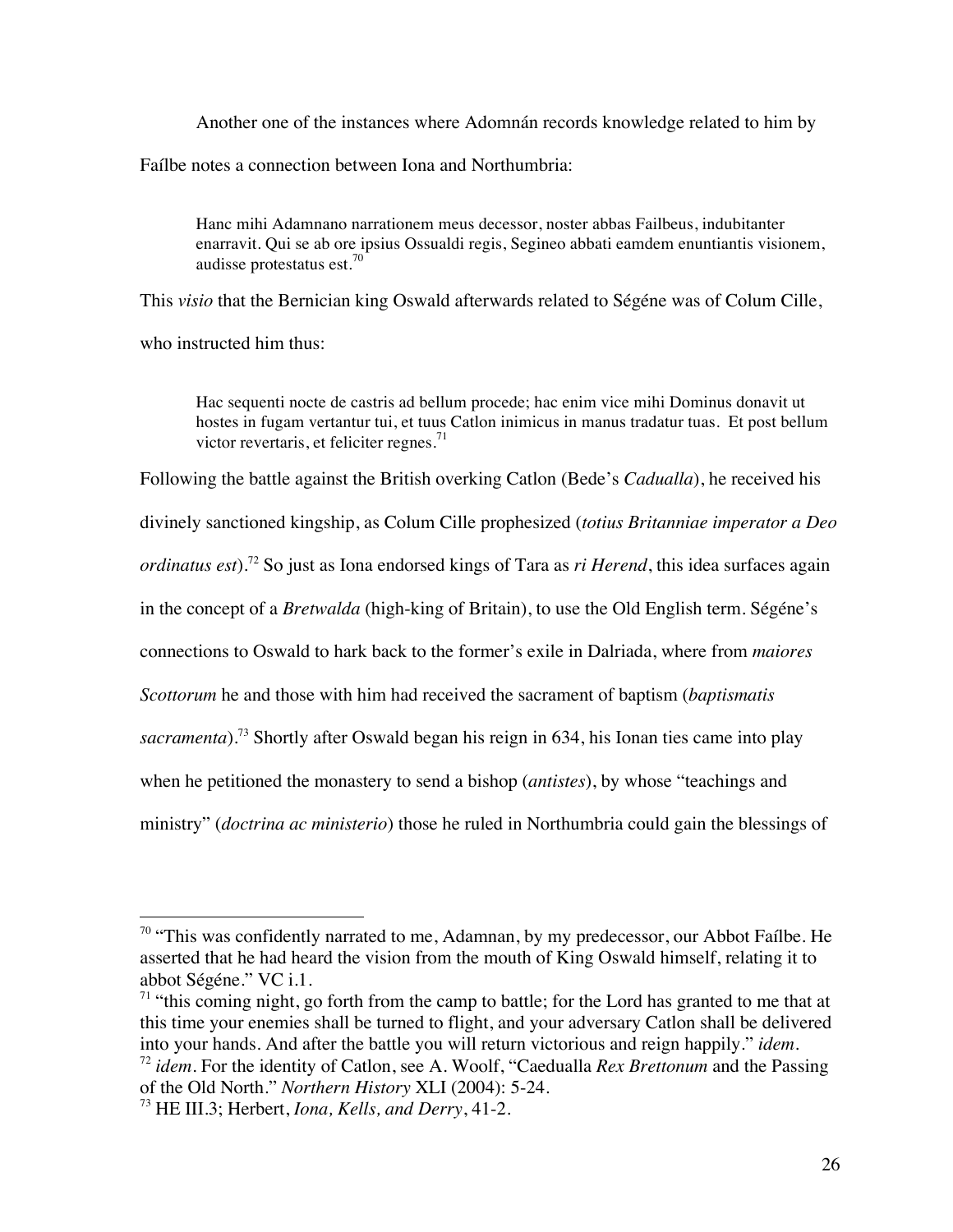Christianity (*dominicae fidei et dona*). <sup>74</sup> This is Bede's representation of the see established at Lindisfarne, where Aidan took up the bishopric and administered, with his Irish companions from Iona, such Christian instruction.

However, Bede does not tell of any such vision Oswald experienced before the battle, detailing instead Oswald's fervent prayer to God with a wooden cross.<sup>75</sup> Since Bede's narrative is filled with similar types of visions, this discrepancy in hagiographical material either conveys that Bede did not know of the story or he did not wish to recognize Iona's ties to Oswald.<sup>76</sup> If he did know of the Columban story, it displays the lack of Ionan influence within Northumbria in his time, the early eighth century. Indeed, this loss to Iona of influence in Northumbria can be traced back to the Synod of Whitby in 664, where the disputes over Easter flared up between those following the Irish bishop of Lindisfarne Colmán (asserting the traditions of his ancestors and Colum Cille), and those allied with Wilfrid, priest of Ripon, who had studied in Rome.<sup>77</sup> According to Bede, this confrontational meeting, further complicated by linguistic barriers, ended with the approval of the Roman observance. Subsequently, Colmán *relinquens Brittaniam* with all the Irish there (*omnes, quos in Lindisfarnensium insula congregauerat Scottos*) and thirty English of his training (*de gente Anglorum uiros circiter XXX, qui utrique monachicae conuersationis erant studiis inbuti*).78

Four years later, the annals record "the voyage of Bishop Colmán with the relics of the saints

 $74$  HE III.3. For the appeal of Christianity during the conversion of Anglo-Saxon kingdoms, see H. Mayr-Harting, *Coming of Christianity to Anglo-Saxon England* (University Park: Pennsylvania State UP, 1991).

 $^{75}$  HE III.2.

<sup>76</sup> On Bede's possible Irish sources, see Duncan, "Bede, Iona, and the Picts."

<sup>77</sup> HE III.25.

 $78$  HE IV.4. On the linguistic barriers, see HE III.25, where Bede describes Cedd (Bishop) Coeddi of the Mercians, originally from Iona) as *interpres in eo concilio uigilantissimus utriusque partis extitit*.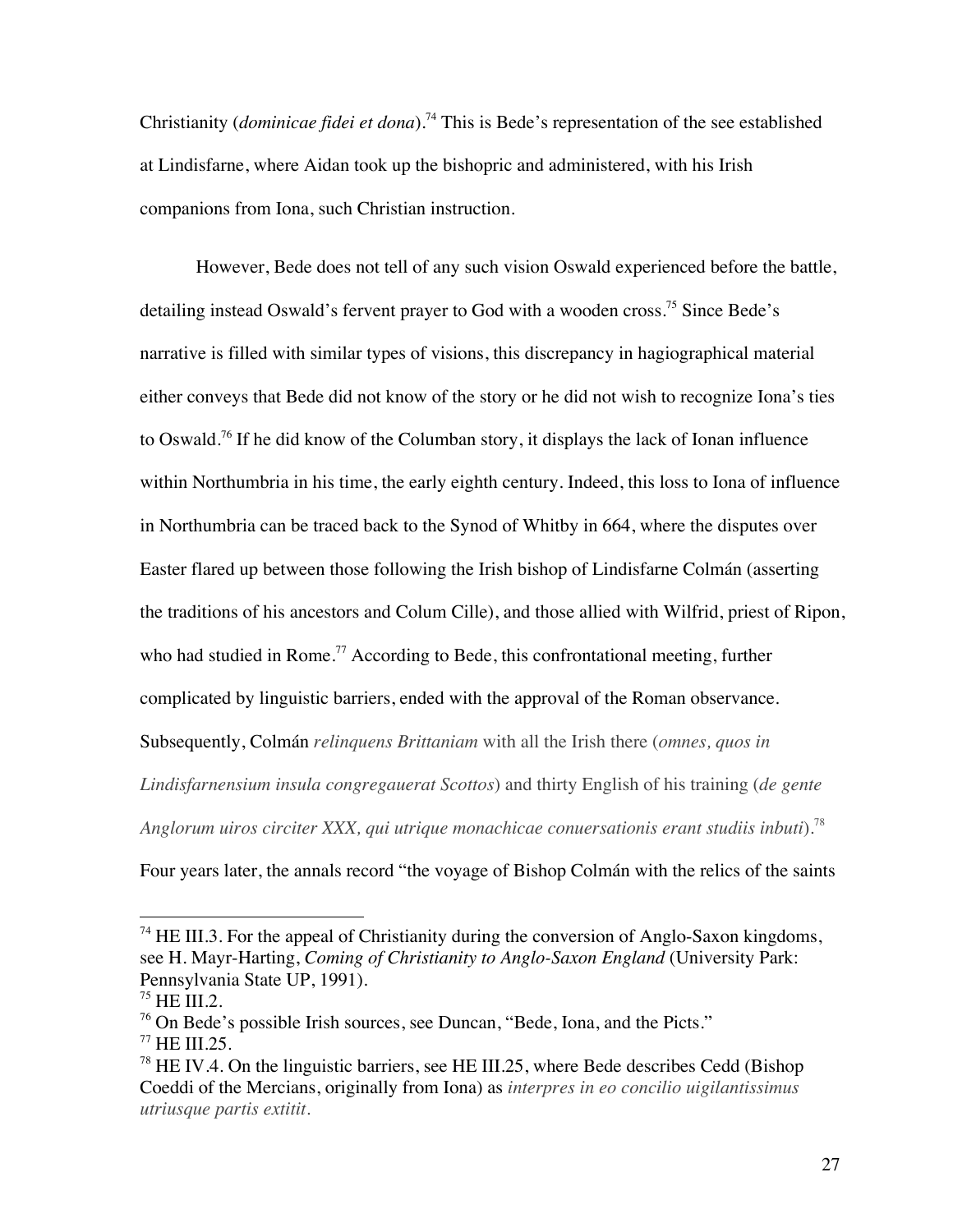to Inis Bó Finde [an island off the west coast of Ireland] in which he founded a monastery" (*nauigatio Colmáni episcopi cum reliquis sanctorum ad Insulam Vacce Albe in qua fundauit ecclesiam*).79 So the evidence from Bede and the annals indicates that the Easter controversy led to a decline of Ionan influence in Northumbria. Along with the aforementioned letter of Cummian, these events represent another blow to Iona concerning the paschal controversy. That Colmán went back first to Iona and from there to found a monastery in Ireland perhaps signifies a reactionary Ionan attitude of the time–one which ascribed to more strongly pursuing ecclesiastical influence in Ireland, a place less hostile than northern Britain to the "traditionalist" Easter observance.

Ionan competition in Dalriada and Pictland during this time is largely obscured by Adomnán's selectiveness in the *Vita*. Markus has drawn attention to how Adomnán scarcely mentions the monasteries that were established in the two regions of northern Britain, which doubtless formed some sort of "ecclesiastical infrastructure" prior to Iona's founding.<sup>80</sup> His hagiographical attention seems mostly limited to the secular and ecclesiastical foci that served Iona's interests.<sup>81</sup> However, there are a few hints to the presence of rival institutions in the *Vita*. For one, there is the monastery of Ardchain on Tiree (*Ethica terra*) which Findchanus founded.82 It is one of the *ceteris monasteriis* when disease ravages Tiree, in contrast to Colum Cille's daughter-monastery on the island that alone sustains just one death, while the others suffer greatly (*Nam cum multi in ceteris ejusdem insulae monasteriis eodem morbo morerentur, nemo, nisi unus de quo Sanctus dixit, apud Baitheneum in sua est* 

 <sup>79</sup> AU 668.3, AT 668.1; See also HE IV. 4.

<sup>&</sup>lt;sup>80</sup> Markus, "Iona: Monks, Pastors, and Missionaries, 126-37. This especially seems the case for Dalriada in the sixth century.

 $81$  Fraser, "Strangers on the Clyde," 105.

<sup>82</sup> VC i.36.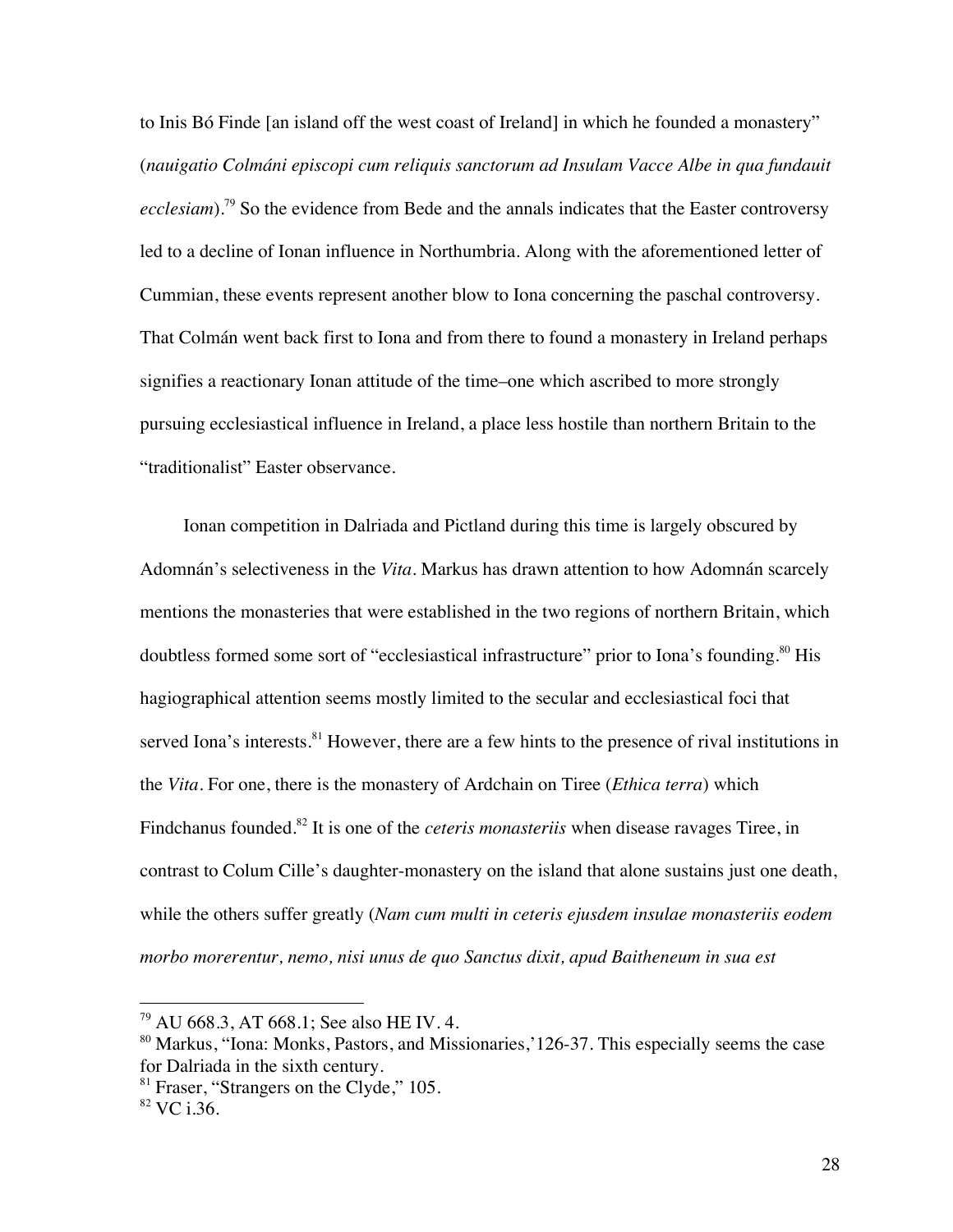*mortuus congregatione*).<sup>83</sup> Markus even suggests this passage implies that the monks of the other Tiree monasteries deserved their fate.<sup>84</sup> Moreover, Adomnán does not even mention the ecclesiastical foundations on Lismore or Eigg. While the Iona chronicler notes both Máel Rubai's journey to Britain in 671 and his foundation of *Apor Crosan* (Applecross, dependent on Bangor) in 673, Adomnán is again silent.<sup>85</sup>

James Fraser has shed light on the relationship between Iona and the church at *Cenn Garad* (Kingarth) by the Firth of Clyde. Citing Cumméne's lament in *liber de virtutibus sancti Columbae*, that the Cenél nGabráin in his time "are still held down by outsiders, which fills the breast with sighs of grief" (*proclivo sunt ab extraneis: quod suspiria doloris pectori incutit*), he attempts to identify these *extranei* who had overlordship over the Cenél nGabráin in Kintyre after 637.86 Both in its chronicle and the *Vita sancti Columbae*, Iona casts a favorable eye on Cenél nGabráin. Yet this favor is especially apparent in the same chapter containing the insertion of Cumméne's book, where Colum Cille, following the divine bidding of an angel bearing a "glass book of ordained kings" (*vitreum ordinationis regum librum*), consecrates Áidán mac Gabráin as king.<sup>87</sup> Fraser points to the rival kindred Cenél Comgaill in Cowal as the *extranei*, and their use of an alliance with the Britons of Clyde Rock (*Alt Clut*) to force Cenél nGabráin into subjection. It seems that Kingarth lay within Cenél Comgaill territory and carried on the common mutual relationship described above between lay and ecclesiastical institutions; in essence, the Cenél Comgaill looked upon

<sup>&</sup>lt;sup>83</sup> VC iii.8.

<sup>84</sup> Markus, "Iona: Monks, Pastors, and Missionaries,'137.

<sup>85</sup> AU 671.5, 673.5, AT 671.4, 673.4.

<sup>86</sup> VC iii.5; Fraser, "Strangers on the Clyde," 102-20.

<sup>87</sup> VC iii.5; See Herbert, *Iona, Kells, and Derry*, 25, on the likelihood that this first part of the chapter was also in Cumméne's work. Again in yet another region, Iona's role of conferring divine kingship is fulfilled.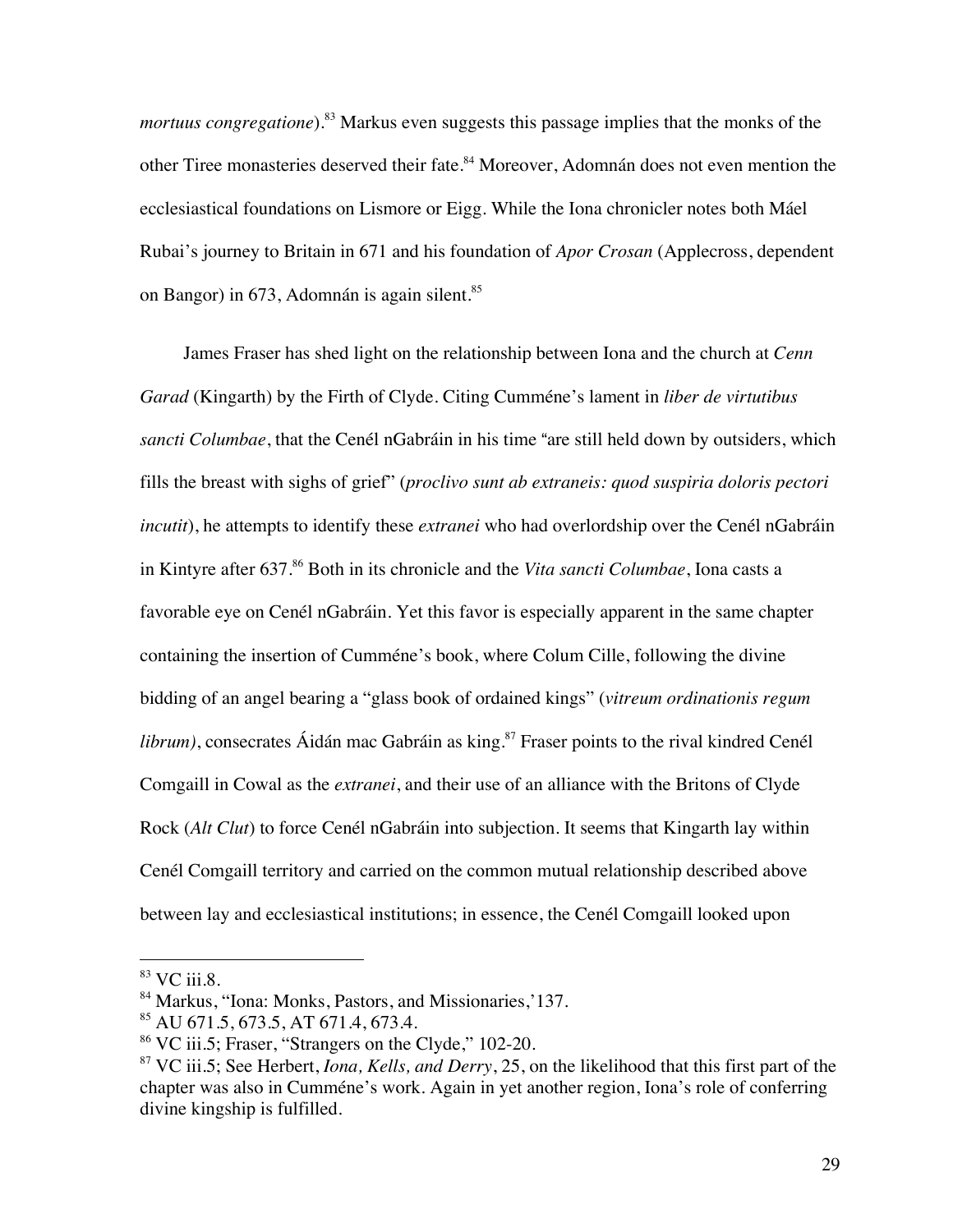Kingarth rather than Iona as their principal church.<sup>88</sup> Thus, Fraser concludes that Iona participated in the regional politics of Dalriada, specifically with Cenél nGabráin, in competition with a seventh-century Kingarth-Cenél Comgaill-Clyde Rock axis.<sup>89</sup> Furthermore, Cumméne's characterization of the Cenél Comgaill as *extranei* emphasizes the abbot's separation from those in Dalriada who do not recognize Iona's authority.<sup>90</sup> So these *extranei* who follow Iona's rival monasteries represent a part of Adomnán's *valde stolidi*, who do not recognize Colum Cille's sanctity in his time. Whether the competition with Kingarth can be linked with the Easter issue is a question largely for speculation, yet considering Armagh's use of the controversy in its competition with Iona, it would not be a far leap to make.

The hagiographical reason Cumméne poses for Cenél nGabráin's subjection lies in Colum Cille's prophecy upon ordaining Áidán as king. There Colum Cille asserts that none of the king's enemies will be able to resist him (*nullus adversariorum tuorum tibi poterit resistere*) until he or his descendants engage in hostilities against the saint's kin in Ireland (*cognatos meos qui sunt in Hibernia*). Cumméne confirms this prophecy by relating to such an event in his own time, the battle of Mag Roth in 637, in which *Domnail Brecco, nepote Aidani, sine causa vastante provinciam Domnill nepotis Ainmuireg* [Domnall mac Áeda].<sup>91</sup> Cumméne's vindictive language, especially *sine causa*, may represent a hagiographical reconfiguration of Domnall Brecc's part in these hostilities, stamping him as an outright

<sup>&</sup>lt;sup>88</sup> Fraser, "Strangers on the Clyde," 111-2, 118.

<sup>89</sup> *ibid*. 119.

<sup>90</sup> *ibid.* 118.

 $91$  VC iii.5.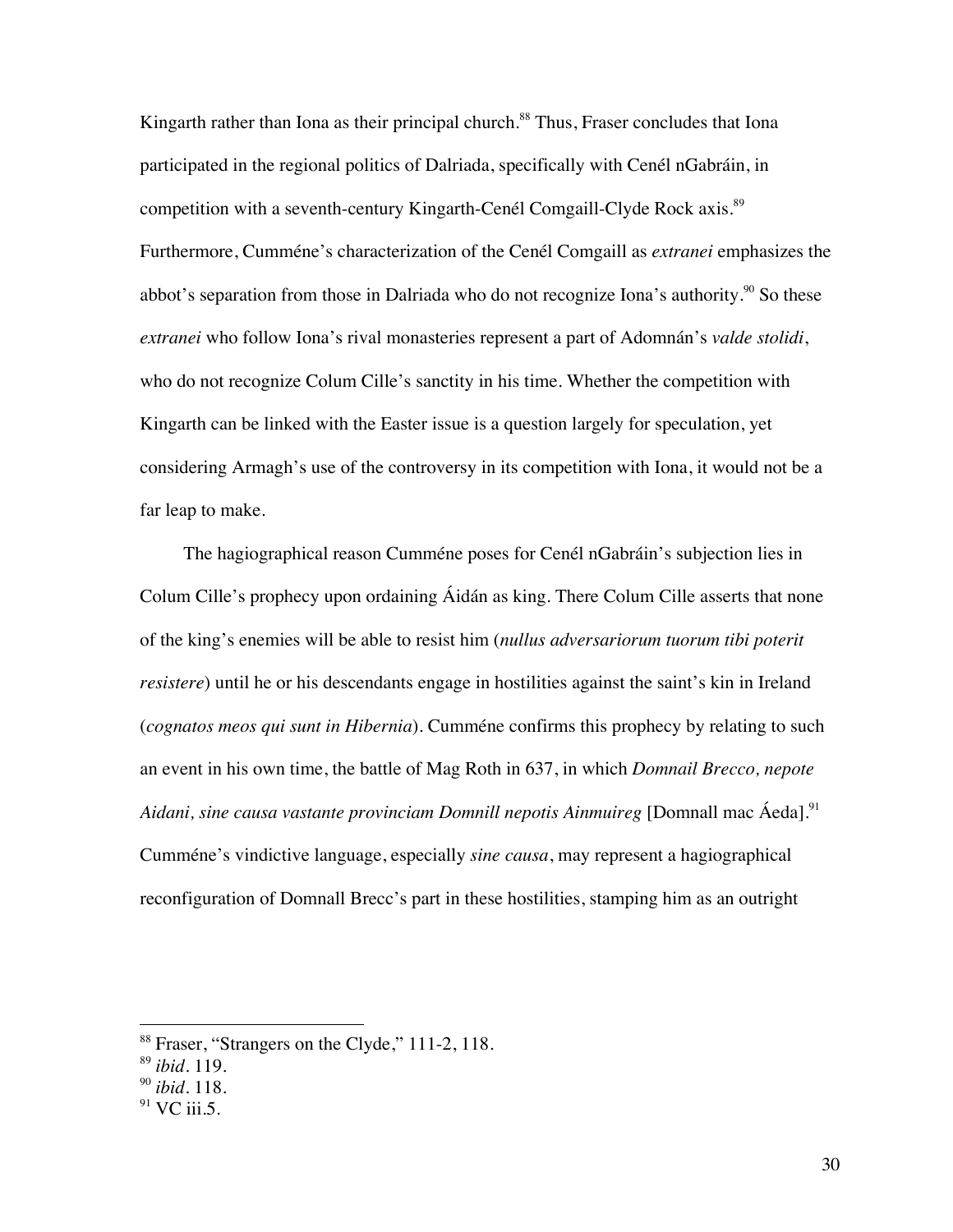aggressor as opposed to a mere ally of the Dál nAraidi.<sup>92</sup> So while the chapter portrays Cenél nGabráin links, this reconfiguration reveals a greater emphasis on Ionan kinship ties to Ireland. Therefore, like Adomnán's regional conception described above, it highlights an Ionan favoring of *Scotti Hiberniae* over *Scotti Britanniae*.

## **Preserving Ionan Influence: Adomnán's Principatus**

## *Adomnán's Political Career and the Paschal Controversy*

It was into this world of ecclesiastical competition and tensions concerning Easter that Adomnán grew up and assumed the abbacy of Iona. Given his experience of the ecclesiastical and political situation in Ireland already discussed, he was well aware of Iona's place in its spheres of influence by the time he took up the *principatus* in 679. His immersion with political affairs in these spheres and awareness of the present direction of the greater Christian world would mark a shift on Iona that would ultimately help preserve its position and that of its *familia*. The Iona annals highlight this political immersion from the first noted event of his abbacy, when he *captiuos reduxit ad Hiberniam .lx*<sup>93</sup> This was part of what Bede describes as Adomnán "having been sent by his own nation on a mission to Aldfrith, king of the Angles" (*cum legationis gratia missus a sua gente*…*ad Aldfridum, regem*  Anglorum).<sup>94</sup> Aldfrith's predecessor and brother-in-law, King Ecgfrith, seems to have taken captives during his raid on Brega in 685. Indeed, among them could have been clergy, given

 $92$  The absence of any mention of Dalriada in the annalistic entry for the battle further indicates the insignificance of its participation in the battle. See AU 637.1, AT 639.1.  $93$  AU 687.

 $94$  HE V.15.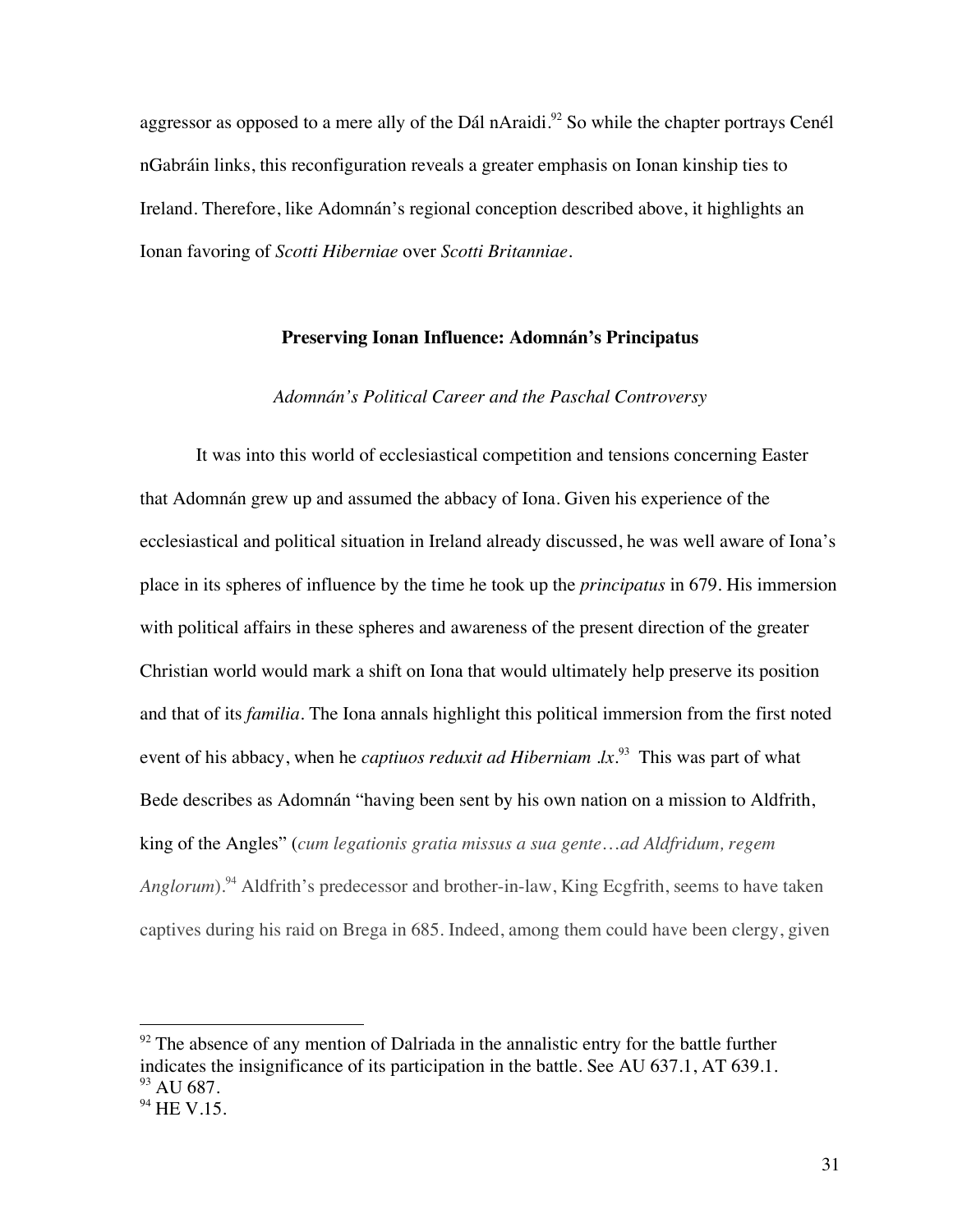that the raid included *aecclesias plurimas*. <sup>95</sup> Thus, in leading the hostages back to Ireland, Adomnán was responding to the appeals of the southern Uí Néill and possibly even from some of the Columban *familia*, if Ecgfrith's raid included Rechra.<sup>96</sup> It speaks of his influence as the successor of Colum Cille just as much as his relationship with Uí Néill rulers, though the King of Tara was not from the Cenél Conaill then.

However, Adomnán himself writes of this *prima visitatione* to Northumbria as one to *regem Alfridum amicum*, revealing his personal relationship to the king.<sup>97</sup> Genealogical evidence indicates Aldfrith was an illegitimate son of Oswy from Fína daughter of Colmán Rímid of the the Cenél nEógain.<sup>98</sup> There is some debate concerning the authenticity of these genealogies; however, the evidence at least indicates that Aldfrith had an Irish mother and was raised and educated in Ireland.<sup>99</sup> His Hibernian provenance lies partly in an Irish tract called *Bríathra Flainn maic Ossu* ('Sayings of Fland Fína son of Oswy'), which indicates he authored some Irish texts.<sup>100</sup> More significantly, the *Vita Sancti Cuthberti Auctore Anonymo* relates that he was on Iona soon before he began to reign in Northumbria.<sup>101</sup> Whether Adomnán knew Aldfrith as *amicus* from Ireland or later on Iona is uncertain, yet some

 <sup>95</sup> AU 685; Herbert, *Iona, Kells, and Derry*, 48.

<sup>&</sup>lt;sup>96</sup> Herbert, *Iona, Kells, and Derry*, 48-9. Bede's account on this matter can hardly be doubted, since this event took place in his youth and Adomnán even visited Yarrow in 686, during his trip to escort back the hostages. See Fraser, *From Caledonia to Pictland*, *Scotland to 795*. Edinburgh: Edinburgh UP, 2009, 217-8.

<sup>&</sup>lt;sup>97</sup> VC ii.46.

<sup>98</sup> B. Yorke, "Adomnán at the court of King Aldfrith," *Adomnán of Iona*, 36-7.

<sup>99</sup> Fraser, *From Caledonia to Pictland*, 216-7, argues that the genealogy portraying him as *Flann Fína* is pseudo-historical in nature. Cf. *ibid*. 36-7; C. Ireland, "Aldfrith of Northumbria and the Irish Genealogies," *Celtica* 22 (1991); M. Grimmer, "The Exogamous Marriages of Oswiu of Northumbria," *A Journal of Early Medieval Northwestern Europe*, Issue 9 (Oct 2006): especially N35.

<sup>100</sup> Fraser, *From Caledonia to Pictland*, 217.

<sup>&</sup>lt;sup>101</sup> Yorke, "Adomnán at the court of King Aldfrith," 36.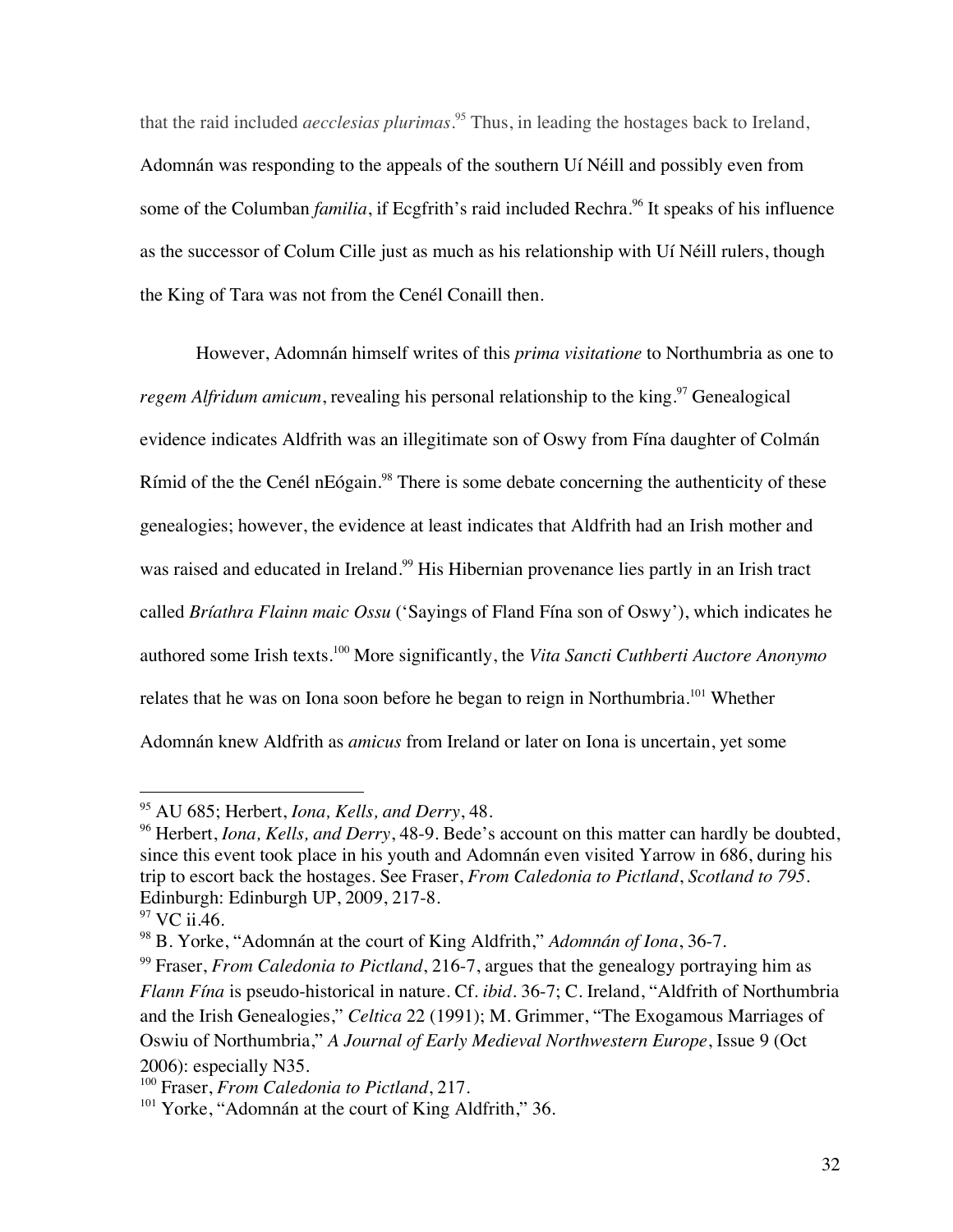scholars argue that he played a part in negotiating Aldfrith's succession.<sup>102</sup> Indeed, this additional "royal intermediary" role would fit with Adomnán's sense of divinely sanctioned kingship, such as how he would later portray Colum Cille's role in the *Vita*, most significantly in the vision that Oswald (Aldfrith's uncle) experienced.<sup>103</sup> Thus, it correlates with his traditional view of Iona's influential place within secular politics.

Adomnán might have negotiated Aldfrith's kingship with several motives in mind. For one, it would inaugurate an "Irish" (at least in a cultural sense, if not also genealogical) ruler to the Northumbrian kingship, who would be far less likely to engage in hostilities against Ireland, a primary Ionan concern echoed by various "authors" throughout *Vita sancti Columbae*. <sup>104</sup> That this accession was the result of an Uí Néill-Dalriadic-Pictish alliance is less clear. While there may have been a joint effort between the discontented Dál Riata and Picts to cast off the overlordship of Ecgfrith in 685, the only direct evidence indicating that there was an Irish axis to this is based on a more detailed entry in the *Annals of Clonmacnois* (a seventeenth-century translation of the Clonmacnoise-group chronicles). The 685 entry in this recension of the Irish chronicles claims that Ecgfrith's raid on Brega was because of "the alliance of the Irish with the Brittaines.<sup>105</sup> This very tenuous evidence is not helped by its lone survival in a very late redaction of the annals. It is not impossible that some collaboration between the Uí Néill, Dál Riata and Picts may have urged Ecgfrith to undertake

<sup>&</sup>lt;sup>102</sup> Notably H. Moisl, "The Bernician royal dynasty and the Irish in the seventh century," *Peritia* 2 (1983): 120-4.

<sup>103</sup> Herbert, *Iona, Kells, and Derry*, 48; VC i.1. See also Colum Cille's role at the convention of Druim Cett, VC i.10, i.49; Fraser, "St Columba and the Convention at Druimm Cete: peace and politics at seventh-century Iona," 315-34.

<sup>&</sup>lt;sup>104</sup> For example see, VC iii.5, which portrays a prophecy of Colum Cille concerning preserving peace with his kin, which was written by Cumméne in the seventh century and probably inserted by Dorbéne in the eighth century.

<sup>&</sup>lt;sup>105</sup> See Moisl, "The Bernician royal dynasty," 123.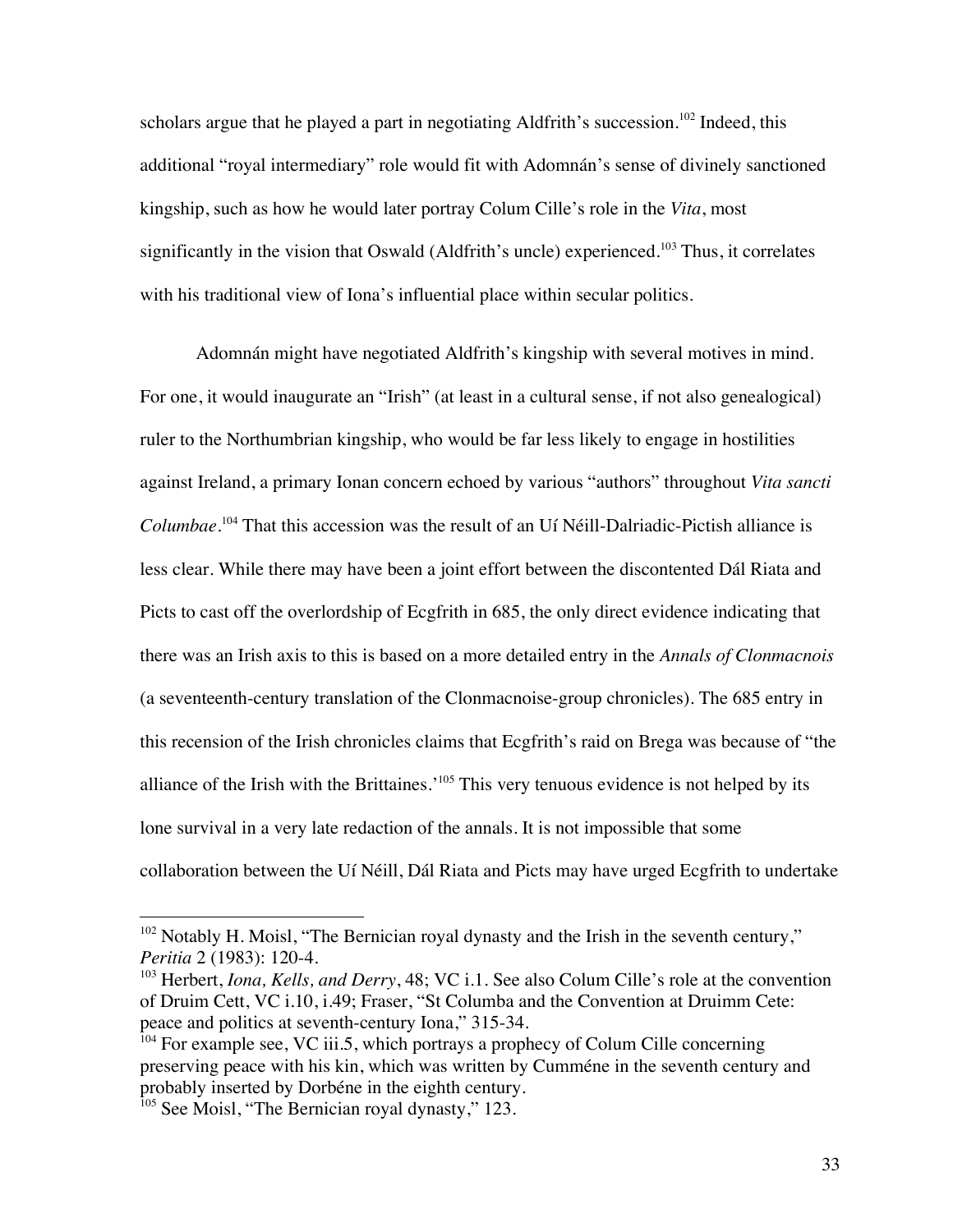a raid on Brega, thereby discouraging any alliance with his unsettled opponents in northern Britain.<sup>106</sup> However, there is hardly any indication that such an alliance sought to install Aldfrith subsequently as king.<sup>107</sup> Indeed, there is no evidence for Aldfrith as being "beholden to Irish or Pictish support after his accession," which might have been the case if Adomnán's *sua gente* petitioned Aldfrith directly about the hostages rather than through the Ionan abbot. Using the *Vita Sancti Cuthberti Auctore Anonymo*, Barbara Yorke has illuminated the probable role of Æfflæd, Ecgfrith's sister and Abbess of Whitby, and Cuthbert, whom Ecgfrith appointed as bishop on Lindisfarne.<sup>108</sup> This hagiographical evidence, Aldfrith's residence on Iona, and the former close connections between it and Lindisfarne imply a negotiation involving Adomnán, Æfflæd, and Cuthbert.<sup>109</sup> With Iona no longer having a presence on Lindisfarne, Adomnán's part in securing kingship for a culturally Irish figure who had spent time on Iona was significant. It led to Iona's deeper immersion in secular politics and therein a firmer confirmation of its influence in the light of the Easter controversy.

On Adomnán's second trip to Northumbria, *interjectis duobus annis* the first,

Ceolfrith relates that he visited Jarrow.<sup>110</sup> There he saw and studied the Northumbrian Easter

<sup>&</sup>lt;sup>106</sup> This is indeed what Moisl argues, 123-4.

<sup>107</sup> Yorke, "Adomnán at the court of King Aldfrith," 39. See also Charles-Edwards, *The Chronicle of Ireland*, 165, who questions why the northern Uí Néill (with whom Aldfrith was allegedly involved) would enter into a coalition with the Picts in response to a raid on the southern Uí Néill.

<sup>&</sup>lt;sup>108</sup> Yorke, "Adomnán at the court of King Aldfrith," 36-9. In particular, *Æfflæd*'s motive for securing Aldfrith's succession may be to preserve Ecgfrith's particular line of the Bernician dynasty and thus avoid what might happen to her and Ecgfrith's family otherwise.

<sup>&</sup>lt;sup>109</sup> *ibid*. Aldfrith was probably far from having a legitimate claim by himself to the kingship. See Moisl, "The Bernician royal dynasty and the Irish in the seventh century," 121-3. <sup>110</sup> VC ii.46. Ceolfrith's letter in Bede, HE V.21.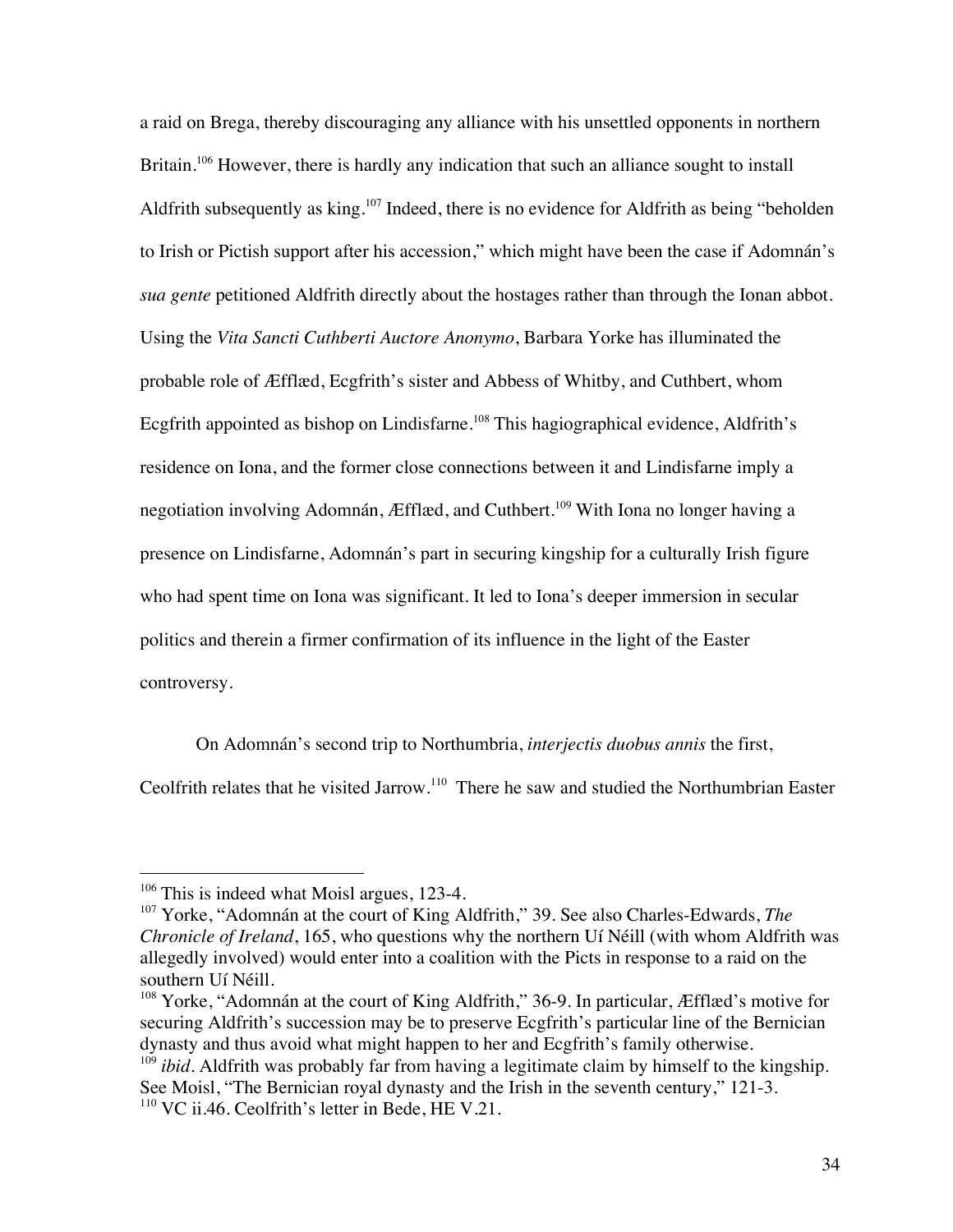calculations for himself, which were legitimized by Northumbrian visits to Rome.<sup>111</sup> Ceolfrith had done his part to show how the Dionysian 19-year Easter cycle (the later "orthodox" Easter calculation) was compatible with the "Celtic" 84-year Easter cycle.<sup>112</sup> Given the mutual respect between Ceolfrith and Adomnán and that the latter was in the kingdom of his friend Aldfrith, the abbot of Iona may have been remarkably receptive to the "opposing" view.<sup>113</sup> Furthermore, his conciliatory nature would have urged him to rebuild the ecclesiastical relations with Northumbria disturbed after the Synod of Whitby; perhaps he lacked enmity concerning the event since he did not experience it (being in Ireland) but doubtless heard about it later.<sup>114</sup> Thus, bearing in mind the retaining of important secular ties in and ecclesiastical harmony with Northumbria, Adomnán may have recognized the *diversitatem Paschalis festi* as a "diversity of practice and understanding, rather than in terms of orthodoxy and heresy.'<sup>115</sup> In simply accepting that the Dionysian observance was more accurate, Adomnán reveals his awareness of the wider Christian world (embodied in *De*  Locis Sanctis and parts of *Vita sancti Columbae*) and particularly its present direction.<sup>116</sup> It would have helped prevent Iona from being labeled a Quartodeciman heretical institution by Rome, defend it and its *familia* from Armagh's appropriation of the Easter controversy for its own justification of ecclesiastical hegemony in Ireland, and protect his own seat as abbot,

 $111$  Ceolfrith himself had taken a trip to Rome with Benedict Biscop. See Stancliffe, ""Charity" with Peace": Adomnán and the Easter Question," 56.

<sup>&</sup>lt;sup>112</sup> *ibid*. 56-9. Stancliffe tellingly highlights the fact that the two calculations coincided in 690, which would present an opportune time to switch from one to the other.  $113$  *ibid.* 

<sup>114</sup> Herbert, *Iona, Kells, and Derry*, 49.

<sup>&</sup>lt;sup>115</sup> Stancliffe, "Charity with Peace," 62. This would align with Ceolfrith's charitable view at least when he discusses the tonsure issue, in particular, *neque uero me haec ita prosecutum aestimes, quasi eos, qui hanc tonsuram habent, condemnandos iudicem*. See HE V.21.  $116$  In particular, see VC iii.23.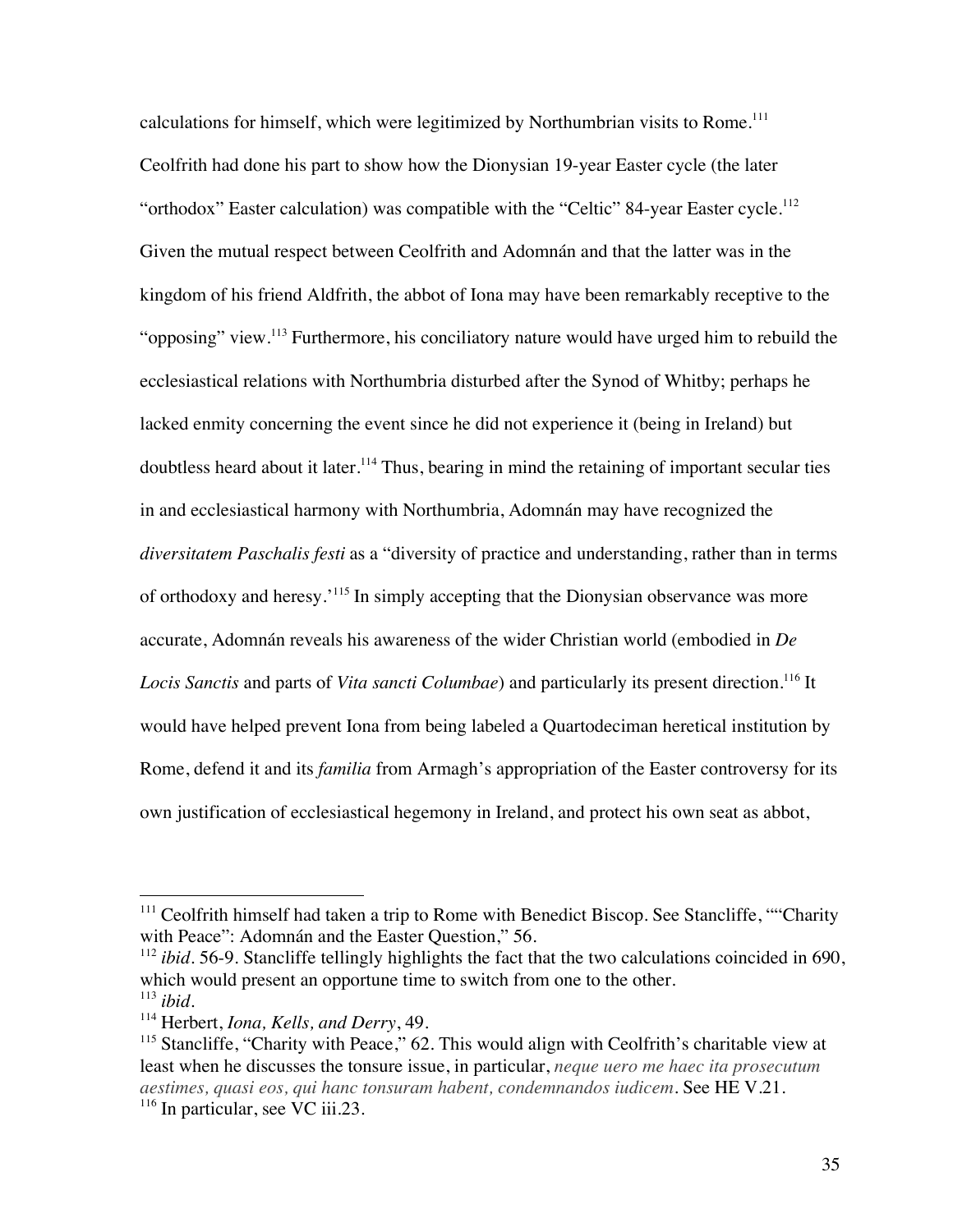given the law presented above from the *Collectio canonum Hibernensis*. <sup>117</sup> Thus, Adomnán was probably not quite so *converted* to the Roman Easter, which speaks more to Bede's hagiographical agenda, as just *receptive* to it. 118

In viewing this *diversitas* on a practical level and resolving it in his own mind, Adomnán perhaps saw at this time that he could maintain Colum Cille's sanctity while observing the Roman Easter. Such an achievement would separate the issues that had been so entwined and would relieve tensions so pronounced during Ségéne's abbacy, when Cumméne had written his *liber de virtutibus sancti Columbae*. Adomnán accomplished this through his own hagiography on Iona's patron saint.<sup>119</sup> However, Bede indicates that he was unsuccessful in persuading his own monastery as a whole to change their Easter observance. Herbert notes that Adomnán must have been aware of the gravity on Iona of altering Colum Cille's ancestral observance and that not everyone there would have found it easy to separate his sanctity from his paschal observance. Thus, he may have not pushed the touchy matter very far on Iona in order to maintain harmony within the monastery, thereby following the final words he attributes to Colum Cille: *ut inter uos mutuam et non fictam habeatis caritatem cum pace*. 120

## *Lex Innocentium*

 <sup>117</sup> *Collectio canonum Hibernensis* XXXVII.35, ed. Wasserschleben, 1885, 140; Stancliffe, "Charity with Peace," 55.

<sup>&</sup>lt;sup>118</sup> HE V.15, 21; Fraser, *From Caledonia to Pictland*, 217-8; Stancliffe, "Charity with Peace," 53; Herbert, *Iona, Kells, and Derry*, 49.

<sup>119</sup> J. Picard, "The purpose of Adomnán's *Vita Columbae*," *Peritia,* vol. 1 (1983): 160-77; T.M. Charles-Edwards, "The structure and purpose of Adomnán's *Vita Columbae*, *Adomnán of Iona*, 205-18.

<sup>&</sup>lt;sup>120</sup> Herbert 49-50; VC iii.23; See Stancliffe, "Charity with Peace," 62.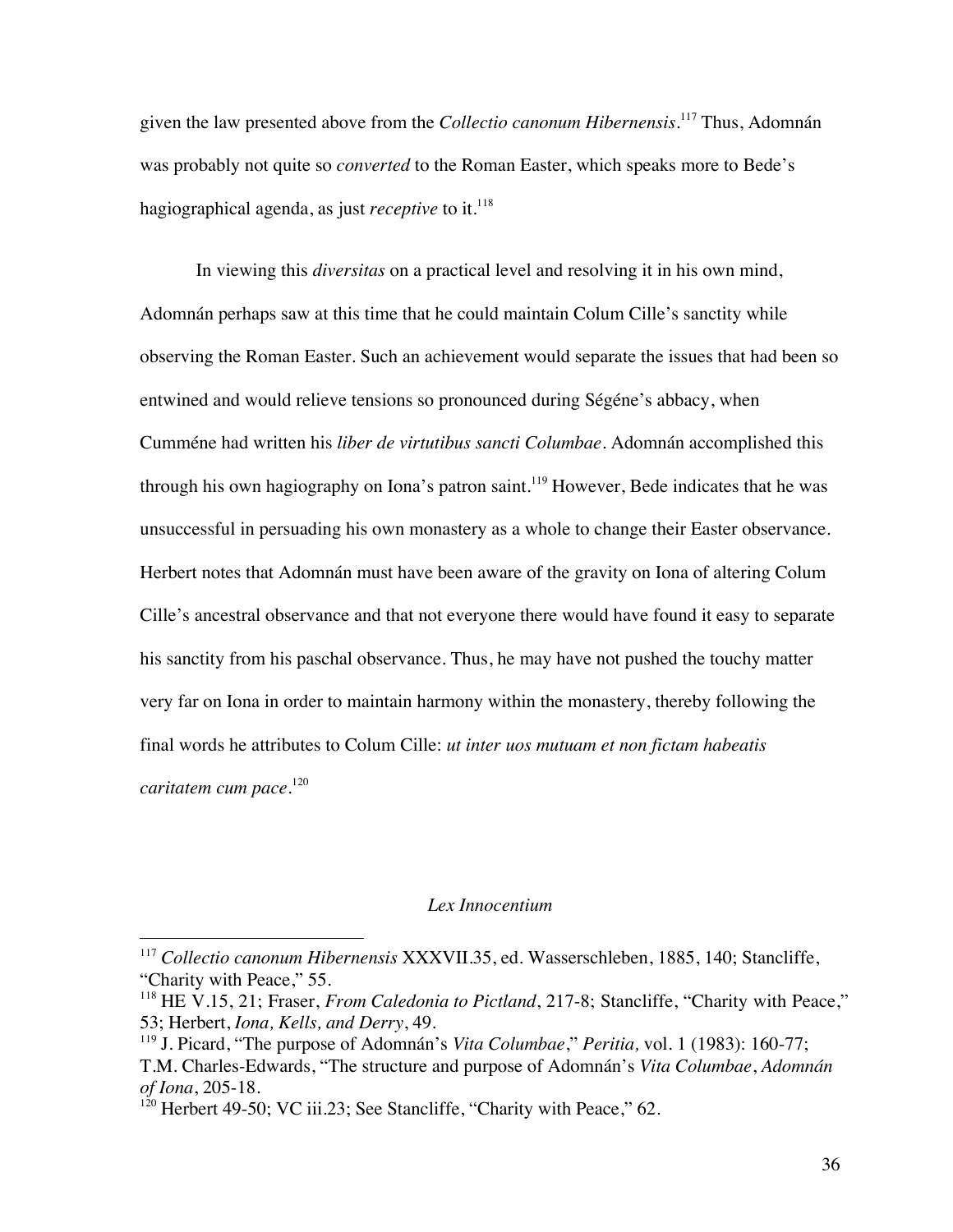Adomnán's sensitivity to the current atmosphere of ecclesiastical and secular politics, which partly served to sustain the influence of Iona, surfaced in other ways. Perhaps Ecgfrith's *uastant aecclesias plurimas* in Brega inspired the Abbot of Iona to advocate for the prevention of future church violence. His *Lex Innocentium*, preserved in the later *Cáin Adomnáin* text, highlights similarly his concept of the church's role in society, his investment with secular politics, and his attention to the interests of his own *familia*. He promulgated his *lex* at a synod at *Birraib* (Birr, Co. Offaly) in 697, where he presented it to at least some ecclesiastics of *hErenn* and *Alban*. <sup>121</sup> In asserting Iona's role of extending *snádud* (a legal concept of protection) to clerics, women, children, and church property, Adomnán accomplished several things in his legal appendage.<sup>122</sup> At the foremost, he displays his idea of the intermediary role of the church, whether surfacing in issues of legitimizing kingship, settling local legal disputes, or negotiating peace between two kings.<sup>123</sup> Indeed, the synod at Birr seems to resemble the *regum condictum* at Druimm Cett where Adomnán portrays Colum Cille as the intermediary figure between Áed mac Ainmere and Áidán mac Gabráin.<sup>124</sup> Adomnán further sought to legitimize this intermediary role by protecting the church itself (and its inhabitants). With that in place, extending the concept of *snádud* to all women and children furthered goals of social harmony with countless scriptural precedents, notably the Virgin Mary as mother of Christ. However, in establishing "the community of

 $121$  AU, AT 697.3; M. Ní Dhonnchadha, "The lex innocentium: Adomnán's law for women, clerics and youths, 697 AD," *Chattel, Servant or Citizen: Women's Status in Church, State and Society*. Eds. M. O'Dowd and S. Wichert. (Belfast: Institute of Irish Studies, Queen's University, 1995) [henceforth *Cáin Adomnáin*], §28; *idem,* "The Guarantor List of *Cáin Adomnáin*," *Peritia* 1 (1982): 182, points to the evidence indicating that the synod itself was probably attended only by ecclesiastics.

<sup>122</sup> See Binchy, *Críth Gablach*, 5 (l. 114), 106; Mac Niocaill, *Ireland before the Vikings*, 148.  $123$  For example, see VC ii.17, i.49.

 $124$  VC i.49; See Fraser, "St Columba and the Convention at Druimm Cete: peace and politics at seventh-century Iona," 315-34.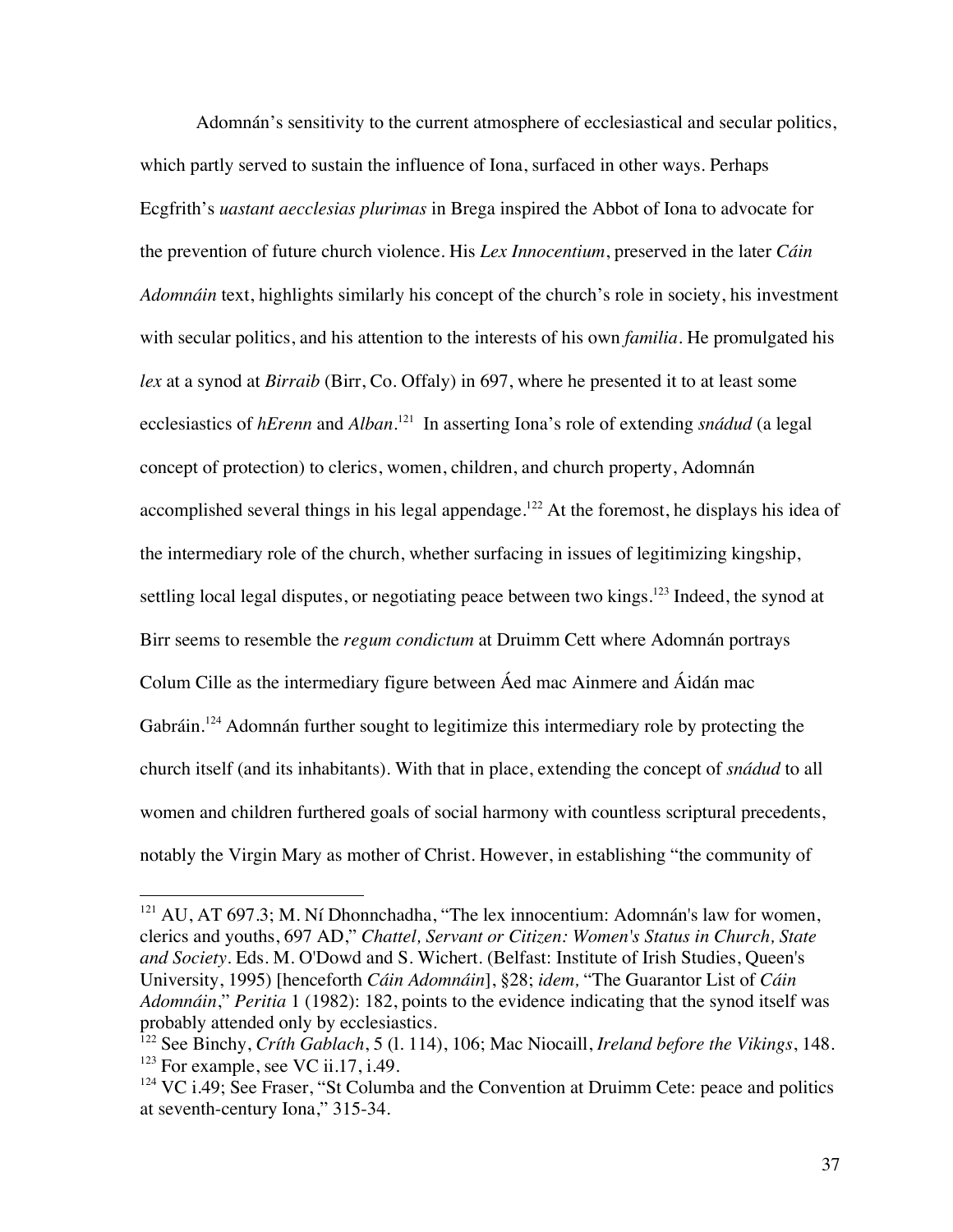Iona" (*muntir Iae*) as the overall authority for this jurisdictional role, Adomnán required in the *lex* that at least a portion of the *eraic*–if not the full amount of the payment–for assaulting women, children, or the church be paid to his community. Significantly, Irish equivalent for *lex*, *cáin*, has the meaning both of "tribute" and, like *rechtge*, "law." <sup>125</sup> The sections of the law giving Adomnán's *muntir* the power to choose judges for cases of its infraction additionally attests to how it yields influence to Iona.<sup>126</sup> The larger significance of the law is that, being a concrete reflection of Adomnán's own experiences and his vision for Iona's place in seventh-century Ireland and Britain, it gave the monastery this responsibility of enforcing this *snádud* and therein additional influence throughout its spheres. Thus, it ensured the legitimacy of the Ionan *familia* in light of the Easter controversy and confirmed the sanctity of its patron saint Colum Cille.

Of course, it is the guarantor list that speaks for the legitimization of the law, containing leading ecclesiastics as well as contemporary and future kings. Máirín Ní Dhonnchadha has illuminated the issues and possible later insertions of titles into the list; given his work and that the synod was probably only comprised of ecclesiastics, it remains likely that Adomnán obtained some support from guarantors during his itinerant abbotship in 692, *xiiii anno post pausam Failbei*. <sup>127</sup> The presence of Loingsech mac Óengusso in the list

 <sup>125</sup> *Cáin Adomnáin*, especially §43, 44. *Eraic* is the payment made for injuries to a person; an Old English parallel would be *wergild*. See Binchy, *Críth Gablach*, 86. For the terms *cáin and rechtge*, see *ibid*, 79, 104. It may be notable that both AT 697.3 and *Críth Gablach* refer to the *lex* as *recht Adomnáin*, *ibid*, l. 524.

<sup>126</sup> *Cáin Adomnáin*, §37, 39.

 $127$  AU 692; Ní Dhonnchadha, "Guarantor List," 182-5. He has linked this time-computing phrase (*post xiiii anno*) in the annals with an identical one in §33 of the *Cáin Adomnáin*, signifying the time at which Adomnán "requested this law from God," thus signifying when he had formed it and begun to promulgate it. See also Duncan, "Bede, Iona, and the Picts," 12-4.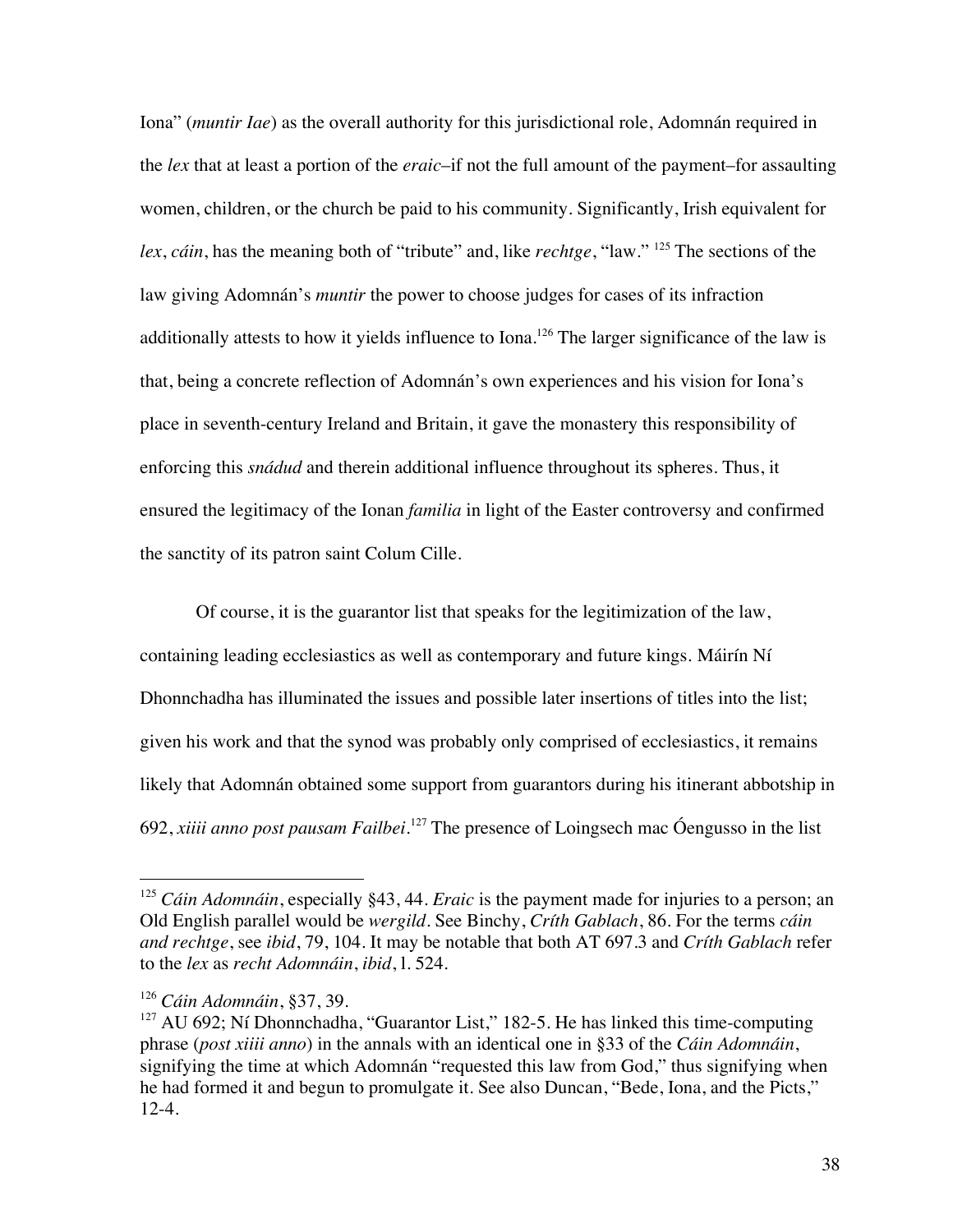of guarantors reemphasizes Adomnán's kin ties and the timeliness of the law's promulgation. More closely related to the ruling Cenél Conaill dynasty than any previous Ionan abbot, Adomnán was a fourth cousin of Loingsech, grandson of Domnall mac Áeda. This genealogical connection doubtless gave the abbot considerable sway with the king of Cenél Conaill, who likely was one of the first guarantors he visited during his visit to Ireland in 692, appearing first of the secular ones.<sup>128</sup> Loingsech's ascension to the high-kingship of Tara in 696 would have presented the abbot with an ideal situation to continue promoting his law.<sup>129</sup> In particular, Loingsech could have used his overlordship to encourage Uí Néill client-kings who appear on the guarantor list to support the *Lex Innocentium*. The ninety-one guarantors may bespeak both Adomnán's connections and influence in Ireland and Britain as well as the popularity of a measure forbidding church violence. Yet, it is still curious that the first guarantor listed is Fland Febla of Armagh, a monastery which at the time was not only in intense competition with the Columban *familia* but was also a proponent of the Roman paschal observance. However, the law's divine invocations, praising those who uphold it and bemoaning the fate of those who do not, may have left Fland Febla little choice in supporting the law to retain Armagh's status in Ireland. Perhaps, though, this "learned bishop of Armagh" (*sui-epscop Aird Machae*) viewed the law in terms of its valuable propositions rather than its tones of Ionan authority.<sup>130</sup> This presence of adherents both of the Celtic and Roman traditions on the guarantor list calls into question the extent to which Adomnán persuaded

 <sup>128</sup> Herbert, *Iona, Kells, and Derry*, 51, 310; Ní Dhonnchadha, "Guarantor List," 180.

<sup>&</sup>lt;sup>129</sup> Herbert, *Iona, Kells, and Derry*, 51. Of course, if he did begin promulgating it in 692, he probably would not have then known that Loingsech would succeed Fínnechta Fledach of Síl nÁedo Sláne as King of Tara.

<sup>130</sup> *Cáin Adomnáin,* §30, 31; Ní Dhonnchadha, *"*Guarantor List," 180.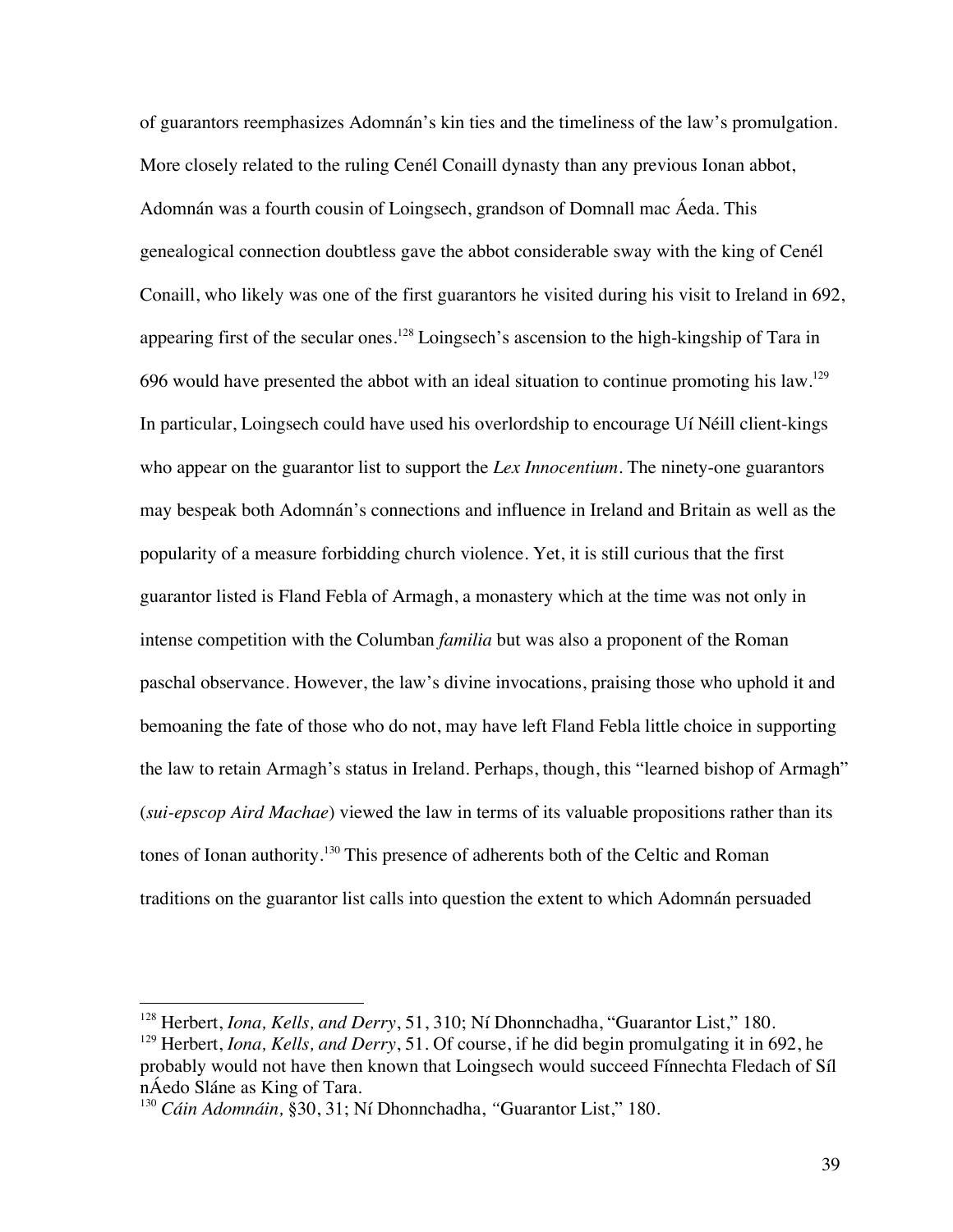monasteries on this trip to Ireland to accept the Roman Easter, as Bede relates.<sup>131</sup> It remains a possibility, though a dearth of evidence on the matter, especially with regard to foundations that accepted the orthodox observance in this time, prevents anything beyond speculation encouraged by Bede. This dual presence in the list perhaps again exhibits Adomnán's openmindedness and goal of ecclesiastical harmony.<sup>132</sup>

For Ionan influence in Britain, it represents a solution to his exasperation expressed in VC ii.46, especially the hints of "encroaching" influence of institutions such as Kingarth and an attempt to emphasize Iona's place as the *monasteria* which *intra utrorumque populorum terminos fundata ab utrisque ad praesens tempus valde sunt honorificat*. <sup>133</sup> However, the actual stipulations of the law do appear far more contoured to fit Ireland's preexisting laws; this, along with the provenance of the majority of guarantors, reveals Adomnán's main intended supporters of it. As an illustrious successor of Colum Cille, his deep immersion in the political and ecclesiastical affairs of Iona's various spheres helped confirm its authority and extend the monastery's role with respect to ecclesiastical competition. Likewise, the material of the Iona Chronicle itself emblemizes the "international" focus reflected in his *Lex Innocentium*, his actions as abbot, and his mental map of the Christian world in *De Locis Sanctis*.

## **The Eighth Century: Easter Tensions on Iona**

*The Annalistic Record: Confused Abbatical Accessions or Strained Relations?*

<sup>&</sup>lt;sup>131</sup> See HE, V.15.

<sup>&</sup>lt;sup>132</sup> Stancliffe, "Charity with Peace," 54.

<sup>&</sup>lt;sup>133</sup> VC ii.46.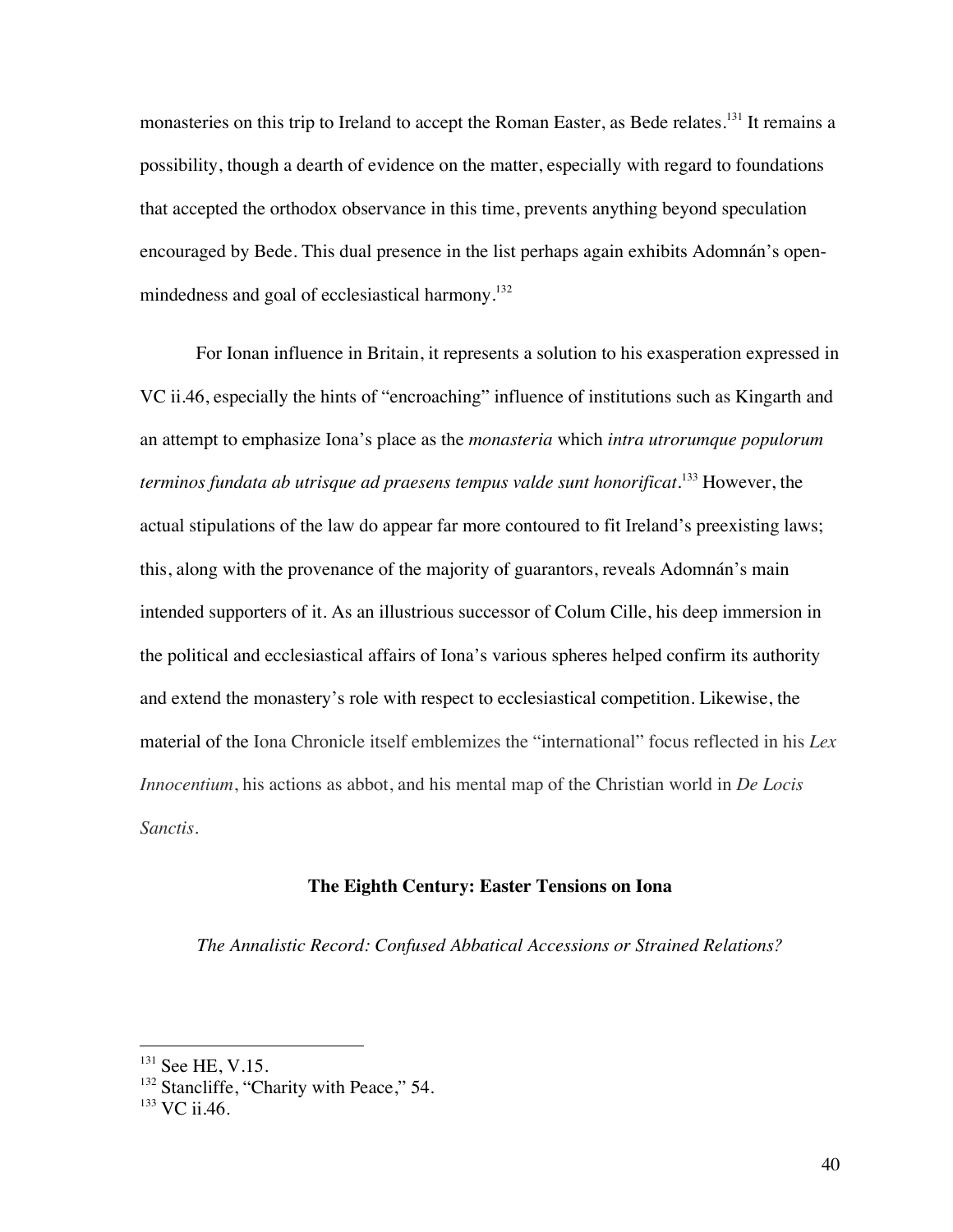While the *muntir* of Iona may have been held together in *mutuam et non fictam caritatem cum pace* during Adomnán's *principatus*, the subsequent annalistic record hints that tensions reignited after the abbot's death in 704. In the early eighth century, there are several apparently overlapping abbatial reigns; unlike other abbacies in the annals, these accessions are specifically noted with the terms *kathedra* and *primatus*. While some scholars view these unusual and convoluted records as indicating early abbatial retirements, others argue that there were two abbots in this period, one supported by the party on Iona following the Roman Easter observance and the other supported by those following the "Hibernian" observance. Regardless, the consensus is that these successions indicate tension.<sup>134</sup> While the annals record *Dúnchad principatum Iae tenuit* in 707, they note *Conamail mac Failbi*, *abbas Iae pausat* in 710.<sup>135</sup> Dúnchad, closely related to Adomnán, may have shared his views regarding Easter and either Conamail was urged to resign or the two reigned conterminously.

The situation grows slightly more obscure in 713, when the annals note that Dorbéne obtained the *kathedram Iae* and held the *primatus* for five months until his death.<sup>136</sup> It is uncertain what Dúnchad's status was following these five months, or how Iona was run for the next three years, but 716 marks the date that both the annals and Bede record Iona as formally conforming to the Roman Easter. The latter writes that this change on the isle occurred when Dúnchad was abbot; however, Bede may have inferred this from his sources. In the same year, Fáelchú mac Dorbéni took up the "*kathedra* of Columba." 137 Charles-Edwards suggests that the unusual wording of this precisely dated entry indicates a

 <sup>134</sup> In particular, see Duncan, "Bede, Iona, and the Picts," 26-7; Herbert, *Iona, Kells, and Derry*, 57-9; Charles-Edwards, *The Chronicle of Ireland*, vol. 2, 5, 8.

 $135$  AU 707, 710.

<sup>136</sup> AU 713; Herbert, *Iona, Kells, and Derry*, 57-8.

<sup>137</sup> AU 716; HE V.22; Herbert, *Iona, Kells, and Derry*, 58-9.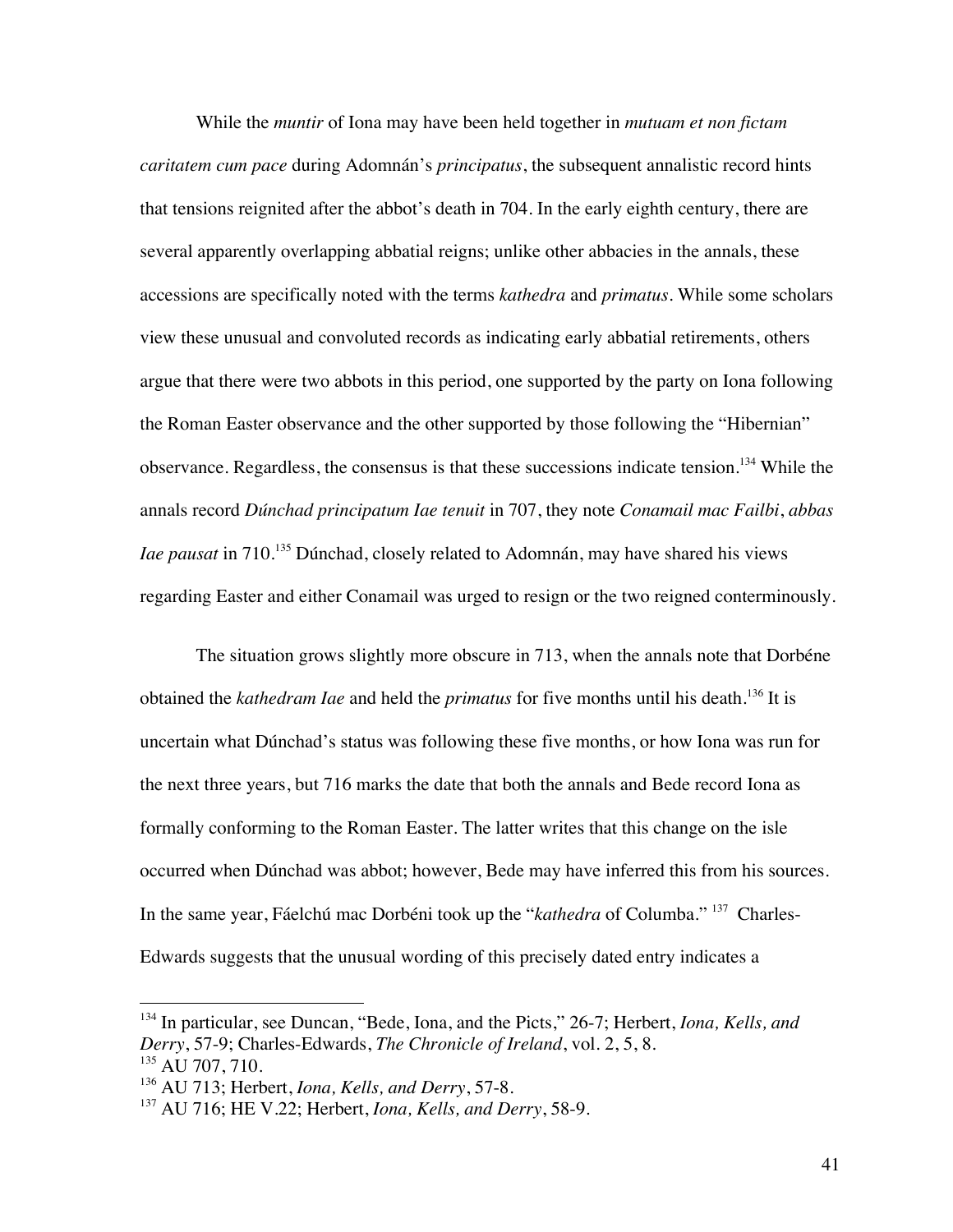settlement made in which Fáelchú would preside over a community newly united under the sanctity of Colum Cille.<sup>138</sup> Whatever the case, Dúnchad died in the next year and Fáelchú presided as abbot until 722, when the Iona Chronicle enters Feidlimid as taking up the *principatus*. Comparing this account with Feidlimid's absence in the eighth-century Salzburg list of Ionan abbots, Herbert thinks Feidlimid just functioned as an auxiliary (rather than a factional opposite) to the aged abbot Fáelchú for the last two years of his abbacy. Finally, with the accession of *Cillenius Longius* upon Fáelchú's death in 724, the abbatial succession of Iona seems to have returned to normal, in the wake of the resolved Easter debate.<sup>139</sup> Based on the account of the Iona chronicler, these tensions on Iona interrupted the usual contacts with Ireland, especially the itinerant abbotship of the successor of Colum Cille.<sup>140</sup> However, after the first quarter of the eighth century, another abbot would resume these visits and further the new role that Adomnán had initiated in his own *principatus*.

## **The Abbacy of Cilléne Droichtech (726-752)**

#### *The Renewal of the Law*

Like Ségéne's abbacy a century earlier, Cilléne's was long and full of nurturing the dynastic connection between abbot and king while securing Ionan influence. This son of Dichlocha was descended from the southern Uí Néill, with Cerball as the common ancestor between his line and the midlands kindreds Cland Cholmáin and Síl nÁedo Sláne.<sup>141</sup> However, early on in his abbacy, he seems to have become involved in the secular politics of the northern Uí Néill. Tensions surfaced between the previously allied Cenél Conaill and

 <sup>138</sup> Charles-Edwards, *The Chronicle of Ireland*, 190, n6.

<sup>139</sup> AU 717, 722, 724.

<sup>140</sup> Herbert, *Iona, Kells, and Derry*, 60-2.

<sup>&</sup>lt;sup>141</sup> CGSH 344.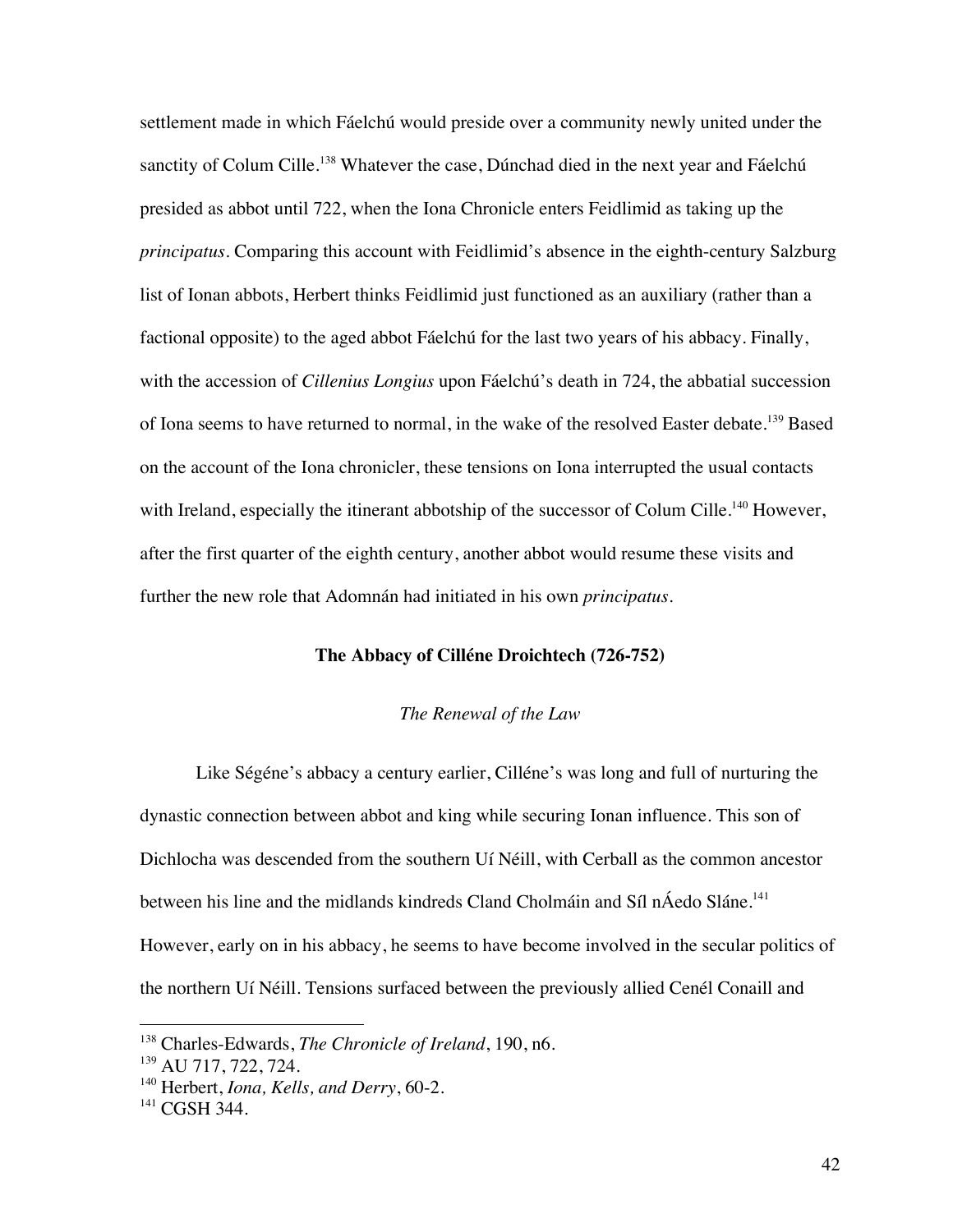Cenél nEógain in 727, continuing in the next decade.<sup>142</sup> The battle of Druim Fornocht in that year might represent an initial challenge of the Cenél nEógain king Áed Allán to the Cenél Conaill King of Tara, Flaithbertach mac Loingsech, especially given the subsequent sustained aggression of Áed. This presented an opportune time for Cilléne to intervene during his itinerant abbotship in the same year. According to the annals, the *Adomnani reliquiae* were "carried over to Ireland" and the "law was renewed," and though Cilléne's place in this is implied, the direct evidence for it comes from a twelfth-century copy of a poem on the reliquary of Adomnán (preserved in the Book of Leinster).<sup>143</sup> He is recorded as conveying the relics in order "to make intercession of peace between Cenél Conaill and Cenél nEógain" (*do dénam síd ocus attaig Ceneoil Conaill 7 Eogain*).144 Although he probably did not come to Ireland then for this purpose alone, it was likely a significant stop on his circuit there. This view is especially supported given the royal intermediary role Adomnán had established for the successor of Colum Cille with the *Lex Innocentium*, for which Cilléne now had responsibility. Thus, as the saint's successor though not of Cenél Conaill himself, Cilléne still preserved the traditional links with Colum Cille's kin,

However, since the conflict that ensued between the two rival kindreds in 732, Cilléne did not succeed in securing peace for long; perhaps his lack of a genealogical connection to the northern Uí Néill, unlike Adomnán, somewhat hindered his intermediating ability or authority among them. However, in the greater outlook of his itinerant abbotship, choosing to renew the law at a time when the Cenél Conaill potentate was King of Tara

<sup>&</sup>lt;sup>142</sup> For a discussion of the Uí Néill conflict at this time and a reconstruction of alliances between northern and southern kindreds, see T.M. Charles-Edwards, "The Uí Néill 695–743: The Rise and Fall of Dynasties," *Peritia* 16 (2002): 396–418.

<sup>143</sup> AU 727; L. Gwynn, "The Reliquary of Adamnan," *Archivium Hibernicum* 4 (1915): 204. <sup>144</sup> Glynn, "Reliquary," 204.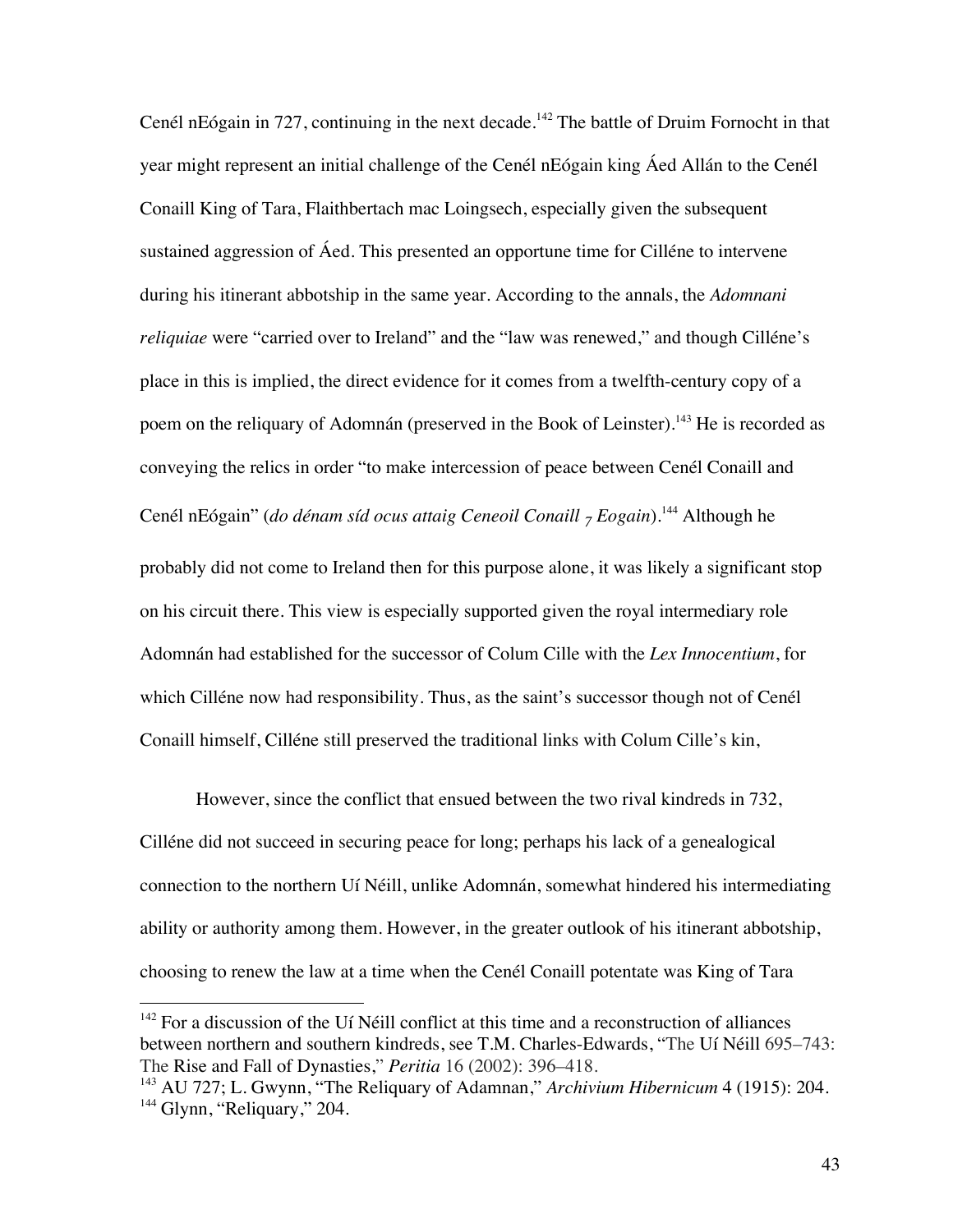echoes the situation of Adomnán's original promulgation. Cenél nEógain, though, seems to have had broader ambitions, explaining why they did not recognize Cilléne's peace or renewal of the law for very long. Charles-Edwards has linked the dynastic shift in northern Uí Néill hegemony to another shift in power from the Síl nÁedo Sláne to Cland Cholmáin further south.<sup>145</sup> These power shifts had ecclesiastical allegiances as well. While there do appear to be sustained "Patrician leanings" towards Síl nÁedo Sláne during this time and after, Armagh presently asserted stronger ties with Cenél nEógain, whose king, Áed Allán, had seized the high-kingship from Flaithbertach in 734. This new politico-ecclesiastical connection surfaces in the same year, with the "taking on circuit of the relics of Peter and Paul and Patrick to execute the law.'<sup>146</sup> Three years afterward, a meeting (*dál*) took place between Áed Allán and Cathal mac Findguini (king of Munster) at Tír Da Glas and "the Law of Patrick was upheld throughout Ireland."147 Indeed, the two events of 737 are probably connected. Furthermore, in an eighth-century poem, the Airgialla, the kindred traditionally associated with Armagh, contrived a *cairde* to the Uí Néill, with the Cenél nEógain in mind. This fictive kinship additionally stresses the politico-ecclesiastical link between Cenél  $nE$ ógain and Armagh.<sup>148</sup>

On the Columban side, the attention of two chroniclers partly illustrates the similar interests between the Cenél Conaill and Cland Cholmáin. While the Iona chronicler emblazons Murchad of Mide with the title *regis Nepotum Neill* (implying the southern Uí Néill) in 715, the Brega scribe of the Chronicle of Ireland bestows the title of *rex in Tuaiscirt*

<sup>&</sup>lt;sup>145</sup> AU 732. See Charles-Edwards, "Uí Néill," especially 408-10.

<sup>&</sup>lt;sup>146</sup> AU 734; Charles-Edwards, "Uí Néill," 398, 410.

<sup>&</sup>lt;sup>147</sup> AU 737.9, 737.10.

<sup>&</sup>lt;sup>148</sup> On the alliance between these two kindreds, see Charles-Edwards, "Uí Néill," 410-1.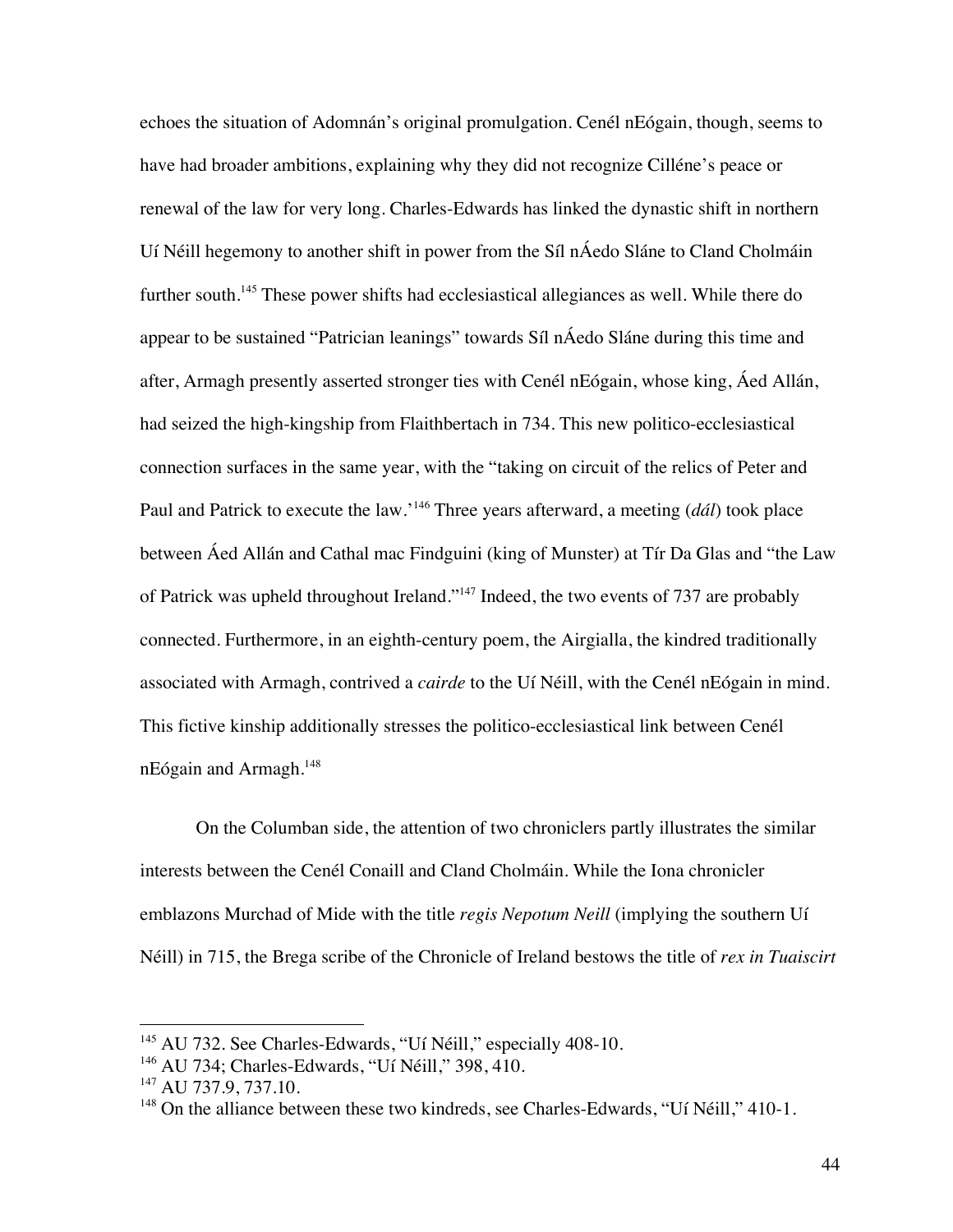('king in the North') on Áed Muinderg of Cenél Conaill in 747.149 Both Cenél Conaill and Cland Cholmáin were proponents of the Columban *familia*. Given the factors surrounding the Law of Patrick's promulgation, if Charles-Edwards is right in asserting that these eighthcentury laws were used as ways of securing new political orders near the accession of kings of Tara, then perhaps it is necessary to reinterpret Cilléne's role as depicted in the twelfthcentury copy of the reliquary. Certainly, Cilléne may have had a peace-making motive when negotiating with the two northern kindreds. Nevertheless, as successor of Colum Cille, he had the received responsibility of maintaining traditional kin ties with those who would support the monastery and help renew the law. Thus, he would have had to be accommodating to the Cenél Conaill king, especially since Flaithbertach was also the King of Tara and therefore hugely influential with renewing the law and reasserting Ionan authority, as was his father Loingsech. The fact that a significant number of the guarantors from Adomnán's time were no longer living, and that Easter tensions on Iona had disrupted normal contact with Ireland, would have intensified the importance of Cilléne's mission for Iona, in light of the ecclesiastical competition with Armagh.<sup>150</sup> Moreover, Flaithbertach, as overking, could easily impose his will over a client-king in negotiations of peace, which may have subsequently disenchanted Áed Allán with Iona's sense of justice and nudged him towards Armagh.

 $149$  AU 715, 747. The latter occurred during the high-kingship of Domnall mac Murchada of Mide and suggests that Domnall upheld the Cenél Conaill king as *rex in Tuaiscirt*. The title also appears in AU 779 (there *rege Aquilonis*) attached to Áed Muinderg's son. Domnall himself seems to have inherited his father's role as *regis Nepotes Neill*, which he held during the high-kingship of Flaithbertach. On this alliance and the meaning of these titles, see Charles-Edwards, "Uí Néill," 405-7.

<sup>&</sup>lt;sup>150</sup> For the guarantors, see Ní Dhonnchadha, "Guarantor List," 182-5. The fact that the Law of Patrick was promulgated just a few years after *Lex Innocentium* was renewed indicates it was a response to the Ionan innovation, which in turn implies the continuing competition between the two federations in this period.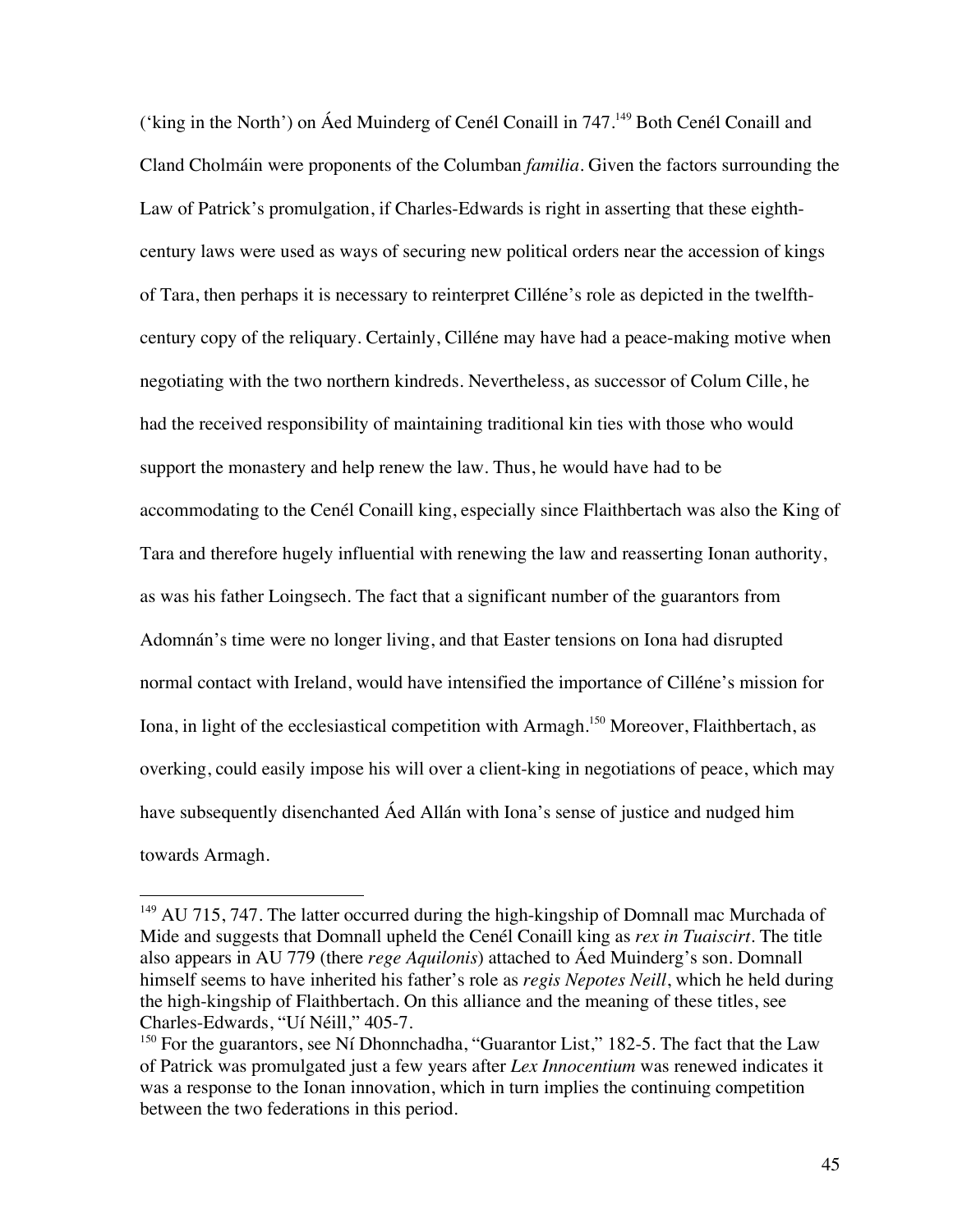#### *The Iona Chronicle: A Relic of the Renewal?*

Cilléne's trip to Ireland and renewal of the law with *Adomnani reliquiae* calls into question what these relics actually were. Certainly they were objects commanding authority to those in Ireland. The *reliquis sanctorum*, which Bishop Colmán took when left his see at Lindisfarne and used to found his monastery on Inis Bó Finde, included the bones of Áidán, according to Bede.<sup>151</sup> The importance of relics specific to eighth-century Ireland needs hardly be stressed; Muirchú writes of "bitter contention for [Patrick's] relics" (*de reliquiis sancti Patricii dira contensio*) and the *Cáin Adomnáin* stresses that "full payment is made to any church for violating her relics (*fethtaltae*).'152 Some of the objects Cilléne carried as relics to Ireland may be gleaned from the copy of the Irish verse on the Adomnán's reliquary. Among these are "Columba's tunic famous and blessed... in it is the lay Brendan made at sea.'<sup>153</sup> This recalls a miracle in *Vita sancti Columbae* from Adomnán's own time, when some of the elder monks decided they should try to alleviate a drought by taking Colum Cille's *candida tunica* and "books written by his own pen" (*libris stylo ipsius discriptis*) into the fields where they would "three times raise and shake in the air that tunic" and "open his books and read from them." This commemoration of the saint's name, "remembered in his tunic and books" (*in tunica et libris commemorata*), strongly indicates the importance and holiness of texts written on Iona.<sup>154</sup> It also provides another example of Columba's tunic being accompanied by a relic of writing, as represented by Brendan's *láidh* in the reliquary. There is an additional curious

<sup>&</sup>lt;sup>151</sup> AU 668; HE IV.4.

<sup>&</sup>lt;sup>152</sup> L. Bieler (ed.). *The Patrician Texts in the Book of Armagh*. Dublin: Dublin Inst. for Advanced Studies, 1979. 120; *Cáin Adomnáin*, §36.

<sup>153</sup> Glynn, "Reliquary," 206, 210.

 $154$  VC ii.44. For the veneration of the Book of Kells as a relic on Iona, see G. Henderson, "The Book of Kells: The Making of a Relic," *From Durrow to Kells: The Insular Gospelbooks 650-800*. New York, 1987, 178-198 and P. Meyvaert, "The Book of Kells and Iona," *The Art Bulletin* 71, no. 1 (1989); 6-19.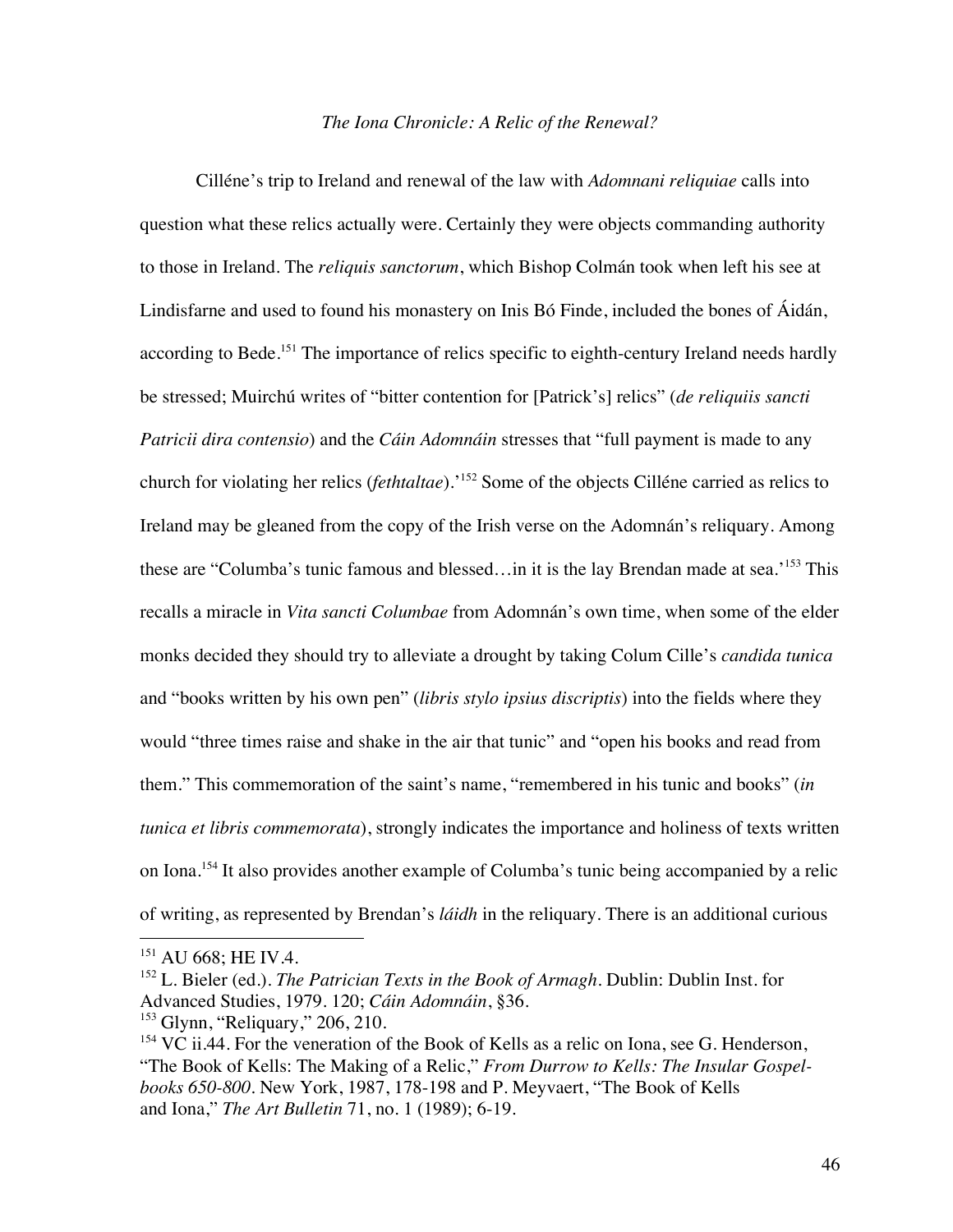juxtaposition of texts with other relics in Tírechán's writings. When noting the gifts Patrick gave to Sachellus, he mentions that "he [Patrick] wrote for him a book of the Psalms (*scriptsit illi librum psalmorum*), and he received from him a portion of the relics of Peter and Paul…which are in Armagh."<sup>155</sup> It is noteworthy that these relics, along with those of Patrick himself, are indeed those mentioned used in promulgating the Law of Patrick.<sup>156</sup>

Since the Iona Chronicle was probably composed during Adomnán's *principatus*, it could easily represent a relic of his abbacy or at least an object of authority. Indeed, since the philological studies of the annals strongly suggest that there was just one original motherchronicle from this period maintained on Iona, it would be an enigma in its own right. This singularity would add a sacred quality to the chronicle and provide further incentive for this text to accompany the other *Adomnani reliquiae* that Cilléne took on tour in 727. The chronicle's preservation of ancestral history of Ireland, Britain, and the wider Christian world would indeed represent an authoritative *object,* if not relic, that would add weight to the reassertion of Ionan influence in Ireland, in the light of ecclesiastical competition. So, engaging with the view that this transfer of the chronicle involved a copy of it coming to a monastic house in Brega, it therefore must have been copied when Cilléne came to a monastery in that area.<sup>157</sup> It would only make sense for him to allow such a special text to be copied in a monastery that he especially favored. Rechra on Lambay Island, founded by Ségéne in 635 as an extension of Ionan influence, would constitute the most likely place. Not only was it a Columban monastery, but it also lay in southern Uí Néill lands, those of Cilléne's own kin. After it was copied sometime in 730, Cilléne returned home with the

 <sup>155</sup> Bieler. *The Patrician Texts in the Book of Armagh*, 122.

<sup>&</sup>lt;sup>156</sup> AU 734.

<sup>157</sup> On this view, see Charles-Edwards, *The Chronicle of Ireland*, 9-16.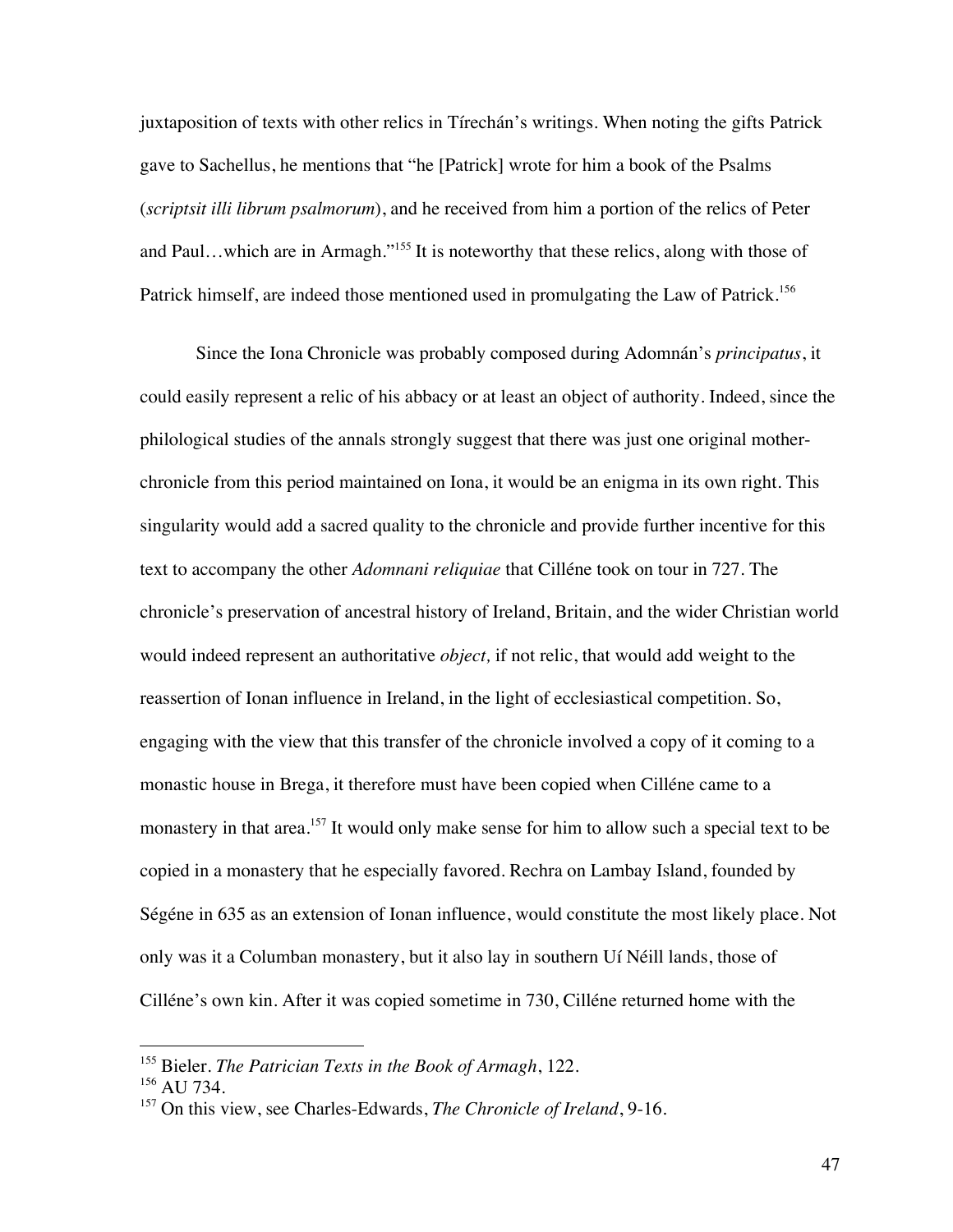relics, already being on the Irish Sea. The original chronicle was then continued on Iona and eventually lost.

It will be necessary to reconcile this possible time and place of the transfer with the language and attention of the annals. Most immediately, the annals noting the transfer of the relics to Ireland in 727 and their return in 730 require scrutiny, being entries gathered by a scribe a few years after and then written down. <sup>158</sup> The phrase *transferuntur in Hiberniam* can easily translate to "were carried across into Ireland," which conveys, if anything, the attention of a scribe writing in Ireland. In 730, the *reversio reliquiarum Adomnani de Hibernia in mense Octimbris* simply displays knowledge of the Columban scribe writing at Rechra that the relics originally came from Iona and thus were returned there. The precise dating then indicates that Cilléne's last stop in Ireland was indeed Rechra and that he left in October. If this was the case, one would expect this abbot to have close contact with that house, which would be possible considering the easily reachable location just off the coast of Brega. This coastal location would facilitate a steady stream of news from Iona and Britain that would provide the Rechra annalist with enough material to account for the events 727 c.754, especially the Pictish harrying of Dalriada. The early annalistic attention towards Rechra appears in entries 739, 743, 769, and possibly 748.<sup>159</sup> Interestingly, the entry for 739 notes the death of Flann mac Cellach, *episcopus Rechrainne*. The episcopal see on Rechra may exemplify Cilléne's favor of the monastery. In a larger light, it might reveal the abbot's connection with Domnall mac Murchada of Mide, the Cland Cholmáin potentate whose growing influence would eventually culminate both with his victory over Áed Allán (and his

 <sup>158</sup> For this model of contemporary recording, see *ibid.* 8-9.

<sup>&</sup>lt;sup>159</sup> AT 748 records the obit of an abbot of *Rechland*, which may be Rechrann, as Charles-Edwards suggests, *The Chronicle of Ireland*, 220 n2.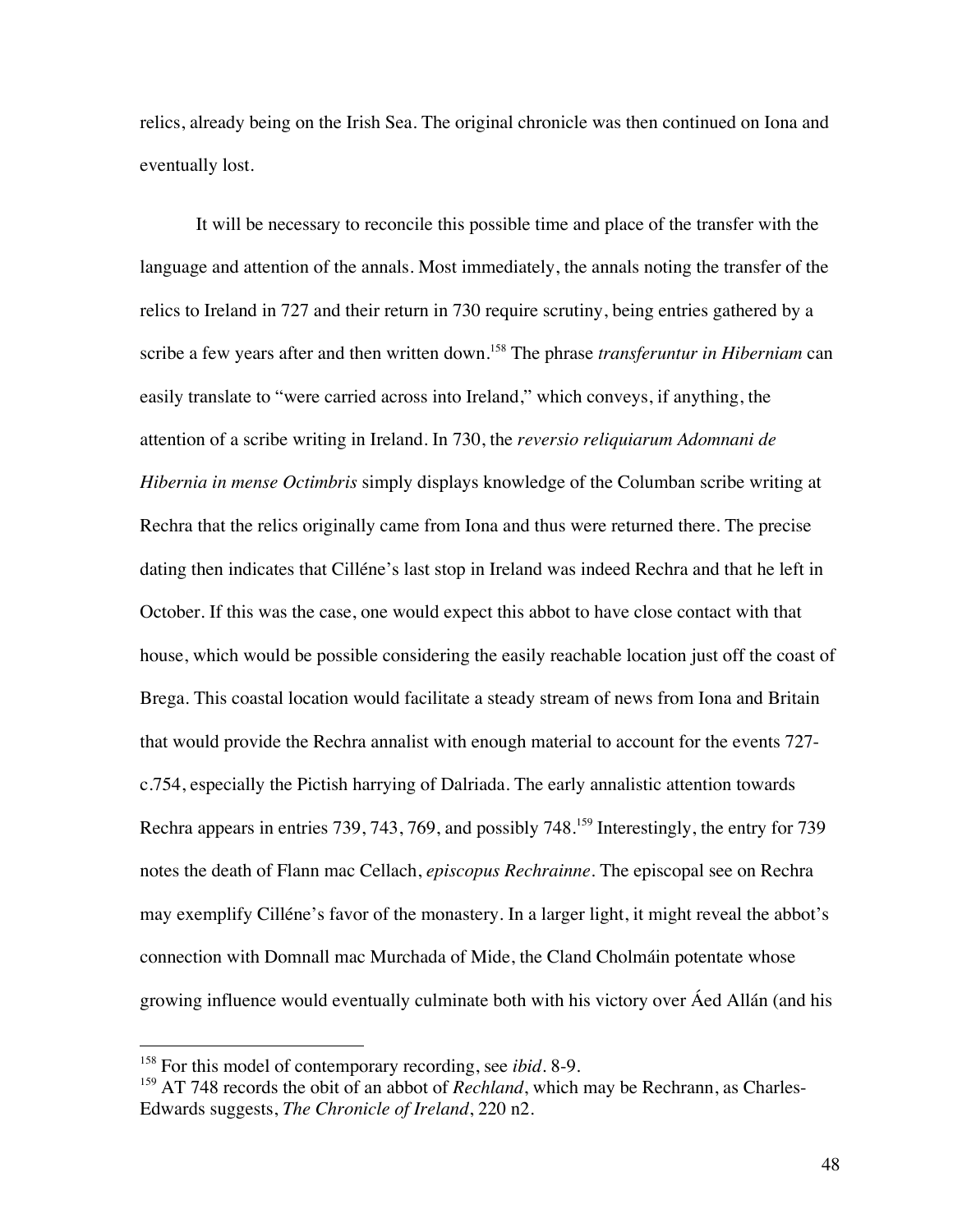Airgialla allies) at Serethmag and his accession to the high-kingship of Tara in 743.<sup>160</sup> In fact, Domnall does appear to have had a genuine interest in the church, conveyed by his entering into the *clericatum* both in 740 and 744. Whether or not this indicates a joint status as lay and ecclesiastical magnate is unclear, but this interest does not make it implausible that he helped create a bishopric at Rechra in collaboration with Cilléne. <sup>161</sup> Indeed, it would reiterate the politico-ecclesiastical cooperation echoed throughout the seventh and eighth centuries. This cooperation would jointly help secure Iona influence not far from Armagh and control the Cland Cholmáin rivals, Síl nÁedo Sláne, in eastern Brega. 162

Thomas Charles-Edwards suggests that one method of determining the monastic house maintaining the Chronicle of Ireland in southern Brega would be to examine the annalistic attention to lesser officeholders, such as the *scriba* and *sapientes*. He points to the relatively high volumes of these offices noted in Findglas, Lusca, and Treóit, advancing any one of them as a possible daughter-house.<sup>163</sup> One way to reconcile his views with those presented here would be to look at geography. Lambay Island is just off the coast from Lusca, little more than ten miles away. Treóit and Findglas are not much farther away, so Rechra would be able to receive enough information of these monasteries to record the *scriba* and *sapientes* appearing in the Chronicle of Ireland. To account for the shift of greater attention to Armagh near the end of the eighth century, one might turn to the entry for 795: "the burning of Rechrann by gentiles and its reliquary was broken open and despoiled" (*Loscadh* 

<sup>&</sup>lt;sup>160</sup> AU 743.12, AT 743.13. See also Charles-Edwards, "Uí Néill," 411.

<sup>161</sup> On Domnall's clerical status, see AU 740, 744; Herbert, *Iona, Kells, and Derry*, 64-5; Maddox. "Early Irish Monasteries and their Dynastic Connections," 67-8.

<sup>&</sup>lt;sup>162</sup> If Domnall ruled as *rex Nepotes Neill* over the southern Uí Néill, this would be particularly instrumental in his overlordship.

<sup>163</sup> Charles-Edwards, *The Chronicle of Ireland*, 9-11.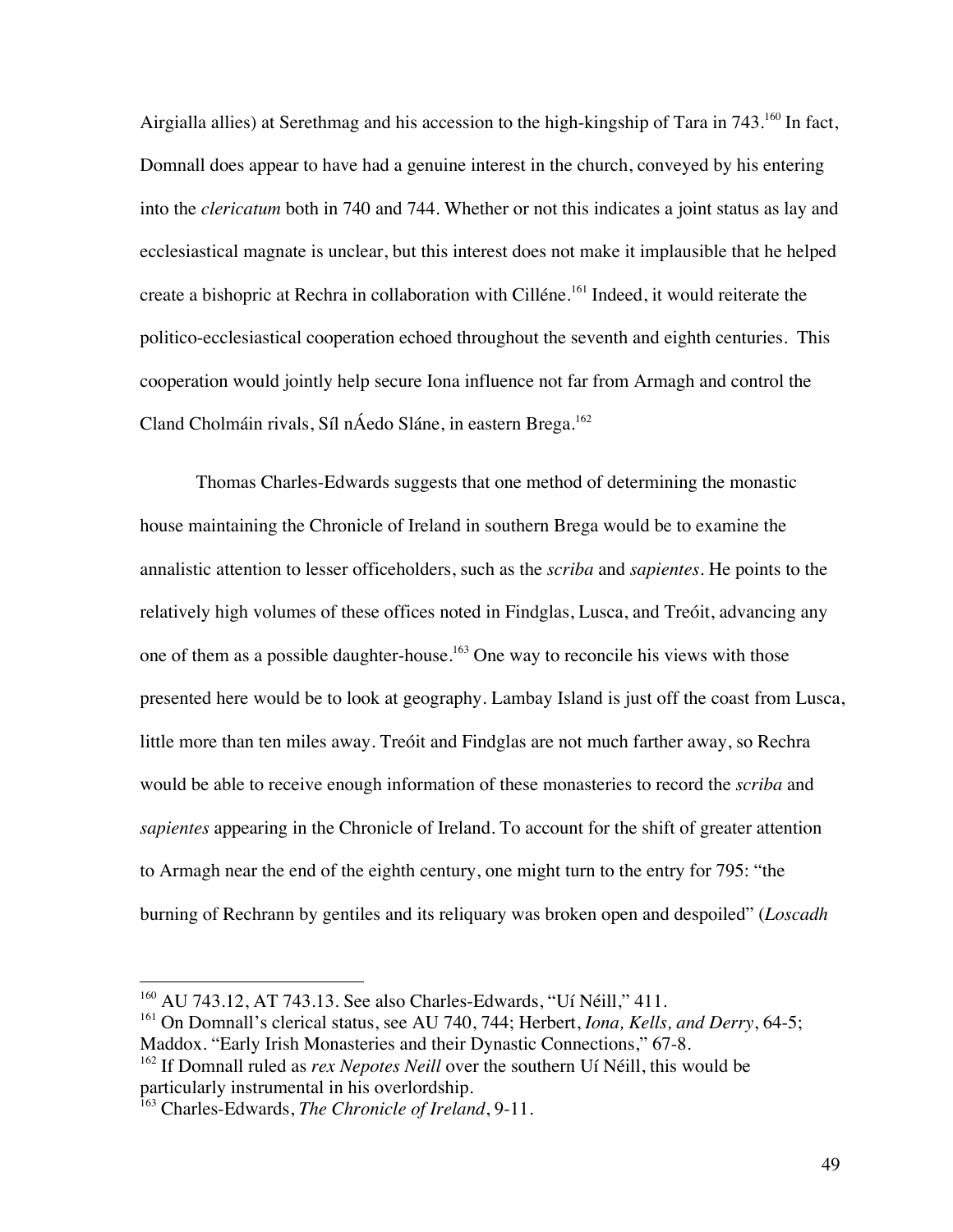*Rechrainne o geinntib do choscradh*  $_7$  *do lomradh*).<sup>164</sup> In this situation, the Chronicle of Ireland would have been saved by some monk who, escaping to the mainland, sought sanctuary in nearby Lusca. An alternate explanation might be that in response to the raid, the contents of Rechra's scriptorium was temporarily housed in Lusca while the monastery on Lambay was rebuilt, and during this time the chronicle was copied at Lusca. In any case, it was continued there until c. 911, with a greater focus on Armagh and its own scholars.

## **The Transfer of Texts in the Early Medieval Period**

This case of the Iona Chronicle illustrates some of the larger issues for both the methodology and historiography of the early Middle Ages. This paper exhibits the importance of considering the context of the time and places as well as the agency of the people when reconstructing early medieval history, rather than just interpreting texts in abstraction. For example, the continuity of the successors of Colum Cille in maintaining and engineering kin ties to secular rulers, within the complex web of Irish geopolitics, represents a long-term trend. In turn, this serves to indicate their actions where they are not explicitly recorded. At the same time, there are occasionally shifts in these trends over a short period of time by particularly notable individuals, such as Adomnán. With respect to the Easter controversy and Iona's wavering influence (especially in its northern Britannic spheres), he reconfigured such trends by enlarging the role of Ionan abbots with the *Lex Innocentium*, thus confirming Ionan influence within the dynamic of ecclesiastical competition. When that influence was partly eroded in the first quarter of the eighth century, it was up to Cilléne to

 <sup>164</sup> AU 795. See C. Downham, "An Imaginary Viking Raid on Skye in 795," *Scottish Gaelic Studies* 20 (2000): 192-6, for Charles-Edwards doubt on including *Sci* as a contemporary entry in 795, see *The Chronicle of Ireland*, 258.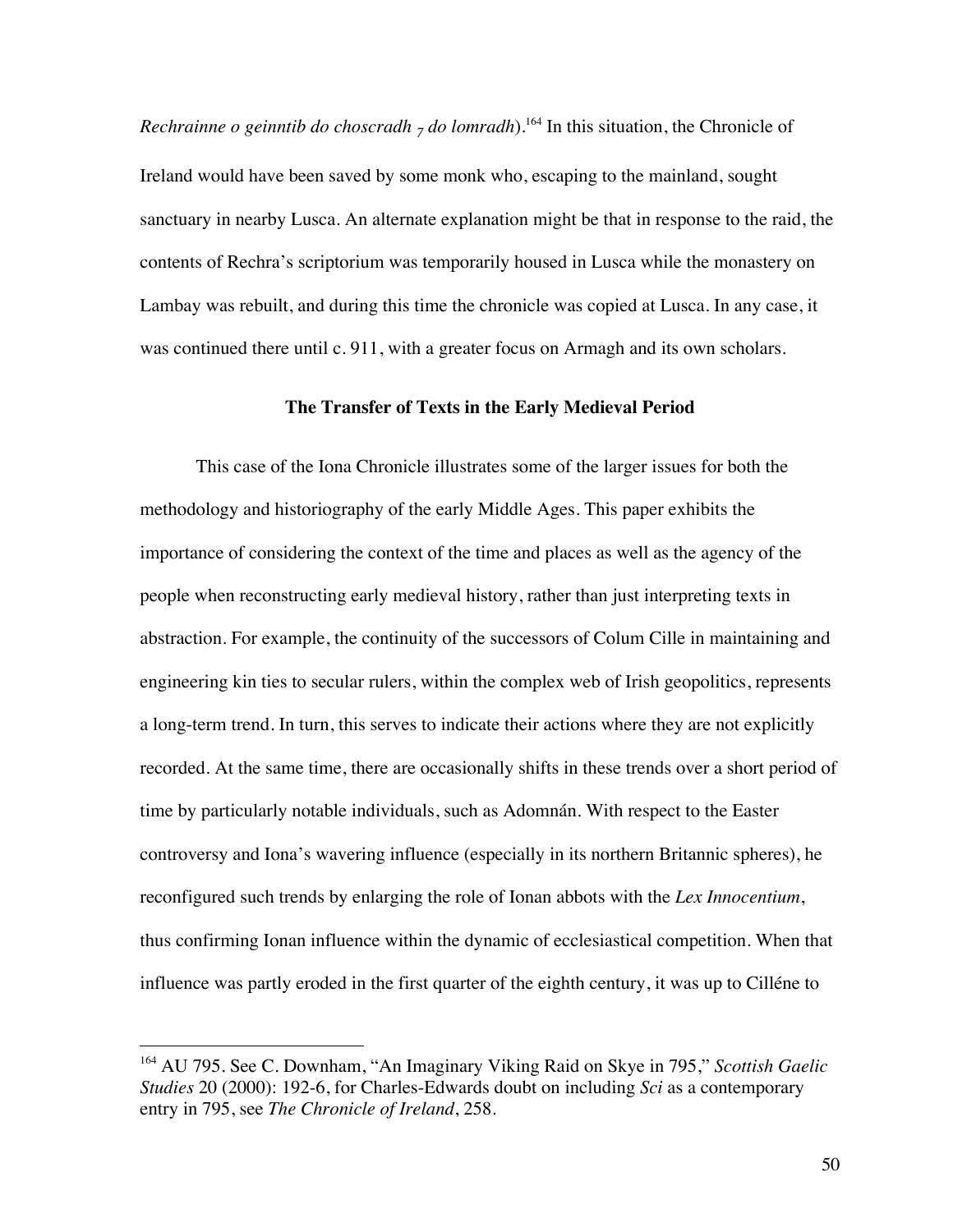revive it with the renewal of the law. Thus, he did so with all the tools available to him, using both traditional kin ties of the successors of Colum Cille as well as his own in southern Uí Néill lands. In addition, his use of tools of authority and influence available to him on Iona, in particular the relics and chronicle of Adomnán, resulted in the "transfer" of a chronicle to Ireland that might otherwise have been lost to later generations.

The actions of Ionan abbots in the seventh and eighth centuries display remarkable sophistication and denote a close relationship between secular and ecclesiastical politics, operating on a genealogical basis. Their educated careers counter any claim that peoples of Ireland and northern Britain had not changed much since pre-Roman times and were as savage and uncivilized as they were before. Indeed, such claims often indicate later racial tensions, exacerbated by colonialism, which have been passed down from the high medieval or early modern periods and evolved into disturbing misconceptions. Instead, the history that emerges from texts such as the Iona Chronicle is a constant reminder that much indeed was happening in the early Middle Ages, even on the *parva et extrema insula* of Iona.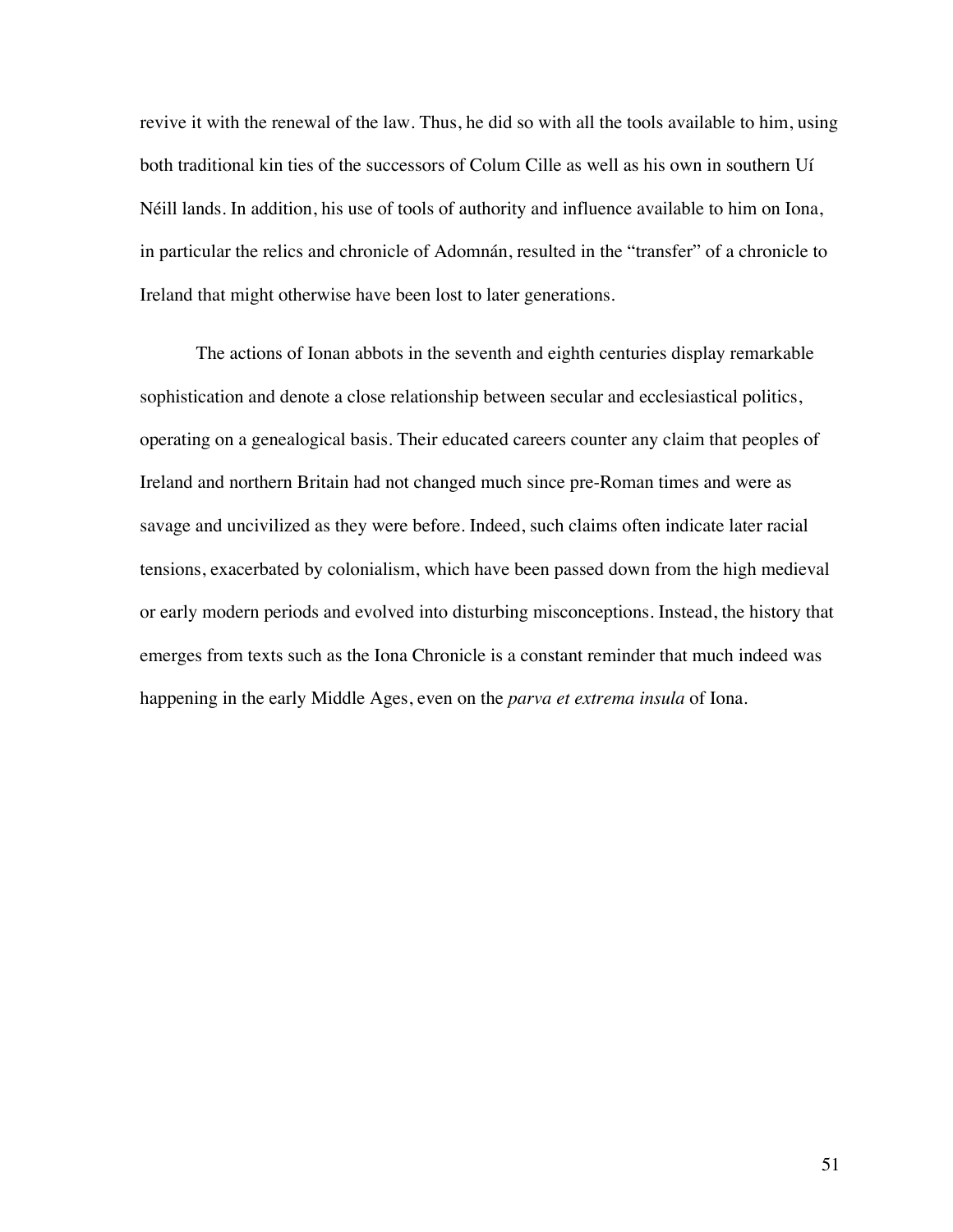## **Bibliography**

- Anderson, A. O. and M.O. Anderson. *Adomnán's Life of Columba*. Oxford: Clarendon, 1998.
- Bannerman, J. "Notes on the Scottish Entries in the Early Irish Annals." *Scottish Gaelic Studies* 11.2 (1968): 149-70.
- ---*Studies in the History of Dalriada*, Edinburgh: Edinburgh UP, 1974.
- Binchy, D.A. "Patrick and His Biographers: Ancient and Modern." *Studia Hibernica* 2, (1962): 7-173.
- ---*Críth Gablach*. Dublin: Institute for Advanced Studies, 1979.
- Charles-Edwards, T.M. *Early Christian Ireland*. Cambridge, UK: Cambridge UP, 2000.
- ---"The Uí Néill 695–743: The Rise and Fall of Dynasties." *Peritia: Journal of the Medieval Academy of Ireland* 16 (2002): 396–418.
- ---*The Chronicle of Ireland*. 2 vols. Liverpool: Liverpool University Press, 2006.
- Cummianus Hibernus. *Cummian's letter, De controversia Paschali*. ed. M. Walsh, D. Ó Cróinín. Toronto: Pontifical Institute of Mediaeval Studies, 1988.
- Downham, C. "An Imaginary Viking Raid on Skye in 795." *Scottish Gaelic Studies* 20 (2000): 192-6.
- Duncan, A.A.M. "Bede, Iona, and the Picts." *The Writing of History in the Middle Ages; essays presented to Richard William Southern*. Oxford: Clarendon, 1981.
- Fraser, J.E. "The Iona Chronicle, the Descendants of Áidán mac Gabráin, and the 'Principal Kindreds of Dál Riata.'" *Northern Studies* 38 (2004): 77-96.
- ---"Strangers on the Clyde: Cenél Comgaill, Clyde Rock and the bishops of Kingarth," *The Innes Review* 56, no. 2 (Autumn 2005): 102-20.
- ---"St Columba and the Convention at Druimm Cete: peace and politics at seventh-century Iona," *Early Medieval Europe* 15.3 (2007): 315-34.
- *---From Caledonia to Pictland*, *Scotland to 795*. Edinburgh: Edinburgh UP, 2009.
- Grabowski, K. and D. Dumville. *Chronicles and Annals of Medieval Ireland and Wales: the Cloncmacnoise-group texts*. Woodbridge, 1984.
- Grimmer, M. "The Exogamous Marriages of Oswiu of Northumbria." *The Heroic Age: A Journal of Early Medieval Northwestern Europe* 9 (Oct 2006): 1-29.
- Gwynn, L. "The Reliquary of Adamnan." *Archivium Hibernicum* 4 (1915): 204.
- Henderson, G. "The Book of Kells: The Making of a Relic." In *From Durrow to Kells: The Insular Gospel-books 650-800*. New York, 1987, 178-198.
- Herbert, M. *Iona, Kells, and Derry: The History and Hagiography of the Monastic Familia of Columba*. Oxford: Clarendon Press, 1988.
- Hughes, K. *Early Christian Ireland: introduction to the sources*. Ithaca, NY: Cornell University Press, 1972.
- Ireland, C. "Aldfrith of Northumbria and the Irish Genealogies." *Celtica* 22 (1991): 64-78.

Lacey, B. "Adomnán and Donegal," In *Adomnán of Iona: Theologian,* 

*Lawmaker, Peacemaker*. Ed. J.M. Wooding. Dublin: Four Courts, 2010, 20-35.

- Mac Airt, S. and Mac Niocaill, G. (eds.). *The Annals of Ulster (to A.D. 1131)*. Dublin: Dublin Institute for Advanced Studies, 1983.
- Mac Neill, E. "Authorship and Structure of the 'Annals of Tigernach.'" *Ériu* 7 (1914): 30- 113.
- Meyvaert, P. "The Book of Kells and Iona." *The Art Bulletin* 71, no. 1 (1989): 6-19.
- Mac Niocaill, G. *Ireland before the Vikings*. Dublin: Gill and Macmillan. 1972.